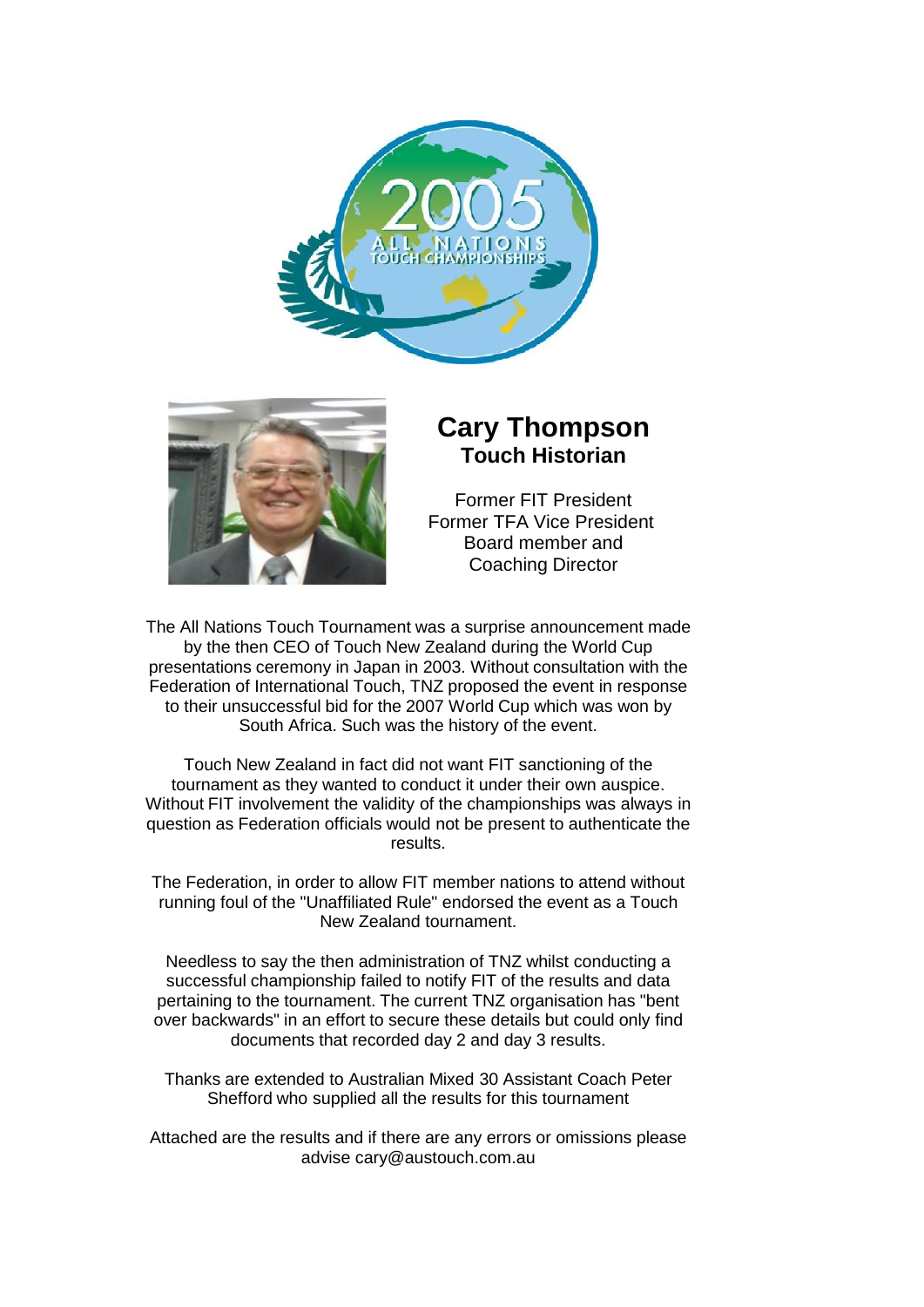## **ALL NATIONS TOUCH CHAMPIONSHIPS 2005**

#### **Men**

Australia Cook Islands England Fiji New Zealand New Zealand Maori Niue Tonga

#### **Women**

Australia Cook Islands England New Zealand New Zealand Maori Niue Singapore

#### **Women 30/35**

Australia 30 Australia 35 Cook Islands 35 New Zealand 30 New Zealand 35 Oceania 35

#### **Mixed**

Australia Cook Islands New Zealand Niue Samoa **Scotland** Singapore **Thailand** 

#### **Mixed 30**

Australia New Zealand New Zealand Maori Samoa

#### **Men 35**

**Men 30**

Australia Cook Islands

New Zealand Samoa USA Wales

Fiji

Australia New Zealand Niue Samoa

Г

#### **Men 40**

Australia Cook Islands New Zealand New Zealand Academy Singapore

#### **Men 45**

Australia New Zealand New Zealand Academy Niue

| <b>Wednesday 26th October</b> |                |    |               |                |
|-------------------------------|----------------|----|---------------|----------------|
| Men 45                        | Australia      | 14 | <b>Niue</b>   | 0              |
| Men 45                        | New Zealand    | 4  | NZ Academy    | $\overline{2}$ |
| Mixed 30                      | Australia      | 5. | Maori         | 4              |
| Women 30/35                   | New Zealand 30 | 5  | NZ 35         | 0              |
| Women 30/35                   | New Zealand 35 | 0  | <b>NZ30</b>   | 5              |
| Men 35                        | Australia      | 14 | <b>Niue</b>   | 3              |
| Men 35                        | New Zealand    | 9  | Samoa         |                |
| Mixed 30                      | New Zealand    | 11 | Samoa         | 0              |
| Women 30/35                   | Australia 30   | 6  | Oceania 35    | 0              |
| Women 30/35                   | Australia 35   | 16 | Cook Isles 35 | 0              |
| Men 30                        | Australia      | 8  | Samoa         | 7              |
| Men 30                        | Cook Islands   | 3  | New Zealand   | 14             |
| Men 30                        | Fiji           | 11 | Wales         | 4              |
| Men 40                        | Australia      | 15 | Singapore     |                |
| Men 40                        | Cook Islands   | 3  | New Zealand   | 6              |
| Men                           | New Zealand    | 15 | Tonga         | 4              |
| Mixed                         | Australia      | 15 | Singapore     | 0              |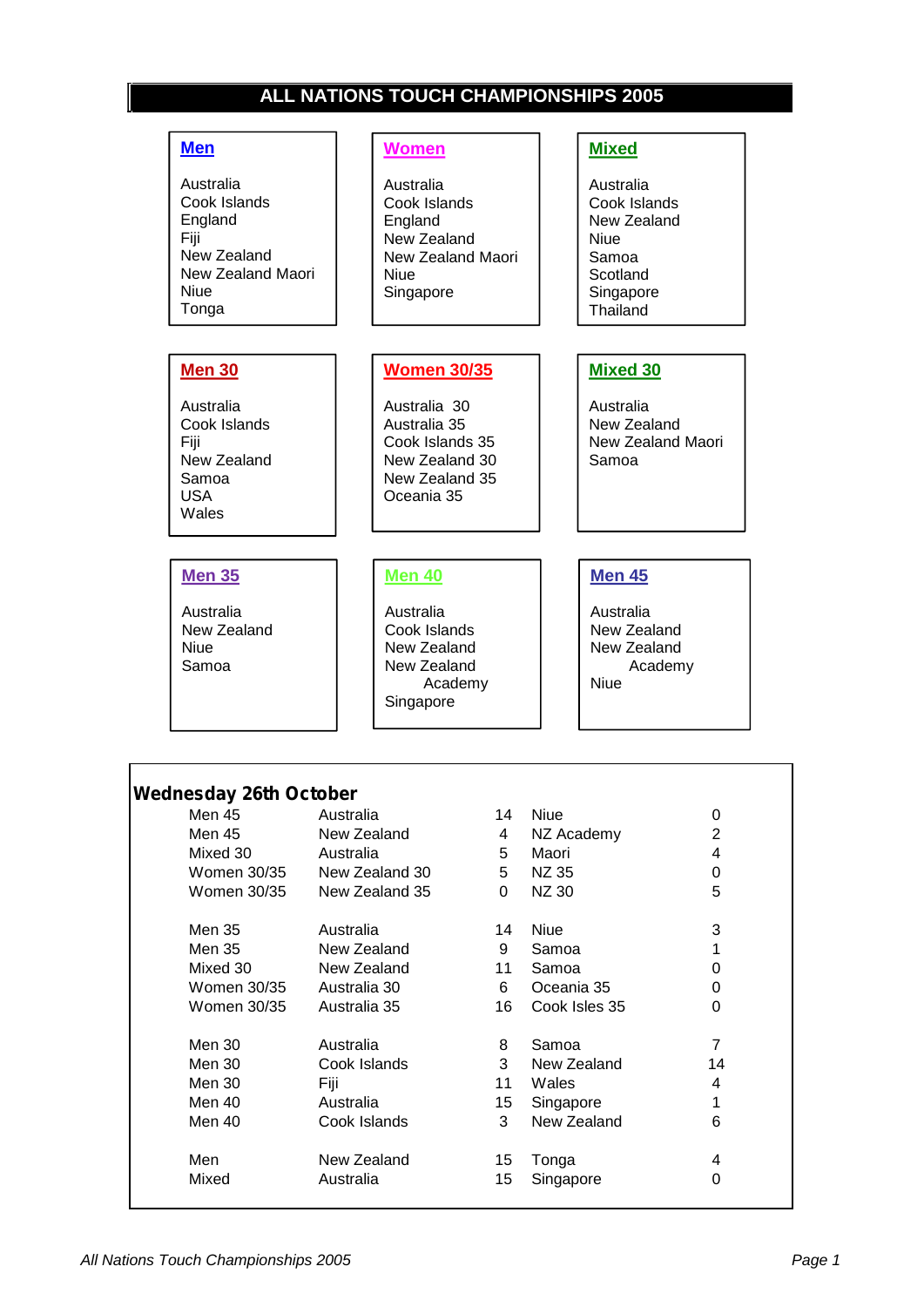# *Wednesday 26th October*

| eunesuay zotn October |                      |                 |              |                |
|-----------------------|----------------------|-----------------|--------------|----------------|
| Mixed                 | Cook Islands         | 13              | Scotland     | 5              |
| Women                 | Australia            | $\overline{7}$  | Maori        | 0              |
|                       |                      |                 |              |                |
| Women                 | Cook Islands         | $\overline{7}$  | <b>Niue</b>  | 1              |
| Men                   | Australia            | 11              | Fiji         | 4              |
| Men                   | Cook Islands         | $\overline{7}$  | Maori        | $\overline{7}$ |
| Men                   | England              | 3               | <b>Niue</b>  | 3              |
| Mixed                 | New Zealand          | 21              | Thailand     | 1              |
| Mixed                 | <b>Niue</b>          | 8               | Samoa        | 6              |
| Women                 |                      | $\Omega$        | New Zealand  | 17             |
|                       | England              |                 |              |                |
| <b>Men 35</b>         | <b>Niue</b>          | 3               | Samoa        | 6              |
| Men 45                | Australia            | 6               | New Zealand  | $\overline{2}$ |
| Men 45                | Niue                 | 0               | NZ Academy   | $\overline{7}$ |
| Women 30/35           | Cook Islands 35      | $\mathbf{1}$    | <b>NZ 30</b> | 14             |
| Women 30/35           | New Zealand 35       | $\overline{2}$  | Oceania 35   | 0              |
|                       |                      |                 |              |                |
| Men                   | Cook Islands         | 5               | Fiji         | 10             |
| Men 30                | <b>United States</b> | 1               | New Zealand  | 17             |
| Men 35                | Australia            | $\overline{4}$  | New Zealand  | $\overline{2}$ |
| Mixed 30              | Australia            | 3               | New Zealand  | 5              |
| Mixed 30              | NZ Maori             | 13              | Samoa        | 3              |
| Women 30/35           | Australia 30         | 3               | Australia 35 | $\overline{0}$ |
|                       |                      |                 |              |                |
| Men                   | England              | 5               | Tonga        | 4              |
| <b>Men 30</b>         | New Zealand          | 23              | Wales        | 3              |
| Men 40                | Australia            | 6               | Cook Islands | 3              |
|                       |                      |                 |              |                |
| Men 40                | New Zealand          | 8               | NZ Academy   | $\overline{2}$ |
| Mixed                 | Scotland             | $\overline{4}$  | Thailand     | 6              |
| Women                 | Cook Islands         | $\Omega$        | New Zealand  | 16             |
| Men                   | New Zealand          | $\overline{7}$  | Maori        | 5              |
| Men 30                | Australia            | 12              | Fiji         | 3              |
| Men 30                | Cook Islands         | 9               | <b>USA</b>   | 3              |
|                       |                      |                 |              |                |
| Mixed                 | New Zealand          | 11              | Samoa        | $\overline{c}$ |
| Women                 | England              | 4               | Singapore    | 1              |
| Men                   | Australia            | 17              | <b>Niue</b>  | 1              |
| Men 40                | NZ Academy           | 10              | Singapore    | $\overline{c}$ |
| Mixed                 | Australia            | 6               | <b>Niue</b>  | $\overline{c}$ |
| Mixed                 | Cook Islands         | 17              | Singapore    | 4              |
| Women                 | Australia            | 14              | <b>Niue</b>  | 0              |
|                       |                      |                 |              |                |
| Men 30                | Australia            | 22              | Wales        | 1              |
| <b>Men 35</b>         | New Zealand          | 12 <sub>2</sub> | <b>Niue</b>  | 0              |
| Mixed 30              | Australia            | 12              | Samoa        | 1              |
| Mixed 30              | New Zealand          | $\overline{7}$  | Maori        | 3              |
| <b>Men 35</b>         | Australia            | 9               | Samoa        | 0              |
| Men 40                | Cook Islands         | 5               |              | 4              |
|                       |                      |                 | NZ Academy   |                |
| Men 45                | Australia            | 4               | NZ Academy   | $\overline{2}$ |
| Men 45                | New Zealand          | $\overline{7}$  | Niue         | 1              |
| Men                   | Fiji                 | 3               | Maori        | 6              |
| Men 30                | Cook Islands         | $\mathbf{1}$    | Samoa        | 11             |
| Men 40                | Australia            | 5               | New Zealand  | 5              |
|                       |                      |                 |              |                |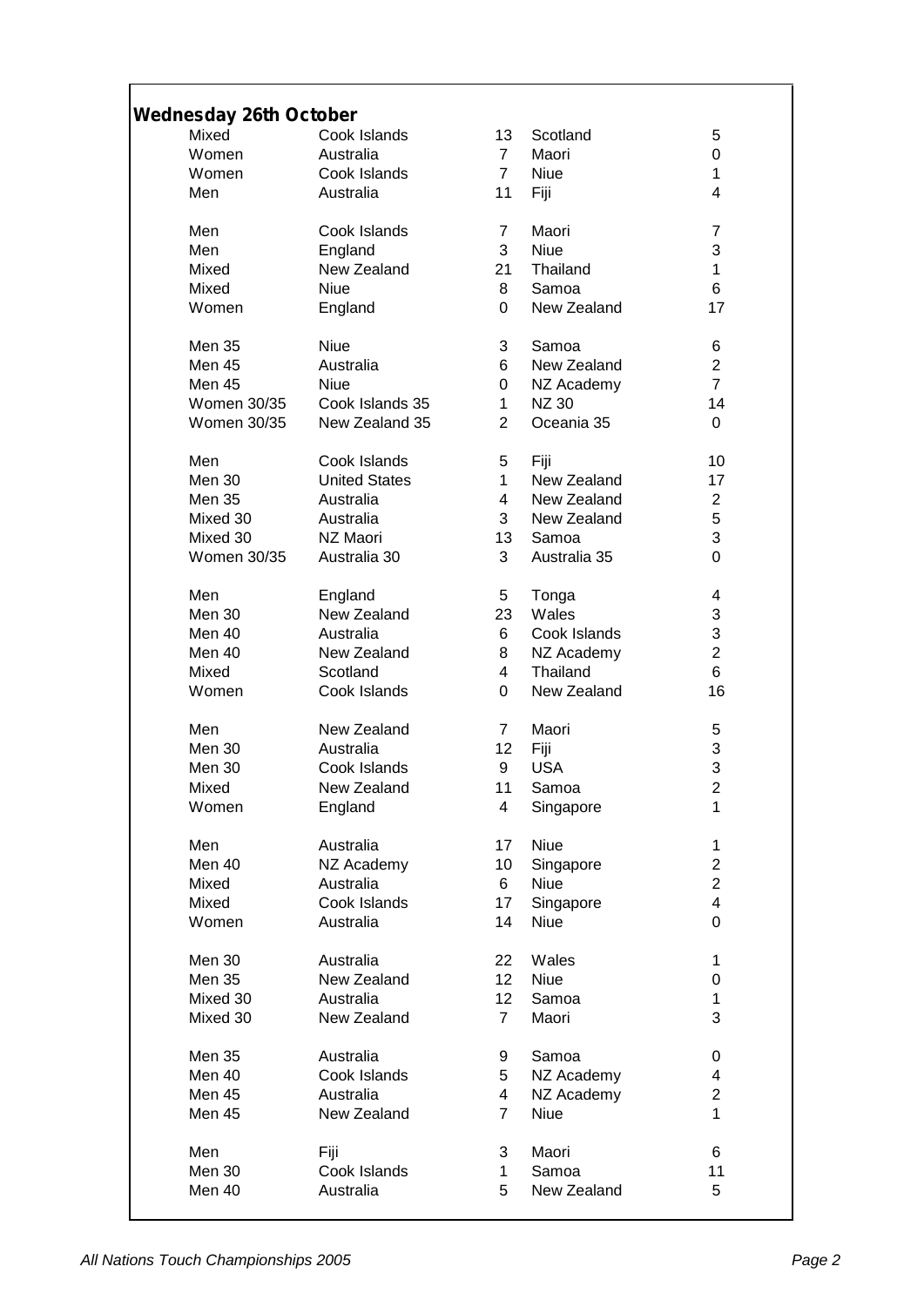## *Wednesday 26th October* Mixed Australia 10 Samoa 3 Women New Zealand 20 Singapore 0 Women NZ Maori 14 Singapore 0 Men 30 New Zealand 17 USA 1 Men 30 Samoa 7 USA 1 Mixed New Zealand 19 Scotland 1 Mixed Thailand 8 Singapore 7 Women England 2 Maori 14 Men Australia 17 Tonga 1 Men Cook Islands 11 Niue 2 Men England 1 New Zealand 12 Mixed Cook Islands 2 Niue 10 Women Australia 14 Cook Islands 1 *Thursday 27th October* Men 45 Australia 9 Niue 1 Men 45 New Zealand 4 NZ Academy 4 Women 30/35 Australia 35 5 Oceania 35 2<br>Women 30/35 Cook Islands 35 0 NZ 35 14 Women 30/35 Cook Islands 35 0 NZ 35 14 Men 35 New Zealand 10 Samoa 1 Men 40 New Zealand 9 Singapore 2 Mixed 30 Australia 6 Maori 4 Women 30/35 Australia 30 7 NZ 30 4 Men 35 Australia 10 Niue 0 Men 40 Cook Islands 10 Singapore 3 Mixed 30 New Zealand 17 Samoa 1 Men 30 Cook Islands 7 Fiji 6 Men 30 Fiji 4 USA 5 Men 40 Australia 6 NZ Academy 3 Mixed Scotland 3 Singapore 4 Men 30 Australia 1 and 7 New Zealand 4 4 Mixed Niue 11 Thailand 3 Men NZ Maori 15 Niue 1 Women Niue 3 Singapore 6 Mixed Cook Islands 2 Samoa 8 Women Cook Islands 4 England 2 Women England 2 Niue 1 Men Australia 13 England 1 Men Cook Islands 14 Tonga 2 Men Fiji 1 New Zealand 14 Mixed Australia 4 New Zealand 6 New Zealand Men 35 Australia 4 New Zealand 4 Men 35 Niue 4 Samoa 5 Women 30/35 Australia 35 8 NZ 35 2

Women 30/35 New Zealand 30 6 Oceania 35 1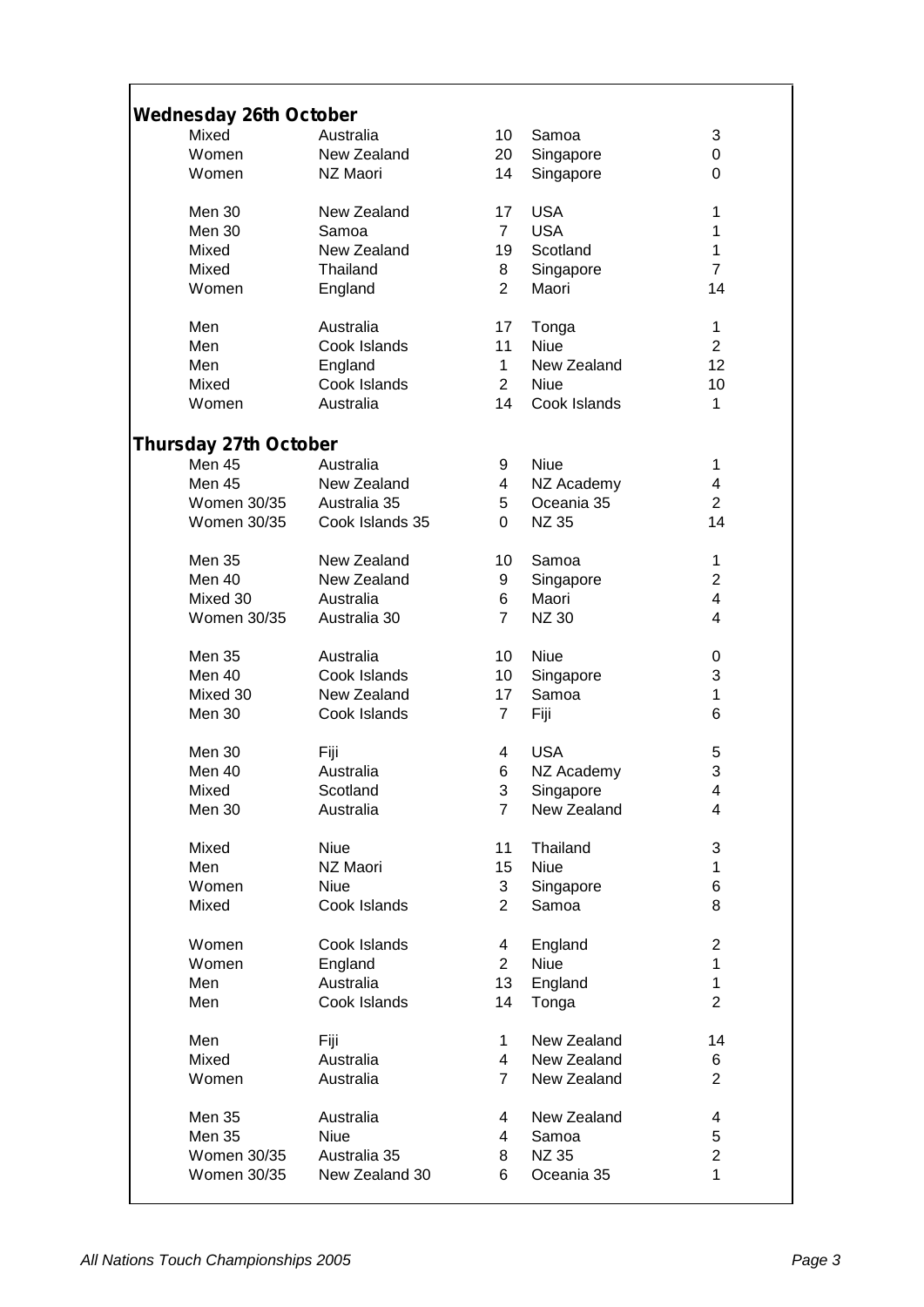# *Thursday 27th October*

| Thursuay 27th October      |                      |                 |               |                |
|----------------------------|----------------------|-----------------|---------------|----------------|
| Men 40                     | Australia            | 15 <sup>7</sup> | Singapore     | 1              |
| Men 45                     | Australia            | 3               | New Zealand   | 0              |
| Mixed 30                   | Australia            | 3               | New Zealand   | 4              |
| Women 30/35                | Australia 30         | 5               | Cook Isles 35 | 0              |
|                            |                      |                 |               |                |
| Men 30                     | <b>United States</b> | 9               | Wales         | 3              |
| Men 40                     | Cook Islands         | 6               | New Zealand   | 10             |
|                            |                      |                 |               |                |
| Men 45                     | <b>Niue</b>          | $2^{\circ}$     | NZ Academy    | 5              |
| Mixed 30                   | NZ Maori             | 10              | Samoa         | $\overline{2}$ |
| Men 30                     | Australia            | 9               | Cook Islands  | 3              |
|                            |                      |                 |               |                |
| Men 30                     | Cook Islands         | 12 <sub>2</sub> | Wales         | 1              |
| Men 30                     | Fiji                 | 5               | Samoa         | 5              |
| Mixed                      | Samoa                | 9               | Thailand      | 3              |
| Women                      | Niue                 | $\overline{2}$  | Maori         | 12             |
|                            |                      |                 |               |                |
| Men 30                     | New Zealand          | $7^{\circ}$     | Samoa         | 3              |
| Mixed                      | Australia            | 17              | Cook Islands  | 0              |
| Women                      | Cook Islands         | 8               | Singapore     | 3              |
| Women                      | New Zealand          | $\overline{7}$  | Maori         | 1              |
| Men                        | Australia            | $\overline{7}$  | New Zealand   | 6              |
|                            |                      |                 |               |                |
| Mixed                      | New Zealand          | 10              | Singapore     | 0              |
| Mixed                      | <b>Niue</b>          | 14              | Scotland      | $\overline{2}$ |
| Women                      | Australia            | 17              | England       | $\mathbf 0$    |
|                            |                      |                 |               |                |
| Men                        | Cook Islands         | 9               | England       | 4              |
| Men                        | Fiji                 | 11              | <b>Niue</b>   | $\overline{2}$ |
| Men                        | NZ Maori             | $\overline{7}$  | Tonga         | 3              |
|                            |                      |                 |               |                |
| <b>Friday 28th October</b> |                      |                 |               |                |
| Men 40                     | Australia            | $\overline{7}$  | Cook Islands  | $\overline{2}$ |
| Men 45                     | New Zealand          | 11              | <b>Niue</b>   | $\overline{2}$ |
| Mixed 30                   | New Zealand          | 10              | Maori         | 5              |
| Women 30/35                | Cook Islands 35      | 0               | Oceania 35    | 8              |
|                            |                      |                 |               |                |
| Men 40                     | NZ Academy           | $\overline{7}$  | Singapore     | 1              |
| Men 45                     | Australia            | 6               | NZ Academy    | $\overline{c}$ |
| Mixed 30                   | Australia            | 14              | Samoa         | 3              |
| Women 30/35                | Australia 30         | 9               | <b>NZ 35</b>  | $\overline{2}$ |
|                            |                      |                 |               |                |
| Men 30                     | Samoa                | 11              | Wales         | 3              |
| Men 35                     | New Zealand          | 6               | <b>Niue</b>   | $\overline{2}$ |
| Men 40                     | New Zealand          |                 |               | $\overline{2}$ |
|                            |                      | 8               | NZ Academy    |                |
| Women 30/35                | Australia 35         | $\overline{2}$  | <b>NZ 30</b>  | 5              |
| Men 30                     | Fiji                 | $\overline{c}$  | New Zealand   | 8              |
| Men 35                     | Australia            | 9               | Samoa         | 0              |
|                            |                      |                 |               |                |
| Mixed                      | Australia            | 17              | Thailand      | 0              |
| Mixed                      | Cook Islands         | $\mathbf 1$     | New Zealand   | 18             |
| Men                        | New Zealand          | 18              | Niue          | $\overline{2}$ |
| Men 30                     | Australia            | 13              | <b>USA</b>    | 1              |
|                            |                      |                 |               |                |
| Women                      | Australia            | 16              | Singapore     | 0              |
| Women                      | Cook Islands         | 0               | Maori         | 5              |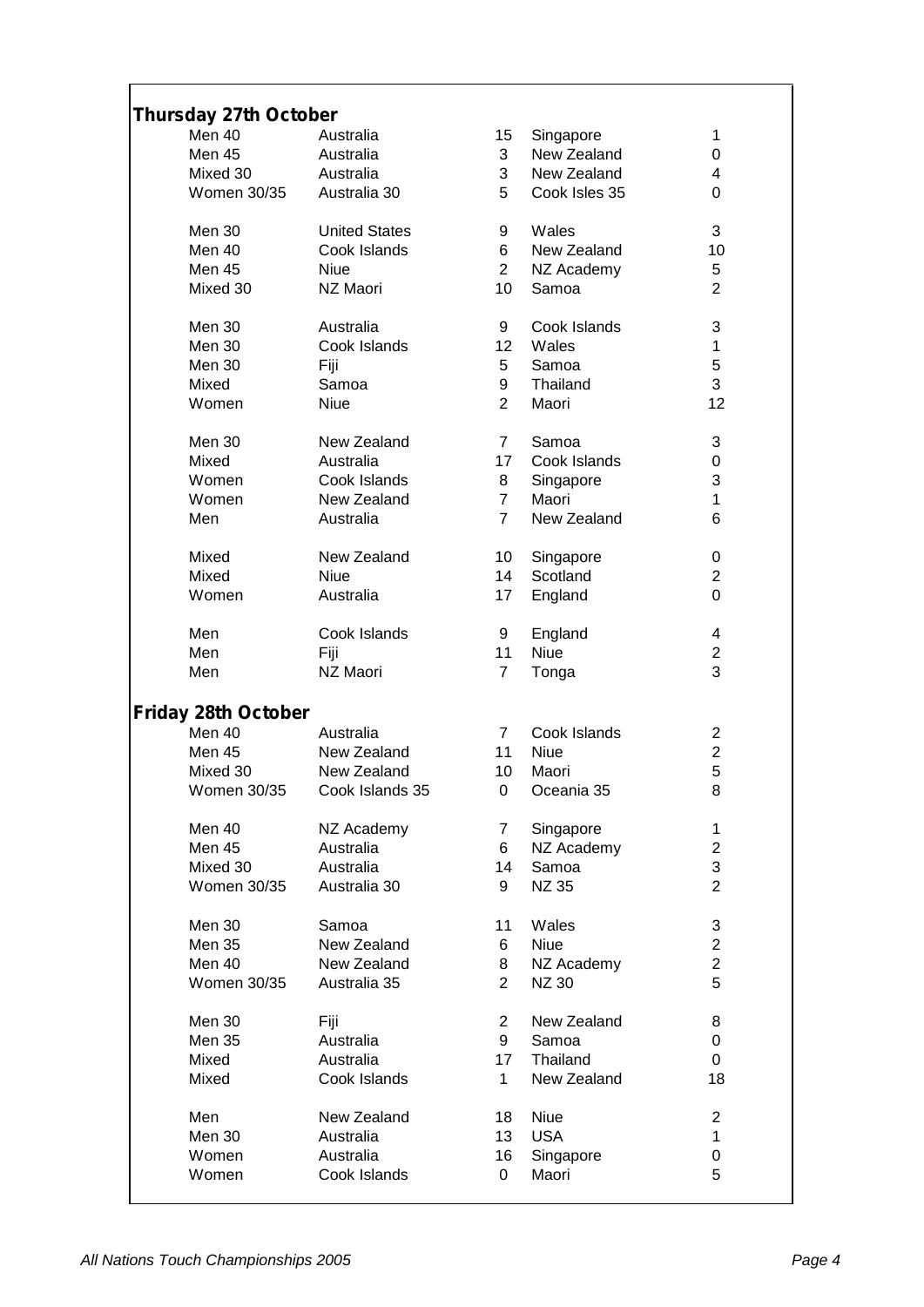| <b>Friday 28th October</b> |              |                |              |                |
|----------------------------|--------------|----------------|--------------|----------------|
| Men                        | Australia    | 5              | Cook Islands | $\overline{2}$ |
| Mixed                      | <b>Niue</b>  |                |              | 0              |
|                            |              | 13             | Singapore    |                |
| Mixed                      | Samoa        | 18             | Scotland     | $\overline{2}$ |
| Women                      | New Zealand  | 16             | <b>Niue</b>  | 0              |
| Men                        | England      | 0              | Maori        | 7              |
| Men                        | Fiji         | 11             |              | 5              |
|                            |              |                | Tonga        |                |
| Men 40                     | Australia    | 8              | New Zealand  | 5              |
| Men 40                     | Cook Islands | 3              | NZ Academy   | 3              |
| Mixed                      | New Zealand  | 9              | Niue         | 3              |
| Mixed                      | Samoa        | $\overline{7}$ | Singapore    | $\overline{2}$ |
|                            |              |                |              |                |
| Men                        | Niue         | 5              | Tonga        | 6              |
| Mixed                      | Australia    | 15             | Scotland     | 1              |
| Mixed                      | Cook Islands | $\mathbf{1}$   | Thailand     | 5              |
| Men 40                     | New Zealand  | 15             | Singapore    | 0              |
|                            |              |                |              |                |
| Men 40                     | Australia    | 9              | NZ Academy   | 1              |
| Men 40                     | Cook Islands | 6              | Singapore    | 3              |
| Men                        | Australia    | 10             | Maori        | 3              |
|                            |              |                |              |                |
| Men                        | Cook Islands | 3              | New Zealand  | 9              |
| Men                        | England      | 1              | Fiji         | 10             |
|                            |              |                |              |                |
| <b>Quarter Finals</b>      |              |                |              |                |
| <b>Men 35</b>              | Australia    | $\overline{2}$ | New Zealand  | 3              |
| <b>Men 35</b>              | <b>Niue</b>  | 5              | Samoa        | 4              |
| Men 45                     | Australia    | 8              | New Zealand  | 1              |
| Men 45                     | Niue         | 0              | NZ Academy   | 7              |
|                            |              |                | New Zealand  |                |
| Men 30                     | Australia    | 8              |              | 6              |
| Men 30                     | Cook Islands | 6              | Samoa        | 8              |
| Mixed 30                   | Australia    | 4              | New Zealand  | 7              |
| Mixed 30                   | NZ Maori     | 11             | Samoa        | 3              |
| Men 30                     | Fiji         | 17             | Wales        | 4              |
| Men 40                     | Australia    | 6              | New Zealand  | 1              |
| Men 40                     | Cook Islands | 3              | NZ Academy   | 4              |
|                            |              | $\overline{7}$ |              | 6              |
| Mixed                      | Australia    |                | New Zealand  |                |
| Men                        | Fiji         | 7              | Maori        | 5              |
| Mixed                      | Cook Islands | 5              | Singapore    | 4              |
| Mixed                      | <b>Niue</b>  | 9              | Samoa        | 4              |
| Women                      | Australia    | 3              | New Zealand  | 1              |
|                            |              |                |              |                |
| Men                        | England      | 4              | Tonga        | 6              |
| Mixed                      | Scotland     | 3              | Thailand     | 13             |
| Women                      | Cook Islands | 0              | Maori        | 5              |
|                            |              |                |              |                |
| Men                        | Australia    | 5              | New Zealand  | 7              |
| Men                        | Cook Islands | 5              | <b>Niue</b>  | $\overline{2}$ |
|                            |              |                |              |                |
|                            |              |                |              |                |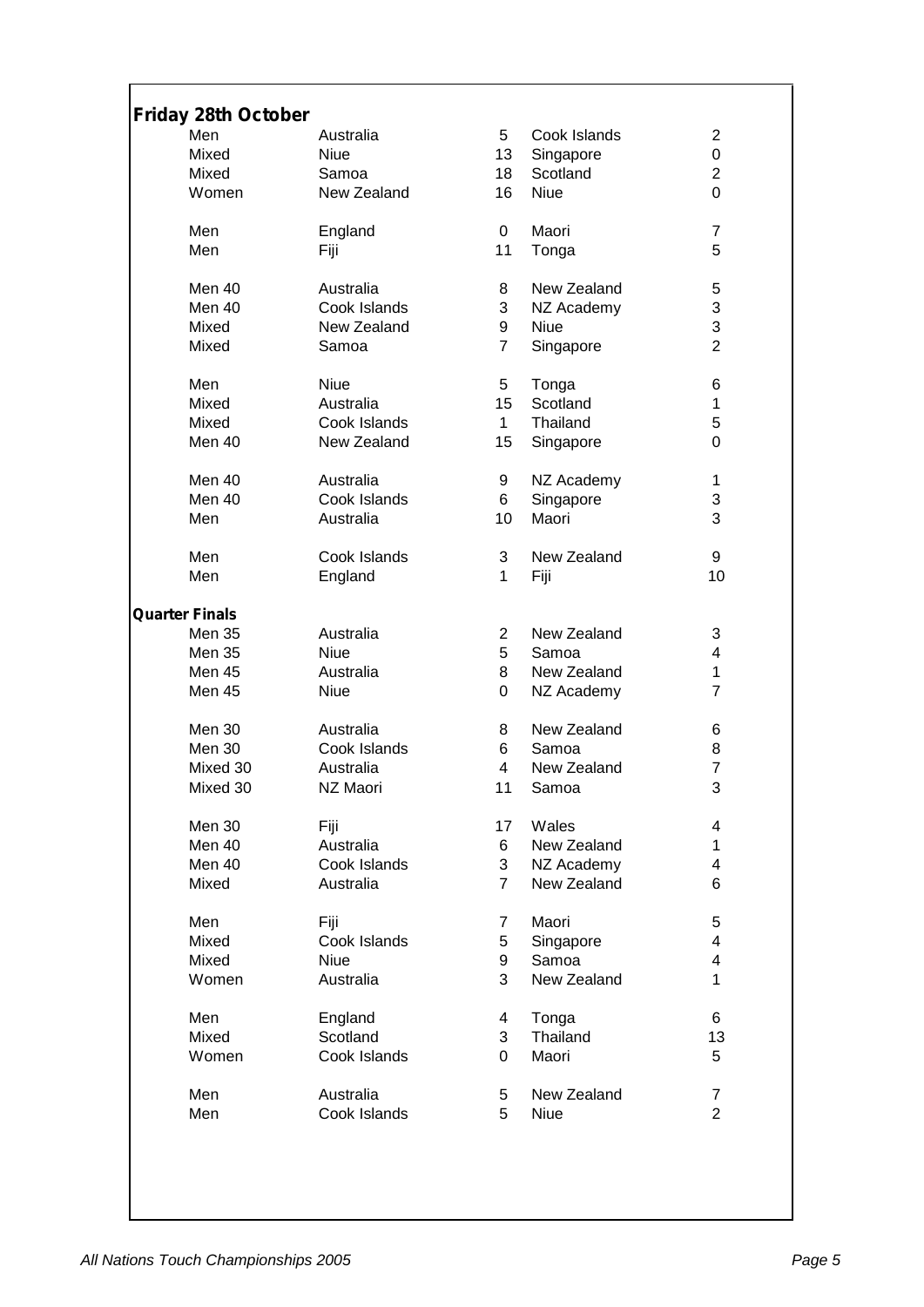| <b>Play Offs</b>   | <b>Saturday 29th October</b> |                 |                |             |                |
|--------------------|------------------------------|-----------------|----------------|-------------|----------------|
|                    | Men 40                       | Cook Islands    | 7              | Singapore   | 3              |
|                    | Women 35                     | New Zealand 35  | 1              | Oceania     | 3              |
|                    | Men 30                       | Fiji            | 6              | <b>USA</b>  | $\overline{7}$ |
|                    | Mixed 30                     | Australia       | 5              | Maori       | $\overline{7}$ |
|                    | <b>Men 35</b>                | <b>Niue</b>     | $\overline{2}$ | Samoa       | 3              |
|                    | Mixed                        | Cook Islands    | 8              | Thailand    | 1              |
|                    | Mixed                        | Scotland        | 5              | Singapore   | 9              |
|                    | Women                        | England         | 4              | Singapore   | 5              |
|                    | Women                        | Niue            | 3              | Singapore   | 4              |
|                    | Men                          | Cook Islands    | 8              | Tonga       | 1              |
|                    | Men                          | England         | $\overline{7}$ | <b>Niue</b> | 3              |
| <b>Semi Finals</b> |                              |                 |                |             |                |
|                    | Women 35                     | Australia 35    | 6              | New Zealand | 1              |
|                    | Women 35                     | Cook Islands 35 | 0              | Oceania     | 5              |
|                    | <b>Men 45</b>                | New Zealand     | $\overline{2}$ | NZ Academy  | $\mathbf{1}$   |
|                    | Men 40                       | New Zealand     | 3              | NZ Academy  | 5              |
|                    | Mixed 30                     | Australia       | 13             | Samoa       | 4              |
|                    | Men 30                       | New Zealand     | $\overline{4}$ | Samoa       | 5              |
|                    | <b>Men 35</b>                | Australia       | 8              | <b>Niue</b> | 1              |
|                    | Mixed                        | New Zealand     | 10             | <b>Niue</b> | 4              |
|                    | Women                        | New Zealand     | 8              | Maori       | $\overline{2}$ |
|                    | Men                          | Australia       | 14             | Fiji        | 4              |
| <b>Finals</b>      |                              |                 |                |             |                |
|                    | Women 30                     | Australia 30    | 1.             | New Zealand | 0              |
|                    | Women 35                     | Australia 35    | 6              | Oceania     | 3              |
|                    | Men 45                       | Australia       | 3              | New Zealand | $\overline{2}$ |
|                    | Men 40                       | Australia       | 7              | NZ Academy  | 0              |
|                    | <b>Men 35</b>                | Australia       | $\overline{2}$ | New Zealand | 3              |
|                    | Mixed 30                     | New Zealand     | 4              | Maori       | $\mathbf{1}$   |
|                    | Men 30                       | Australia       | 12             | Samoa       | $\overline{2}$ |
|                    | Mixed                        | Australia       | 8              | New Zealand | 9              |
|                    | Women                        | Australia       | 4              | New Zealand | 3              |
|                    | Men                          | Australia       | 8              | New Zealand | 4              |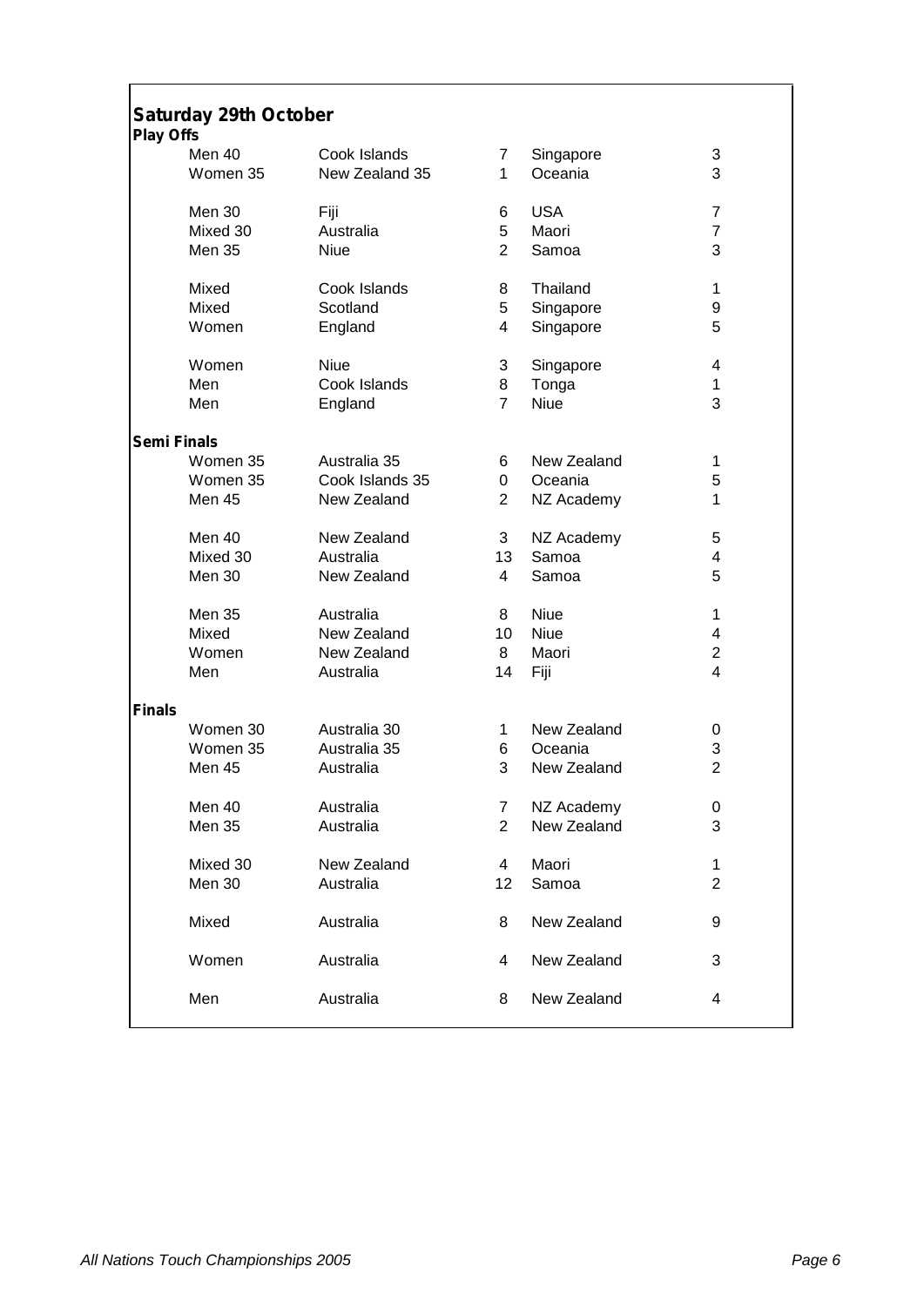# **ALL NATIONS TOUCH CHAMPIONSHIPS 2005**

|   | <b>After Preliminary Rounds</b> | <b>Pld</b> | W  |    | D | For | Agst | <b>Dif</b> | <b>Pts</b> | Ave  |
|---|---------------------------------|------------|----|----|---|-----|------|------------|------------|------|
|   |                                 |            |    |    |   |     |      |            |            |      |
|   | Australia                       | 7          | 7  |    |   | 80  | 18   | 62         | 21         | 4.44 |
| 2 | New Zealand                     |            | 6  |    |   | 81  | 23   | 58         | 19         | 3.52 |
| 3 | New Zealand Maori               | 7          | 4  | 2  | 1 | 50  | 31   | 19         | 16         | 1.61 |
| 4 | Fiji                            | 7          | 4  | 3  |   | 50  | 44   | 6          | 15         | 1.14 |
| 5 | Cook Islands                    |            | 3  | 3  | 1 | 51  | 39   | 12         | 14         | 1.31 |
| 6 | England                         | 7          |    | 5  |   | 15  | 58   | $-43$      | 10         | 0.26 |
| 7 | Tonga                           |            |    | 6  |   | 25  | 74   | -49        | 9          | 0.34 |
| 8 | <b>Niue</b>                     |            |    | 6  | 1 | 16  | 81   | $-65$      | 8          | 0.20 |
|   |                                 |            |    |    |   |     |      |            |            |      |
|   |                                 | 56         | 26 | 26 | 4 | 368 | 368  | $\bf{0}$   |            |      |

# **RESULTS - MENS OPEN DIVISION**

|      | <b>AUSTRALIA - 1st</b> |      |     |    |         | <b>NEW ZEALAND - 2nd</b> |            |   |
|------|------------------------|------|-----|----|---------|--------------------------|------------|---|
|      | Fiji                   | Won  | 11  | 4  |         | Tonga                    | Won        | 1 |
| 2    | Niue                   | Won  | 17  |    | 2       | Maori                    | <b>Won</b> |   |
| 3    | Tonga                  | Won  | 17  |    | 3       | England                  | <b>Won</b> | 1 |
| 4    | England                | Won  | 13  |    | 4       | Fiji                     | Won        | 1 |
| 5    | New Zealand            | Won  | 7   | 6  | 5       | Australia                | Lost       | в |
| 6    | Cook Islands           | Won  | 5   | 2  | 6       | <b>Niue</b>              | <b>Won</b> | 1 |
| 7    | Maori                  | Won  | 10  | 3  |         | Cook Islands             | Won        | ć |
| QF   | New Zealand            | Lost | 5   | 7  | QF      | Australia                | <b>Won</b> |   |
| SF   | Fiji                   | Won  | 14  | 4  |         |                          |            |   |
| F    | New Zealand            | Won  | 8   | 4  | F       | Australia                | Lost       | ۷ |
|      |                        |      |     |    |         |                          |            |   |
| MVP- |                        |      | 107 | 33 | $MVP -$ |                          |            | 9 |

| $\overline{FIJI}$ - 3rd |              |      |    |    |           | <b>NEW ZEALAND MAORI - 4th</b> |            |    |                |
|-------------------------|--------------|------|----|----|-----------|--------------------------------|------------|----|----------------|
|                         | Australia    | Lost | 4  | 11 |           | Cook Islands                   | Drew       |    |                |
| 2                       | Cook Islands | Won  | 10 | 5  | 2         | New Zealand                    | Lost       | 5  |                |
| 3                       | Maori        | Lost | 3  | 6  | 3         | Fiji                           | <b>Won</b> | 6  | З              |
| 4                       | New Zealand  | Lost |    | 14 | 4         | <b>Niue</b>                    | <b>Won</b> | 15 | 1              |
| 5                       | <b>Niue</b>  | Won  | 11 | 2  | 5         | Tonga                          | <b>Won</b> | 7  | З              |
| 6                       | Tonga        | Won  | 11 | 5  | 6         | England                        | <b>Won</b> | 7  | C              |
|                         | England      | Won  | 10 |    |           | Australia                      | Lost       | 3  | 1              |
| QF                      | <b>Maori</b> | Won  |    | 5  | QF        | Fiji                           | Lost       | 5  | 7              |
| <b>SF</b>               | Australia    | Lost | 4  | 14 | <b>PO</b> |                                |            |    |                |
|                         |              |      |    |    |           |                                |            |    |                |
| MVP-                    |              |      | 61 | 63 | MVP-      |                                |            | 55 | 3 <sub>o</sub> |

|           | <b>COOK ISLANDS - 5th</b> |      |                |                | <b>TONGA - 6th</b> |              |  |
|-----------|---------------------------|------|----------------|----------------|--------------------|--------------|--|
|           | Maori                     | Drew | 7              | 7              |                    | New Zealand  |  |
| 2         | Fiji                      | Lost | 5              | 10             | $\overline{2}$     | England      |  |
| 3         | <b>Niue</b>               | Won  | 11             | 2              | 3                  | Australia    |  |
| 4         | Tonga                     | Won  | 14             | $\overline{2}$ | 4                  | Cook Islands |  |
| 5         | England                   | Won  | 9              | 4              | 5                  | Maori        |  |
| 6         | Australia                 | Lost | $\overline{2}$ | 5              | 6                  | Fiji         |  |
| 7         | New Zealand               | Lost | 3              | 9              | $\overline{7}$     | Niue         |  |
| QF        | <b>Niue</b>               | Won  | 5              | $\overline{2}$ | QF                 | England      |  |
| <b>PO</b> | Tonga                     | Won  | 8              |                | PO                 | Cook Islands |  |
|           |                           |      |                |                |                    |              |  |
| $MVP -$   |                           |      | 64             | 42             | MVP-               |              |  |

|                | <b>AUSTRALIA - 1st</b> |            |     |                |                | <b>NEW ZEALAND - 2nd</b> |            |    |    |
|----------------|------------------------|------------|-----|----------------|----------------|--------------------------|------------|----|----|
|                | Fiji                   | Won        | 11  | 4              |                | Tonga                    | Won        | 15 | 4  |
| $\overline{2}$ | <b>Niue</b>            | <b>Won</b> | 17  |                | $\overline{2}$ | Maori                    | <b>Won</b> | 7  | 5  |
| 3              | Tonga                  | <b>Won</b> | 17  |                | 3              | England                  | Won        | 12 |    |
| 4              | England                | Won        | 13  |                | 4              | Fiji                     | <b>Won</b> | 14 |    |
| 5              | New Zealand            | Won        | 7   | 6              | 5              | Australia                | Lost       | 6  |    |
| 6              | Cook Islands           | <b>Won</b> | 5   | $\overline{2}$ | 6              | <b>Niue</b>              | Won        | 18 | 2  |
| 7              | <b>IMaori</b>          | <b>Won</b> | 10  | 3              | 7              | Cook Islands             | Won        | 9  | 3  |
| QF             | New Zealand            | Lost       | 5   |                | QF             | Australia                | Won        | 7  | 5  |
| <b>SF</b>      | Fiji                   | Won        | 14  | 4              |                |                          |            |    |    |
| F              | New Zealand            | Won        | 8   | 4              | F              | Australia                | Lost       | 4  | 8  |
|                |                        |            |     |                |                |                          |            |    |    |
| MVP -          |                        |            | 107 | 33             | MVP-           |                          |            | 92 | 36 |

| FIJI - 3rd |              |      |    |    |                | <b>NEW ZEALAND MAORI - 4th</b> |      |    |    |
|------------|--------------|------|----|----|----------------|--------------------------------|------|----|----|
|            | Australia    | Lost | 4  | 11 |                | Cook Islands                   | Drew |    |    |
| 2          | Cook Islands | Won  | 10 | 5  | $\overline{2}$ | New Zealand                    | Lost | 5  |    |
| 3          | Maori        | Lost | 3  | 6  | 3              | Fiji                           | Won  | 6  | 3  |
| 4          | New Zealand  | Lost |    | 14 | 4              | <b>Niue</b>                    | Won  | 15 |    |
| 5          | <b>Niue</b>  | Won  | 11 | 2  | 5              | Tonga                          | Won  | 7  | 3  |
| 6          | Tonga        | Won  | 11 | 5  | 6              | England                        | Won  | 7  | 0  |
| 7          | England      | Won  | 10 |    | 7              | Australia                      | Lost | 3  | 10 |
| QF         | Maori        | Won  | 7  | 5  | QF             | Fiji                           | Lost | 5  | 7  |
| <b>SF</b>  | Australia    | Lost | 4  | 14 | <b>PO</b>      |                                |      |    |    |
|            |              |      |    |    |                |                                |      |    |    |
| MVP -      |              |      | 61 | 63 | MVP-           |                                |      | 55 | 38 |

|           | <b>COOK ISLANDS - 5th</b> |      |    |                |                | <b>TONGA - 6th</b> |      |                |    |
|-----------|---------------------------|------|----|----------------|----------------|--------------------|------|----------------|----|
|           | Maori                     | Drew |    |                |                | New Zealand        | Lost | 4              | 15 |
| 2         | Fiji                      | Lost | 5  | 10             | $\overline{2}$ | England            | Lost | 4              | 5  |
| 3         | <b>Niue</b>               | Won  | 11 | 2              | 3              | Australia          | Lost | 1              | 17 |
| 4         | Tonga                     | Won  | 14 | $\overline{2}$ | 4              | Cook Islands       | Lost | $\overline{2}$ | 14 |
| 5         | England                   | Won  | 9  | 4              | 5              | Maori              | Lost | 3              |    |
| 6         | Australia                 | Lost | 2  | 5              | 6              | Fiji               | Lost | 5              | 11 |
| 7         | New Zealand               | Lost | 3  | 9              | 7              | <b>Niue</b>        | Won  | 6              | 5  |
| QF        | <b>Niue</b>               | Won  | 5  | $\overline{2}$ | QF             | England            | Won  | 6              | 4  |
| <b>PO</b> | Tonga                     | Won  | 8  |                | <b>PO</b>      | Cook Islands       | Lost | 1              | 8  |
|           |                           |      |    |                |                |                    |      |                |    |
| MVP -     |                           |      | 64 | 42             | MVP-           |                    |      | 32             | 86 |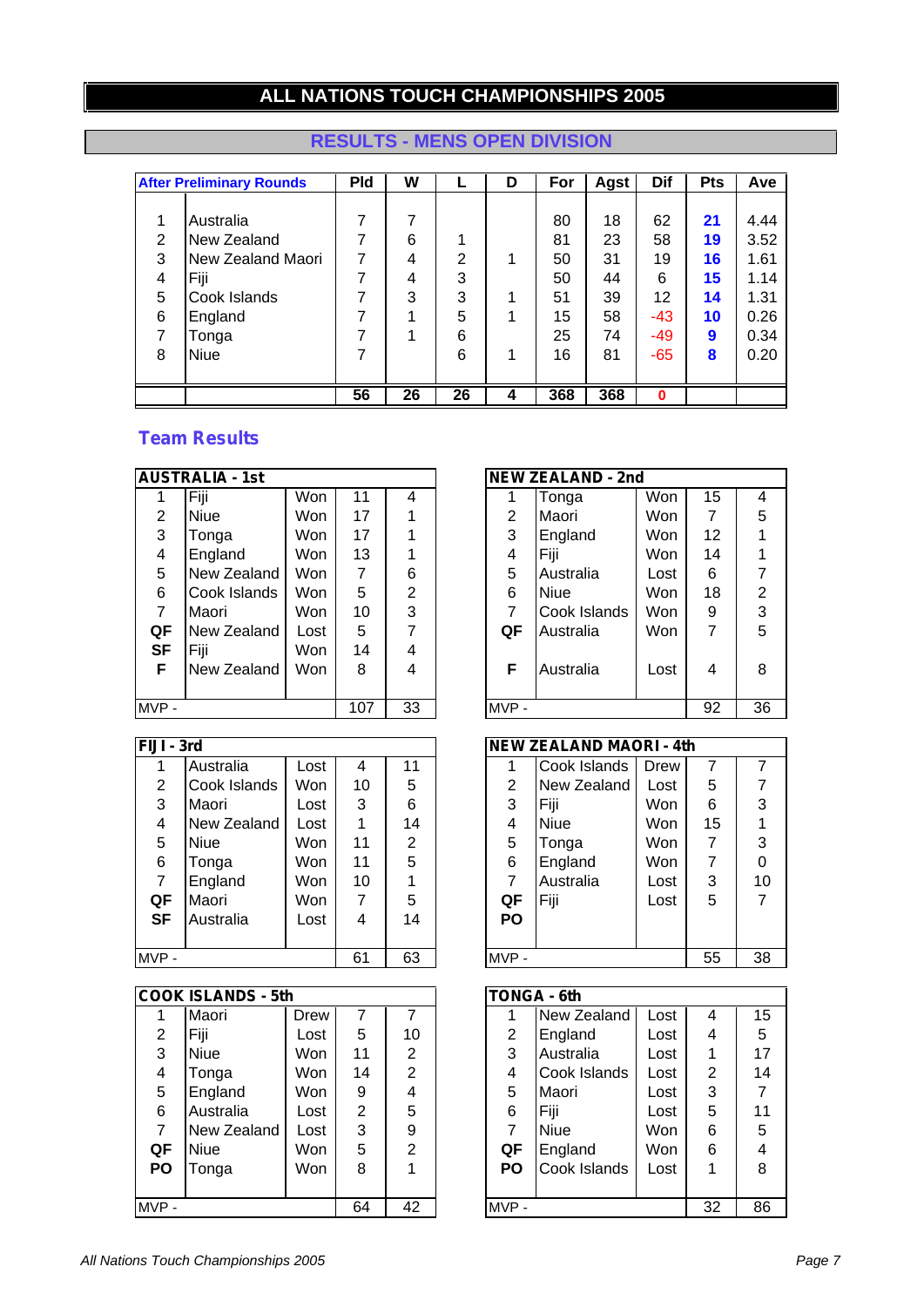# **RESULTS - MENS OPEN DIVISION**

|           | <b>ENGLAND - 7th</b> |            |   |    | NIUE - 8th |                |              |      |    |    |
|-----------|----------------------|------------|---|----|------------|----------------|--------------|------|----|----|
|           | <b>Niue</b>          | Drew       | 3 | 3  |            |                | England      | Drew | 3  | 3  |
| 2         | Tonga                | Won        | 5 | 4  |            | $\overline{2}$ | Australia    | Lost |    | 17 |
| 3         | New Zealand          | Lost       |   | 12 |            | 3              | Cook Islands | Lost | 2  | 11 |
| 4         | Australia            | Lost       |   | 13 |            | 4              | Maori        | Lost |    | 15 |
| 5         | Cook Islands         | Lost       | 4 | 9  |            | 5              | Fiji         | Lost | 2  | 11 |
| 6         | Maori                | Lost       | 0 | 7  |            | 6              | New Zealand  | Lost | 2  | 18 |
| 7         | Fiji                 | Lost       | 1 | 10 |            | 7              | Tonga        | Lost | 5  | 6  |
| QF        | Tonga                | Lost       | 4 | 6  |            | QF             | Cook Islands | Lost | 2  | 5  |
| <b>PO</b> | <b>Niue</b>          | <b>Won</b> | 7 | 3  |            | <b>PO</b>      | England      | Lost | 3  | 7  |
|           |                      |            |   |    |            |                |              |      |    |    |
| MVP-      | 67<br>26             |            |   |    |            | $MVP -$        |              |      | 21 | 93 |

|     | NGLAND - 7th |      |    |    | NIUE - 8th     |              |      |                |    |
|-----|--------------|------|----|----|----------------|--------------|------|----------------|----|
|     | <b>Niue</b>  | Drew | 3  | 3  |                | England      | Drew | 3              | 3  |
| 2   | Tonga        | Won  | 5  | 4  | $\overline{2}$ | Australia    | Lost | 1              | 17 |
| 3   | New Zealand  | Lost | 1  | 12 | 3              | Cook Islands | Lost | 2              | 11 |
| 4   | Australia    | Lost | 1  | 13 | 4              | Maori        | Lost | 1              | 15 |
| 5   | Cook Islands | Lost | 4  | 9  | 5              | Fiji         | Lost | $\overline{2}$ | 11 |
| 6   | Maori        | Lost | 0  | 7  | 6              | New Zealand  | Lost | $\overline{2}$ | 18 |
|     | Fiji         | Lost | 1  | 10 | 7              | Tonga        | Lost | 5              | 6  |
| QF  | ⊺onga        | Lost | 4  | 6  | QF             | Cook Islands | Lost | $\overline{2}$ | 5  |
| PO  | <b>Niue</b>  | Won  | 7  | 3  | PO             | England      | Lost | 3              |    |
|     |              |      |    |    |                |              |      |                |    |
| VP- |              |      | 26 | 67 | MVP-           |              |      | 21             | 93 |

# **Final Competition Points Table**

| <b>Positions</b> |                   | <b>Pld</b> | W              |                | D | For | Agst | Dif      | Ave  |
|------------------|-------------------|------------|----------------|----------------|---|-----|------|----------|------|
|                  |                   |            |                |                |   |     |      |          |      |
|                  | <b>Australia</b>  | 10         | 9              |                |   | 107 | 33   | 74       | 3.24 |
| 5                | Cook Islands      | 9          | 5              | 3              |   | 64  | 42   | 22       | 1.52 |
|                  | England           | 9          | $\overline{2}$ | 6              |   | 26  | 67   | $-41$    | 0.39 |
| 3                | Fiji              | 9          | 5              | 4              |   | 61  | 63   | $-2$     | 0.97 |
| 2                | New Zealand       | 9          | 7              | $\overline{2}$ |   | 92  | 36   | 56       | 2.56 |
| 4                | New Zealand Maori | 8          | 4              | 3              |   | 55  | 38   | 17       | 1.45 |
| 8                | <b>Niue</b>       | 9          |                | 8              |   | 21  | 93   | $-72$    | 0.23 |
| 6                | Tonga             | 9          | $\overline{2}$ | 7              |   | 32  | 86   | $-54$    | 0.37 |
|                  |                   |            |                |                |   |     |      |          |      |
|                  |                   | 72         | 34             | 34             | 4 | 458 | 458  | $\bf{0}$ |      |

#### **RESULTS - WOMENS OPEN DIVISION**

|   | <b>After Preliminary Rounds</b> | <b>Pld</b> | W              |    | D        | For | Agst | <b>Dif</b> | <b>Pts</b> | Ave   |
|---|---------------------------------|------------|----------------|----|----------|-----|------|------------|------------|-------|
|   |                                 |            |                |    |          |     |      |            |            |       |
|   | Australia                       | 6          | 6              |    |          | 75  | 3    | 72         | 18         | 25.00 |
| 2 | New Zealand                     | 6          | 5              | ٠  |          | 78  | 8    | 70         | 16         | 9.75  |
| 3 | New Zealand Maori               | 6          | 4              | 2  |          | 46  | 18   | 28         | 14         | 2.56  |
| 4 | Cook Islands                    | 6          | 3              | 3  |          | 20  | 41   | -21        | 12         | 0.49  |
| 5 | England                         | 6          | $\overline{2}$ | 4  |          | 10  | 54   | $-44$      | 10         | 0.19  |
| 6 | Singapore                       | 6          |                | 5  |          | 10  | 65   | $-55$      | 8          | 0.15  |
|   | <b>Niue</b>                     | 6          |                | 6  |          |     | 57   | -50        | 6          | 0.12  |
|   |                                 |            |                |    |          |     |      |            |            |       |
|   |                                 | 42         | 21             | 21 | $\Omega$ | 246 | 246  | $\bf{0}$   |            |       |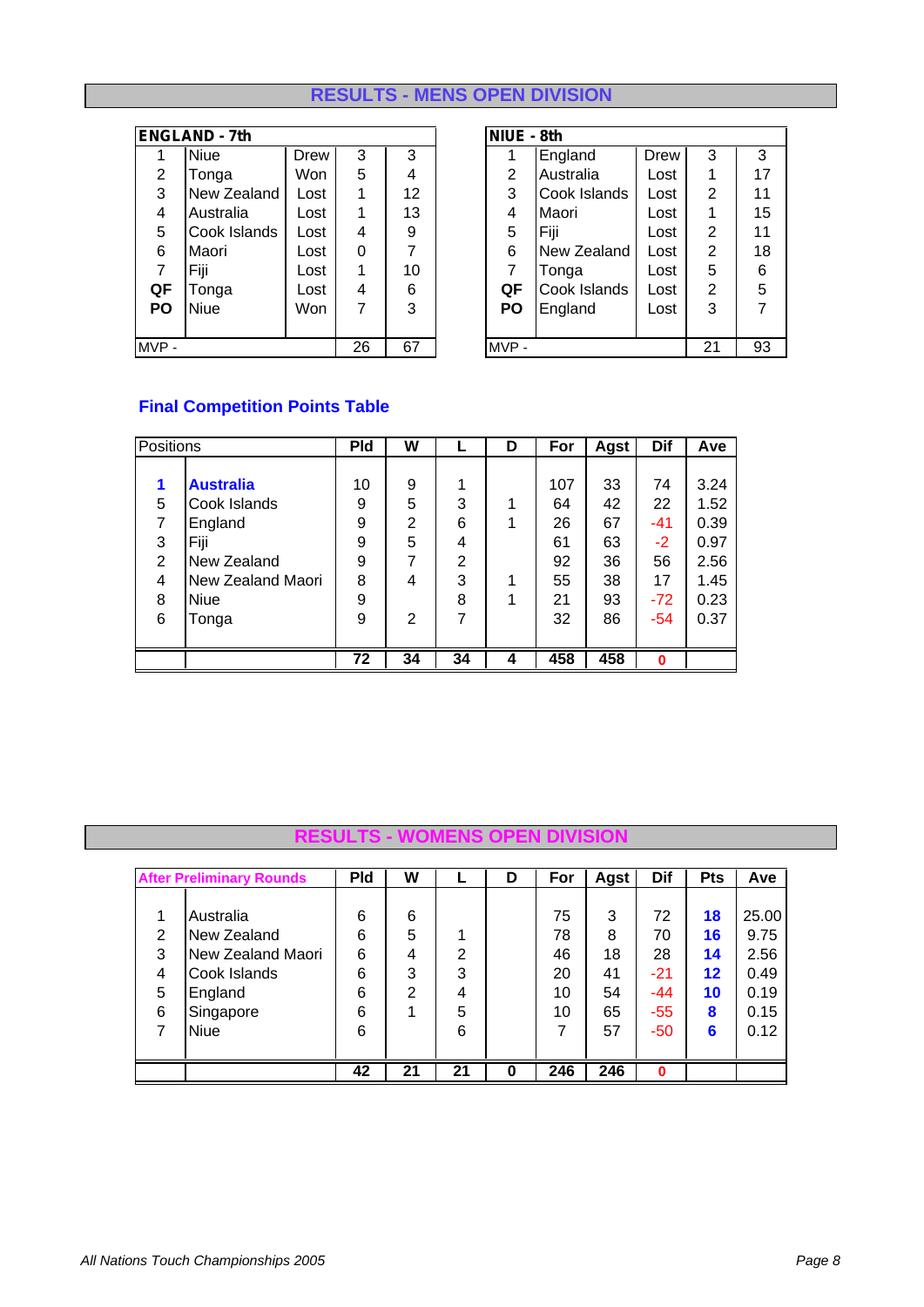## **RESULTS - WOMENS OPEN DIVISION**

|                | <b>AUSTRALIA - 1st</b> |            |    |   |           | <b>NEW ZEALAND - 2nd</b> |      |                    |
|----------------|------------------------|------------|----|---|-----------|--------------------------|------|--------------------|
|                | Maori                  | Won        |    |   |           | England                  | Won  | 1                  |
| $\overline{2}$ | <b>Niue</b>            | Won        | 14 | 0 | 2         | Cook Islands             | Won  | 1                  |
| 3              | Cook Islands           | Won        | 14 |   | 3         | Singapore                | Won  | $\overline{2}$     |
| 4              | New Zealand            | <b>Won</b> | 7  | 2 | 4         | Australia                | Lost | $\tilde{\epsilon}$ |
| 5              | England                | Won        | 17 | 0 | 5         | Maori                    | Won  |                    |
| 6              | Singapore              | Won        | 16 | 0 | 6         | <b>Niue</b>              | Won  | 1                  |
| QF             | New Zealand            | Won        | 3  |   | QF        | Australia                | Lost |                    |
| <b>SF</b>      |                        |            |    |   | <b>SF</b> | Maori                    | Won  | ξ                  |
| F              | New Zealand            | Won        | 4  | 3 | F         | Australia                | Lost | Ć                  |
|                |                        |            |    |   |           |                          |      |                    |
| MVP-           |                        |            | 82 |   | $MVP -$   |                          |      | 9                  |

|      | <b>NEW ZEALAND MAORI - 3rd</b> |      |    |                |           | <b>COOK ISLANDS - 4th</b> |      |                |
|------|--------------------------------|------|----|----------------|-----------|---------------------------|------|----------------|
|      | Australia                      | Lost | 0  | 7              |           | <b>Niue</b>               | Won  |                |
| 2    | England                        | Won  | 14 | $\overline{2}$ | 2         | New Zealand               | Lost |                |
| 3    | Singapore                      | Won  | 14 | 0              | 3         | Australia                 | Lost |                |
| 4    | New Zealand                    | Lost |    | 7              | 4         | England                   | Won  | ۷              |
| 5    | Niue                           | Won  | 12 | $\overline{2}$ | 5         | Singapore                 | Won  | ٤              |
| 6    | Cook Islands                   | Won  | 5  | 0              | 6         | Maori                     | Lost |                |
| QF   | Cook Islands                   | Won  | 5  | 0              | QF        | Maori                     | Lost |                |
| SF   | New Zealand                    | Lost | 2  | 8              | <b>PO</b> |                           |      |                |
|      |                                |      |    |                |           |                           |      |                |
| MVP- |                                |      | 53 | 26             | $MVP -$   |                           |      | $\overline{2}$ |

|                | <b>SINGAPORE - 5th</b> |      |    |    |                | <b>ENGLAND - 6th</b> |     |
|----------------|------------------------|------|----|----|----------------|----------------------|-----|
|                | England                | Lost |    | 4  |                | New Zealand          | Los |
| $\overline{2}$ | New Zealand            | Lost | 0  | 20 | $\overline{2}$ | Singapore            | Wo  |
| 3              | Maori                  | Lost | 0  | 14 | 3              | Maori                | Los |
| 4              | <b>Niue</b>            | Won  | 6  | 3  | 4              | <b>Niue</b>          | Wo  |
| 5              | Cook Islands           | Lost | 3  | 8  | 5              | Cook Islands         | Los |
| 6              | Australia              | Lost | 0  | 16 | 6              | Australia            | Los |
| QF             | Cook Islands           | Won  | 4  | 3  | QF             |                      |     |
| <b>PO</b>      | England                | Won  | 5  | 4  | <b>PO</b>      | Singapore            | Los |
|                |                        |      |    |    |                |                      |     |
| MVP-           |                        |      | 19 | 72 | MVP-           |                      |     |

|           | <b>AUSTRALIA - 1st</b> |            |    |                |  |      | <b>NEW ZEALAND - 2nd</b> |            |    |    |
|-----------|------------------------|------------|----|----------------|--|------|--------------------------|------------|----|----|
|           | Maori                  | Won        |    |                |  |      | England                  | Won        | 17 | 0  |
| 2         | <b>Niue</b>            | <b>Won</b> | 14 | 0              |  | 2    | Cook Islands             | <b>Won</b> | 16 | 0  |
| 3         | Cook Islands           | Won        | 14 |                |  | 3    | Singapore                | Won        | 20 | 0  |
| 4         | New Zealand            | Won        | 7  | $\mathfrak{p}$ |  | 4    | Australia                | Lost       | 2  |    |
| 5         | England                | Won        | 17 | 0              |  | 5    | Maori                    | <b>Won</b> | 7  |    |
| 6         | Singapore              | Won        | 16 | 0              |  | 6    | <b>Niue</b>              | <b>Won</b> | 16 | 0  |
| QF        | New Zealand            | <b>Won</b> | 3  |                |  | QF   | Australia                | Lost       |    | 3  |
| <b>SF</b> |                        |            |    |                |  | SF   | <b>Maori</b>             | <b>Won</b> | 8  | 2  |
| F         | New Zealand            | <b>Won</b> | 4  | 3              |  | F    | Australia                | Lost       | 3  | 4  |
|           |                        |            |    |                |  |      |                          |            |    |    |
| MVP -     |                        |            | 82 | 7              |  | MVP- |                          |            | 90 | 17 |

|           | <b>NEW ZEALAND MAORI - 3rd</b> |      |    |          |           | <b>COOK ISLANDS - 4th</b> |            |    |    |
|-----------|--------------------------------|------|----|----------|-----------|---------------------------|------------|----|----|
|           | Australia                      | Lost | 0  |          |           | Niue                      | <b>Won</b> |    |    |
| 2         | England                        | Won  | 14 | 2        | 2         | New Zealand               | Lost       | 0  | 16 |
| 3         | Singapore                      | Won  | 14 | 0        | 3         | Australia                 | Lost       | 1  | 14 |
| 4         | New Zealand                    | Lost |    |          | 4         | England                   | <b>Won</b> | 4  | 2  |
| 5         | Niue                           | Won  | 12 | 2        | 5         | Singapore                 | Won        | 8  | 3  |
| 6         | Cook Islands                   | Won  | 5  | $\Omega$ | 6         | Maori                     | Lost       | 0  | 5  |
| QF        | Cook Islands                   | Won  | 5. | $\Omega$ | QF        | Maori                     | Lost       | 0  | 5  |
| <b>SF</b> | New Zealand                    | Lost | 2  | 8        | <b>PO</b> |                           |            |    |    |
|           |                                |      |    |          |           |                           |            |    |    |
| MVP -     |                                |      | 53 | 26       | MVP-      |                           |            | 20 | 46 |

|                | <b>SINGAPORE - 5th</b> |      |   |    | <b>ENGLAND - 6th</b> |           |              |            |                |    |
|----------------|------------------------|------|---|----|----------------------|-----------|--------------|------------|----------------|----|
|                | England                | Lost |   | 4  |                      |           | New Zealand  | Lost       | 0              | 17 |
| $\overline{2}$ | New Zealand            | Lost | 0 | 20 |                      | 2         | Singapore    | <b>Won</b> | 4              |    |
| 3              | Maori                  | Lost | 0 | 14 |                      | 3         | Maori        | Lost       | $\overline{2}$ | 14 |
| 4              | <b>Niue</b>            | Won  | 6 | 3  |                      | 4         | <b>Niue</b>  | Won        | 2              |    |
| 5              | Cook Islands           | Lost | 3 | 8  |                      | 5         | Cook Islands | Lost       | 2              | 4  |
| 6              | Australia              | Lost | 0 | 16 |                      | 6         | Australia    | Lost       | 0              | 17 |
| QF             | Cook Islands           | Won  | 4 | 3  |                      | QF        |              |            |                |    |
| <b>PO</b>      | England                | Won  | 5 | 4  |                      | <b>PO</b> | Singapore    | Lost       | 4              | 5  |
|                |                        |      |   |    |                      |           |              |            |                |    |
| MVP -          | 72<br>19               |      |   |    | MVP-                 |           |              | 14         | 59             |    |

| NIUE - 7th |              |      |   |    |  |  |  |  |  |  |
|------------|--------------|------|---|----|--|--|--|--|--|--|
|            | Cook Islands | Lost |   |    |  |  |  |  |  |  |
| 2          | Australia    | Lost |   | 14 |  |  |  |  |  |  |
| 3          | England      | Lost |   | 2  |  |  |  |  |  |  |
| 4          | Singapore    | Lost | 3 | 6  |  |  |  |  |  |  |
| 5          | Maori        | Lost | 2 | 12 |  |  |  |  |  |  |
| 6          | New Zealand  | Lost |   | 16 |  |  |  |  |  |  |
| PO         | Singapore    | Lost | 3 | 4  |  |  |  |  |  |  |
|            |              |      |   |    |  |  |  |  |  |  |
| 61<br>10   |              |      |   |    |  |  |  |  |  |  |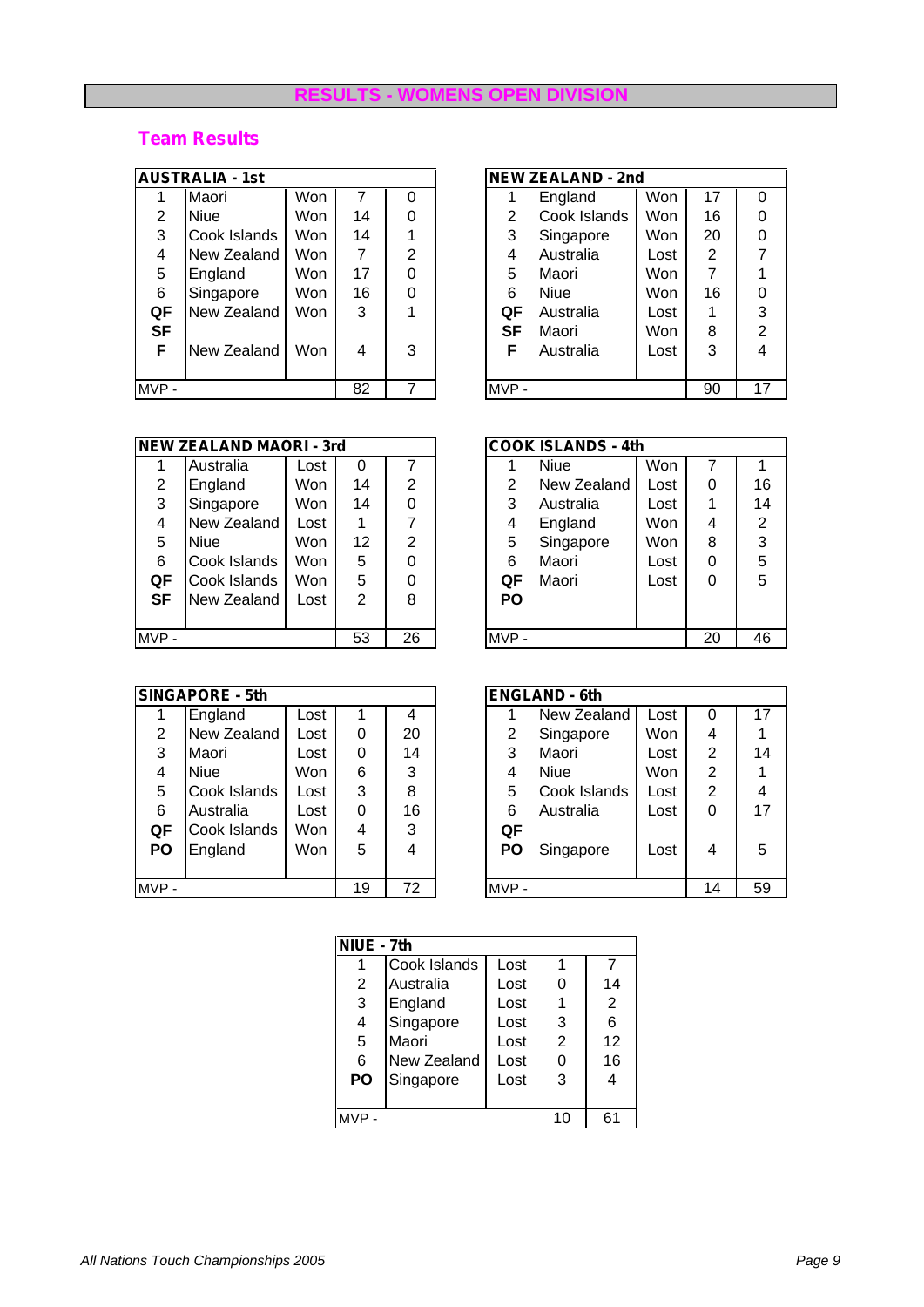#### **RESULTS - WOMENS OPEN DIVISION**

# **Final Competition Points Table**

|   | <b>Positions</b>  |    | W              |    | D | For | Agst | Dif      | Ave   |
|---|-------------------|----|----------------|----|---|-----|------|----------|-------|
|   |                   |    |                |    |   |     |      |          |       |
|   | <b>Australia</b>  | 8  | 8              |    |   | 82  | 7    | 75       | 11.71 |
| 4 | Cook Islands      | 7  | 3              | 4  |   | 20  | 46   | $-26$    | 0.43  |
| 6 | England           | 7  | $\overline{2}$ | 5  |   | 14  | 59   | $-45$    | 0.24  |
| 2 | New Zealand       | 9  | 6              | 3  |   | 90  | 17   | 73       | 5.29  |
| 3 | New Zealand Maori | 8  | 5              | 3  |   | 53  | 26   | 27       | 2.04  |
| 7 | <b>Niue</b>       | 7  |                |    |   | 10  | 61   | $-51$    | 0.16  |
| 5 | Singapore         | 8  | 3              | 5  |   | 19  | 72   | $-53$    | 0.26  |
|   |                   |    |                |    |   |     |      |          |       |
|   |                   | 54 | 27             | 27 | 0 | 288 | 288  | $\bf{0}$ |       |

# **RESULTS - MIXED OPEN DIVISION**

|   | <b>After Preliminary Rounds</b> | <b>Pld</b> | W              |    | D | For | Agst | Dif   | <b>Pts</b> | Ave  |
|---|---------------------------------|------------|----------------|----|---|-----|------|-------|------------|------|
|   |                                 |            |                |    |   |     |      |       |            |      |
| 1 | New Zealand                     | 7          | 7              |    |   | 94  | 12   | 82    | 21         | 7.83 |
| 2 | Australia                       | 7          | 6              |    |   | 84  | 12   | 72    | 19         | 7.00 |
| 3 | <b>Niue</b>                     | 7          | 5              | 2  |   | 61  | 28   | 33    | 17         | 2.18 |
| 4 | Samoa                           | ⇁          | 4              | 3  |   | 53  | 38   | 15    | 15         | 1.39 |
| 5 | Thailand                        | 7          | 3              | 4  |   | 26  | 70   | -44   | 13         | 0.37 |
| 6 | Cook Islands                    | 7          | $\overline{2}$ | 5  |   | 36  | 67   | $-31$ | 11         | 0.54 |
| 7 | Singapore                       | 7          |                | 6  |   | 17  | 73   | $-56$ | 9          | 0.23 |
| 8 | Scotland                        | 7          |                |    |   | 18  | 89   | $-71$ | 7          | 0.20 |
|   |                                 |            |                |    |   |     |      |       |            |      |
|   |                                 | 56         | 28             | 28 | 0 | 389 | 389  | 0     |            |      |

|           | <b>NEW ZEALAND - 1st</b> |      |     |                |           | <b>AUSTRALIA - 2nd</b> |      |
|-----------|--------------------------|------|-----|----------------|-----------|------------------------|------|
|           | Thailand                 | Won  | 21  |                |           | Singapore              | Won  |
| 2         | Samoa                    | Won  | 11  | $\overline{2}$ | 2         | <b>Niue</b>            | Won  |
| 3         | Scotland                 | Won  | 19  |                | 3         | Samoa                  | Won  |
| 4         | Australia                | Won  | 6   | 4              | 4         | New Zealand            | Lost |
| 5         | Singapore                | Won  | 10  | 0              | 5         | Cook Islands           | Won  |
| 6         | Cook Islands             | Won  | 18  |                | 6         | Thailand               | Won  |
| 7         | <b>Niue</b>              | Won  | 9   | 3              | 7         | Scotland               | Won  |
| QF        | Australia                | Lost | 6   | 7              | QF        | New Zealand            | Won  |
| <b>SF</b> | <b>Niue</b>              | Won  | 10  | 4              | <b>SF</b> |                        |      |
| F         | Australia                | Won  | 9   | 8              | F         | New Zealand            | Lost |
|           |                          |      |     |                |           |                        |      |
| MVP-      |                          |      | 119 | 31             | $MVP -$   |                        |      |

|                | <b>NEW ZEALAND - 1st</b> |            |     |          |                     | <b>AUSTRALIA - 2nd</b> |      |    |   |  |  |
|----------------|--------------------------|------------|-----|----------|---------------------|------------------------|------|----|---|--|--|
|                | Thailand                 | Won        | 21  |          |                     | Singapore              | Won  | 15 | 0 |  |  |
| $\overline{2}$ | Samoa                    | Won        | 11  | 2        | 2                   | <b>Niue</b>            | Won  | 6  | 2 |  |  |
| 3              | Scotland                 | <b>Won</b> | 19  |          | 3                   | Samoa                  | Won  | 10 | 3 |  |  |
| 4              | Australia                | <b>Won</b> | 6   | 4        | 4                   | New Zealand            | Lost | 4  | 6 |  |  |
| 5              | Singapore                | Won        | 10  | $\Omega$ | 5                   | Cook Islands           | Won  | 17 | 0 |  |  |
| 6              | Cook Islands             | <b>Won</b> | 18  |          | 6                   | Thailand               | Won  | 17 | 0 |  |  |
| 7              | <b>Niue</b>              | <b>Won</b> | 9   | 3        | 7                   | Scotland               | Won  | 15 |   |  |  |
| QF             | Australia                | Lost       | 6   | 7        | QF                  | New Zealand            | Won  | 7  | 6 |  |  |
| <b>SF</b>      | <b>Niue</b>              | Won        | 10  | 4        | <b>SF</b>           |                        |      |    |   |  |  |
| F              | Australia                | Won        | 9   | 8        | F                   | New Zealand            | Lost | 8  | 9 |  |  |
|                |                          |            |     |          |                     |                        |      |    |   |  |  |
| MVP -          |                          |            | 119 | 31       | 27<br>99<br>$MVP -$ |                        |      |    |   |  |  |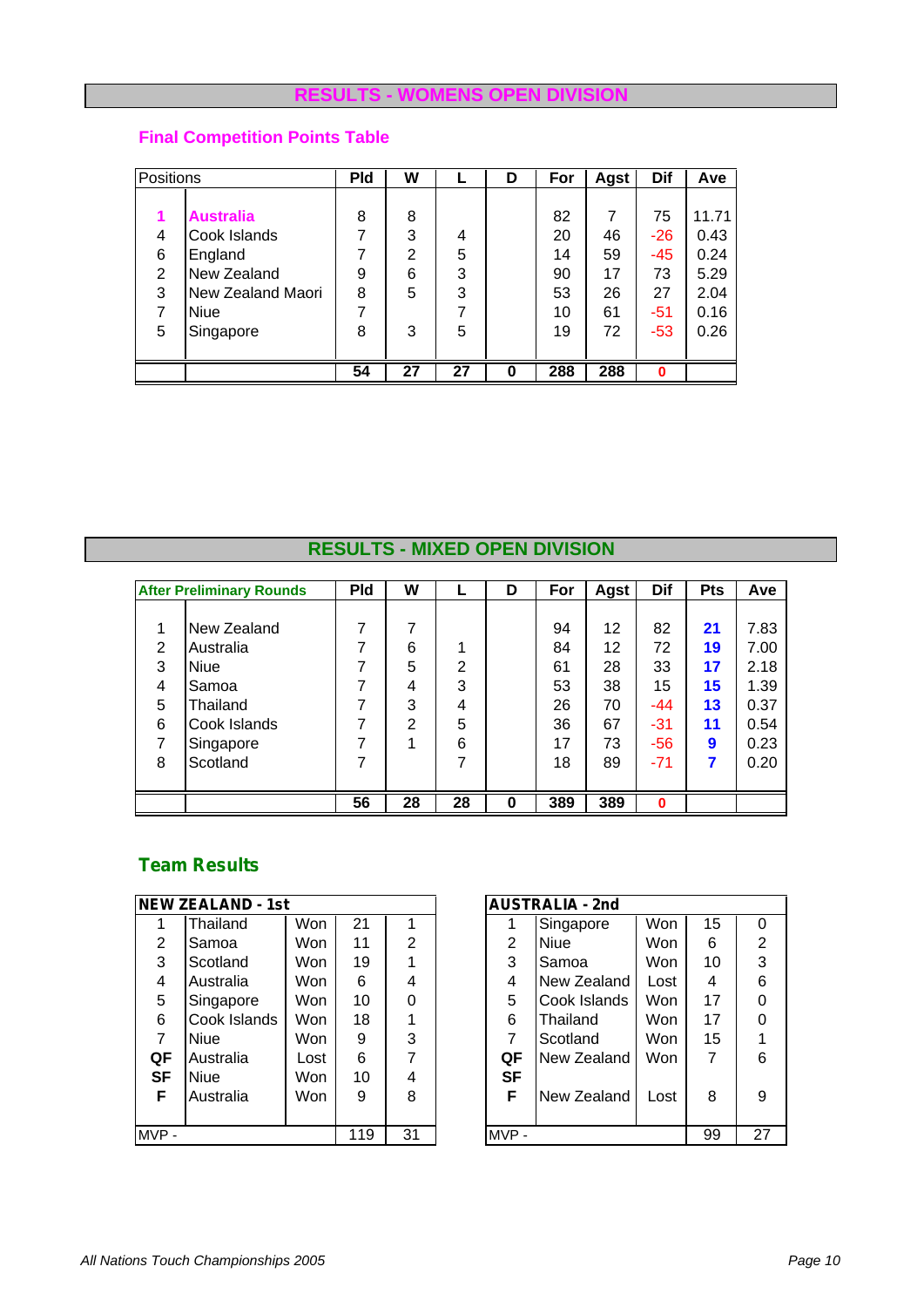## **RESULTS - MIXED OPEN DIVISION**

| NIUE - 3rd |              |      |                |                |           | <b>SAMOA - 4th</b> |   |
|------------|--------------|------|----------------|----------------|-----------|--------------------|---|
|            | Samoa        | Won  | 8              | 6              |           | Niue               |   |
| 2          | Australia    | Lost | $\overline{2}$ | 6              | 2         | New Zealand        |   |
| 3          | Cook Islands | Won  | 10             | 2              | 3         | Australia          |   |
| 4          | Thailand     | Won  | 11             | 3              | 4         | Cook Islands       | V |
| 5          | Scotland     | Won  | 14             | $\overline{2}$ | 5         | Thailand           | V |
| 6          | Singapore    | Won  | 13             | 0              | 6         | Scotland           | V |
| 7          | New Zealand  | Lost | 3              | 9              | 7         | Singapore          | V |
| QF         | Samoa        | Won  | 9              | 4              | QF        | <b>Niue</b>        |   |
| SF         | New Zealand  | Lost | 4              | 10             | <b>SF</b> |                    |   |
|            |              |      |                |                |           |                    |   |
| $MVP -$    |              | 74   | 42             | MVP-           |           |                    |   |

| NIUE - 3rd |              |            |                |                |                  |                | <b>SAMOA - 4th</b> |            |    |                |
|------------|--------------|------------|----------------|----------------|------------------|----------------|--------------------|------------|----|----------------|
|            | Samoa        | Won        | 8              | 6              |                  |                | <b>Niue</b>        | Lost       | 6  | 8              |
| 2          | Australia    | Lost       | $\overline{2}$ | 6              |                  | $\overline{2}$ | New Zealand        | Lost       | 2  | 11             |
| 3          | Cook Islands | <b>Won</b> | 10             | $\mathfrak{p}$ |                  | 3              | Australia          | Lost       | 3  | 10             |
| 4          | Thailand     | Won        | 11             | 3              |                  | 4              | Cook Islands       | <b>Won</b> | 8  | 2              |
| 5          | Scotland     | <b>Won</b> | 14             | $\overline{2}$ |                  | 5              | Thailand           | <b>Won</b> | 9  | 3              |
| 6          | Singapore    | Won        | 13             | $\Omega$       |                  | 6              | Scotland           | <b>Won</b> | 18 | $\overline{2}$ |
| 7          | New Zealand  | Lost       | 3              | 9              |                  | 7              | Singapore          | Won        | 7  | $\overline{2}$ |
| QF         | Samoa        | Won        | 9              | 4              |                  | QF             | <b>Niue</b>        | Lost       | 4  | 9              |
| <b>SF</b>  | New Zealand  | Lost       | 4              | 10             |                  | <b>SF</b>      |                    |            |    |                |
|            |              |            |                |                |                  |                |                    |            |    |                |
| MVP -      |              |            | 74             | 42             | 47<br>57<br>MVP- |                |                    |            |    |                |

|                   | <b>COOK ISLANDS - 5th</b> |      |      |    |           | <b>THAILAND - 6th</b> |            |    |    |
|-------------------|---------------------------|------|------|----|-----------|-----------------------|------------|----|----|
|                   | Scotland                  | Won  | 13   | 5  |           | New Zealand           | Lost       |    | 21 |
| $\overline{2}$    | Singapore                 | Won  | 17   | 4  | 2         | Scotland              | <b>Won</b> | 6  | 4  |
| 3                 | <b>Niue</b>               | Lost | 2    | 10 | 3         | Singapore             | <b>Won</b> | 8  |    |
| 4                 | Samoa                     | Lost | 2    | 8  | 4         | <b>Niue</b>           | Lost       | 3  | 11 |
| 5                 | Australia                 | Lost | 0    | 17 | 5         | Samoa                 | Lost       | 3  | 9  |
| 6                 | New Zealand               | Lost |      | 18 | 6         | Australia             | Lost       | 0  | 17 |
| 7                 | Thailand                  | Lost |      | 5  | 7         | Cook Islands          | <b>Won</b> | 5  |    |
| QF                | Singapore                 | Won  | 5    | 4  | QF        | Scotland              | <b>Won</b> | 13 | 3  |
| <b>PO</b>         | Thailand                  | Won  | 8    |    | <b>PO</b> | Cook Islands          |            |    | 8  |
|                   |                           |      |      |    |           |                       |            |    |    |
| 72<br>49<br>MVP - |                           |      | MVP- |    |           | 40                    | 81         |    |    |

|           | SINGAPORE - 7th |      |    |    |         | <b>SCOTLAND - 8th</b> |      |
|-----------|-----------------|------|----|----|---------|-----------------------|------|
|           | Australia       | Lost | 0  | 15 |         | Cook Islands          | Lost |
| 2         | Cook Islands    | Lost | 4  | 17 | 2       | Thailand              | Lost |
| 3         | Thailand        | Lost | 7  | 8  | 3       | <b>New Zealand</b>    | Lost |
| 4         | Scotland        | Won  | 4  | 3  | 4       | Singapore             | Lost |
| 5         | New Zealand     | Lost | 0  | 10 | 5       | <b>Niue</b>           | Lost |
| 6         | Niue            | Lost | 0  | 13 | 6       | Samoa                 | Lost |
| 7         | Samoa           | Lost | 2  | 7  | 7       | Australia             | Lost |
| QF        | Cook Islands    | Lost | 4  | 5  | QF      | Thailand              | Lost |
| <b>PO</b> | Scotland        | Won  | 9  | 5  | PO      | Singapore             | Lost |
|           |                 |      |    |    |         |                       |      |
| MVP-      |                 |      | 30 | 83 | $MVP -$ |                       |      |

|                | <b>THAILAND - 6th</b> |      |    |    |
|----------------|-----------------------|------|----|----|
|                | New Zealand           | Lost | 1  | 21 |
| $\overline{2}$ | Scotland              | Won  | 6  | 4  |
| 3              | Singapore             | Won  | 8  | 7  |
| 4              | Niue                  | Lost | 3  | 11 |
| 5              | Samoa                 | Lost | 3  | 9  |
| 6              | Australia             | Lost | 0  | 17 |
| $\overline{7}$ | Cook Islands          | Won  | 5  |    |
| QF             | Scotland              | Won  | 13 | 3  |
| PΟ             | Cook Islands          |      | 1  | 8  |
|                |                       |      |    |    |
| <b>MVP</b>     |                       |      | 40 | 81 |

|                | <b>SINGAPORE - 7th</b> |      |                |                 |                      | <b>SCOTLAND - 8th</b> |      |                |    |
|----------------|------------------------|------|----------------|-----------------|----------------------|-----------------------|------|----------------|----|
|                | Australia              | Lost | 0              | 15 <sub>2</sub> |                      | Cook Islands          | Lost | 5              | 13 |
| $\overline{2}$ | Cook Islands           | Lost | 4              | 17              | 2                    | Thailand              | Lost | 4              | 6  |
| 3              | Thailand               | Lost | 7              | 8               | 3                    | New Zealand           | Lost |                | 19 |
| 4              | Scotland               | Won  | 4              | 3               | 4                    | Singapore             | Lost | 3              | 4  |
| 5              | New Zealand            | Lost | 0              | 10              | 5                    | <b>Niue</b>           | Lost | $\overline{2}$ | 14 |
| 6              | <b>Niue</b>            | Lost | 0              | 13              | 6                    | Samoa                 | Lost | 2              | 18 |
| 7              | Samoa                  | Lost | $\mathfrak{p}$ | 7               | 7                    | Australia             | Lost |                | 15 |
| QF             | Cook Islands           | Lost | 4              | 5               | QF                   | Thailand              | Lost | 3              | 13 |
| <b>PO</b>      | Scotland               | Won  | 9              | 5               | <b>PO</b>            | Singapore             | Lost | 5              | 9  |
|                |                        |      |                |                 |                      |                       |      |                |    |
| MVP -          |                        |      | 30             | 83              | 26<br>111<br>$MVP -$ |                       |      |                |    |

#### **Final Competition Points Table**

| Positions |                    | <b>Pld</b> | W  |                | D | For | Agst | <b>Dif</b> | Ave  |
|-----------|--------------------|------------|----|----------------|---|-----|------|------------|------|
|           |                    |            |    |                |   |     |      |            |      |
| 2         | Australia          | 9          | 7  | $\overline{2}$ |   | 99  | 27   | 72         | 3.67 |
| 5         | Cook Islands       | 9          | 4  | 5              |   | 49  | 72   | $-23$      | 0.68 |
| 1         | <b>New Zealand</b> | 10         | 9  |                |   | 119 | 31   | 88         | 3.84 |
| 3         | <b>Niue</b>        | 9          | 6  | 3              |   | 74  | 42   | 32         | 1.76 |
| 4         | Samoa              | 8          | 4  | 4              |   | 57  | 47   | 10         | 1.21 |
| 8         | Scotland           | 9          |    | 9              |   | 26  | 111  | $-85$      | 0.23 |
| 7         | Singapore          | 9          | 2  | 7              |   | 30  | 83   | $-53$      | 0.36 |
| 6         | Thailand           | 9          | 4  | 5              |   | 40  | 81   | $-41$      | 0.49 |
|           |                    |            |    |                |   |     |      |            |      |
|           |                    | 72         | 36 | 36             | 0 | 494 | 494  | $\bf{0}$   |      |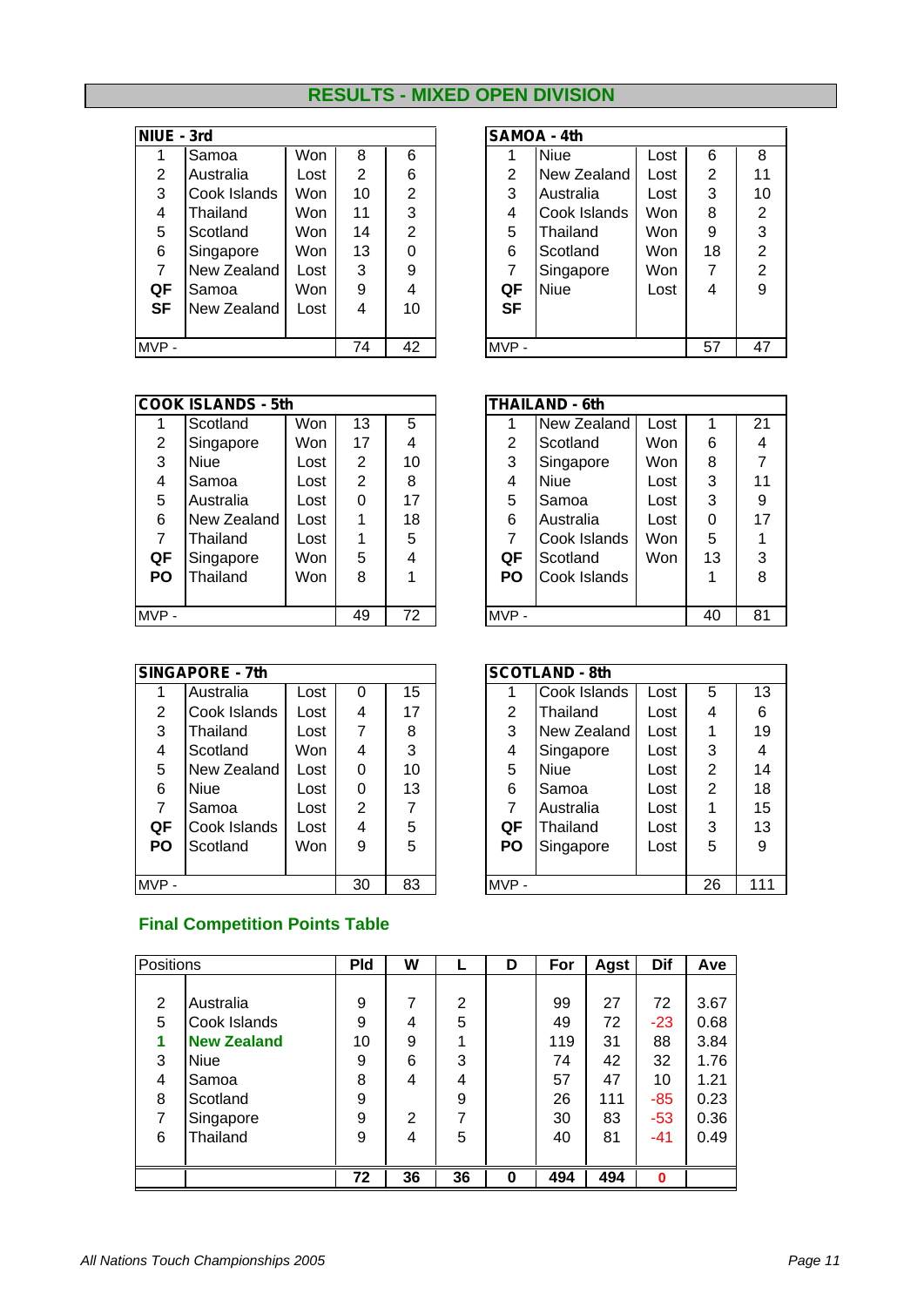# **RESULTS - MEN 30 YEARS DIVISION**

|   | <b>After Preliminary Rounds</b> | <b>Pld</b> | W              |    | D | For | Agst | Dif   | <b>Pts</b>        | Ave  |
|---|---------------------------------|------------|----------------|----|---|-----|------|-------|-------------------|------|
|   |                                 |            |                |    |   |     |      |       |                   |      |
|   | Australia                       | 6          | 6              |    |   | 71  | 19   | 52    | 18                | 3.74 |
| 2 | New Zealand                     | 6          | 5              |    |   | 73  | 19   | 54    | 16                | 3.84 |
| 3 | Samoa                           | 6          | 3              | 2  |   | 44  | 25   | 19    | 13                | 1.76 |
| 4 | Cook Islands                    | 6          | 3              | 3  |   | 35  | 44   | -9    | $12 \ \mathsf{ }$ | 0.80 |
| 5 | <b>USA</b>                      | 6          | $\overline{2}$ | 4  |   | 20  | 53   | $-33$ | 10                | 0.38 |
| 6 | Fiji                            | 6          |                | 4  |   | 31  | 41   | $-10$ | 9                 | 0.76 |
|   | Wales                           | 6          |                | 6  |   | 15  | 88   | $-73$ | 6                 | 0.17 |
|   |                                 |            |                |    |   |     |      |       |                   |      |
|   |                                 | 42         | 20             | 20 | 2 | 289 | 289  | ŋ     |                   |      |

|           | <b>AUSTRALIA - 1st</b> |     |    |         |    | SAMOA - 2nd  |   |
|-----------|------------------------|-----|----|---------|----|--------------|---|
|           | Samoa                  | Won | 8  |         |    | Australia    |   |
| 2         | Fiji                   | Won | 12 | 3       | 2  | Cook Islands | N |
| 3         | Wales                  | Won | 22 |         | 3  | <b>USA</b>   | N |
| 4         | New Zealand            | Won | 7  | 4       | 4  | New Zealand  | L |
| 5         | Cook Islands           | Won | 9  | 3       | 5  | Fiji         | D |
| 6         | <b>USA</b>             | Won | 13 |         | 6  | Wales        | N |
| QF        | New Zealand            | Won | 8  | 6       | QF | Cook Islands | N |
| <b>SF</b> |                        |     |    |         | SF | New Zealand  | W |
| F         | Samoa                  | Won | 12 | 2       | F  | Australia    |   |
|           |                        |     |    |         |    |              |   |
| MVP-      |                        | 91  | 27 | $MVP -$ |    |              |   |

|                | <b>NEW ZEALAND - 3rd</b> |      |    |                |           | <b>COOK ISLANDS - 4th</b> |      |   |
|----------------|--------------------------|------|----|----------------|-----------|---------------------------|------|---|
|                | Cook Islands             | Won  | 14 | 3              |           | New Zealand               | Lost | ć |
| 2              | Wales                    | Won  | 23 | 3              | 2         | <b>USA</b>                | Won  |   |
| 3              | <b>USA</b>               | Won  | 17 |                | 3         | Samoa                     | Lost |   |
| $\overline{4}$ | Australia                | Lost | 4  |                | 4         | Fiji                      | Won  |   |
| 5              | Samoa                    | Won  | 7  | 3              | 5         | Wales                     | Won  | 1 |
| 6              | Fiji                     | Won  | 8  | $\overline{2}$ | 6         | Australia                 | Lost | ć |
| QF             | Australia                | Lost | 6  | 8              | QF        | Samoa                     | Lost | ŀ |
| <b>SF</b>      | Samoa                    | Lost | 4  | 5              | <b>SF</b> |                           |      |   |
|                |                          |      |    |                |           |                           |      |   |
| $MVP -$        |                          |      | 83 | 32             | $MVP -$   |                           |      | 4 |

|           | <b>UNITED STATES of AMERICA - 5th</b> |      |    |    | FIJI - 6th |             |
|-----------|---------------------------------------|------|----|----|------------|-------------|
|           | Cook Islands                          | Lost | 3  | 9  |            | Wales       |
| 2         | New Zealand                           | Lost |    | 17 | 2          | Australia   |
| 3         | Samoa                                 | Lost |    | 7  | 3          | Cook Island |
| 4         | Fiji                                  | Won  | 5  | 4  | 4          | <b>USA</b>  |
| 5         | Wales                                 | Won  | 9  | 3  | 5          | Samoa       |
| 6         | Australia                             | Lost |    | 13 | 6          | New Zealan  |
| QF        |                                       |      |    |    | QF         | Wales       |
| <b>PO</b> | Fiji                                  | Won  | 7  | 6  | PO         | <b>USA</b>  |
|           |                                       |      |    |    |            |             |
| MVP-      |                                       |      | 27 | 59 | MVP-       |             |

|                | <b>AUSTRALIA - 1st</b> |            |    |    | SAMOA - 2nd |      |              |            |    |    |
|----------------|------------------------|------------|----|----|-------------|------|--------------|------------|----|----|
|                | <b>Samoa</b>           | Won        | 8  |    |             |      | Australia    | Lost       |    | 8  |
| $\overline{2}$ | l Fiji                 | Won        | 12 | 3  |             | 2    | Cook Islands | Won        | 11 |    |
| 3              | Wales                  | Won        | 22 |    |             | 3    | <b>USA</b>   | <b>Won</b> | 7  |    |
| 4              | New Zealand            | Won        | 7  | 4  |             | 4    | New Zealand  | Lost       | 3  |    |
| 5              | Cook Islands           | Won        | 9  | 3  |             | 5    | Fiii         | Drew       | 5  | 5  |
| 6              | <b>USA</b>             | Won        | 13 |    |             | 6    | Wales        | <b>Won</b> | 11 | 3  |
| QF             | New Zealand            | <b>Won</b> | 8  | 6  |             | QF   | Cook Islands | <b>Won</b> | 8  | 6  |
| <b>SF</b>      |                        |            |    |    |             | SF   | New Zealand  | <b>Won</b> | 5  | 4  |
| F              | Samoa                  | Won        | 12 | 2  |             | F    | Australia    | Lost       | 2  | 12 |
|                |                        |            |    |    |             |      |              |            |    |    |
| MVP -          |                        |            | 91 | 27 |             | MVP- |              |            | 59 | 47 |

|                | <b>NEW ZEALAND - 3rd</b> |      |    |                | <b>COOK ISLANDS - 4th</b> |           |             |            |    |    |
|----------------|--------------------------|------|----|----------------|---------------------------|-----------|-------------|------------|----|----|
|                | Cook Islands             | Won  | 14 | 3              |                           |           | New Zealand | Lost       | 3  | 14 |
| $\overline{2}$ | <b>Wales</b>             | Won  | 23 | 3              |                           | 2         | <b>USA</b>  | <b>Won</b> | 9  | 3  |
| 3              | <b>USA</b>               | Won  | 17 |                |                           | 3         | Samoa       | Lost       | 1  | 11 |
| 4              | Australia                | Lost | 4  |                |                           | 4         | Fiji        | Won        | 7  | 6  |
| 5              | Samoa                    | Won  | 7  | 3              |                           | 5         | Wales       | Won        | 12 |    |
| 6              | Fiji                     | Won  | 8  | $\mathfrak{p}$ |                           | 6         | Australia   | Lost       | 3  | 9  |
| QF             | Australia                | Lost | 6  | 8              |                           | QF        | Samoa       | Lost       | 6  | 8  |
| <b>SF</b>      | Samoa                    | Lost | 4  | 5              |                           | <b>SF</b> |             |            |    |    |
|                |                          |      |    |                |                           |           |             |            |    |    |
| MVP -          |                          |      | 83 | 32             |                           | MVP-      |             |            | 41 | 52 |

|       | <b>UNITED STATES of AMERICA - 5th</b> |      |    |    | FIJI - 6th |           |              |      |    |    |
|-------|---------------------------------------|------|----|----|------------|-----------|--------------|------|----|----|
|       | Cook Islands                          | Lost | 3  | 9  |            |           | Wales        | Won  | 11 | 4  |
| 2     | New Zealand                           | Lost |    | 17 |            | 2         | Australia    | Lost | 3  | 12 |
| 3     | Samoa                                 | Lost |    |    |            | 3         | Cook Islands | Lost | 6  |    |
| 4     | lFiii                                 | Won  | 5. | 4  |            | 4         | <b>USA</b>   | Lost | 4  | 5  |
| 5     | Wales                                 | Won  | 9  | 3  |            | 5         | Samoa        | Drew | 5  | 5  |
| 6     | Australia                             | Lost |    | 13 |            | 6         | New Zealand  | Lost | 2  | 8  |
| QF    |                                       |      |    |    |            | QF        | Wales        | Won  | 17 | 4  |
| PO    | Fiji                                  | Won  | 7  | 6  |            | <b>PO</b> | <b>USA</b>   | Lost | 6  |    |
|       |                                       |      |    |    |            |           |              |      |    |    |
| MVP - |                                       |      | 27 | 59 |            | MVP-      |              |      | 54 | 52 |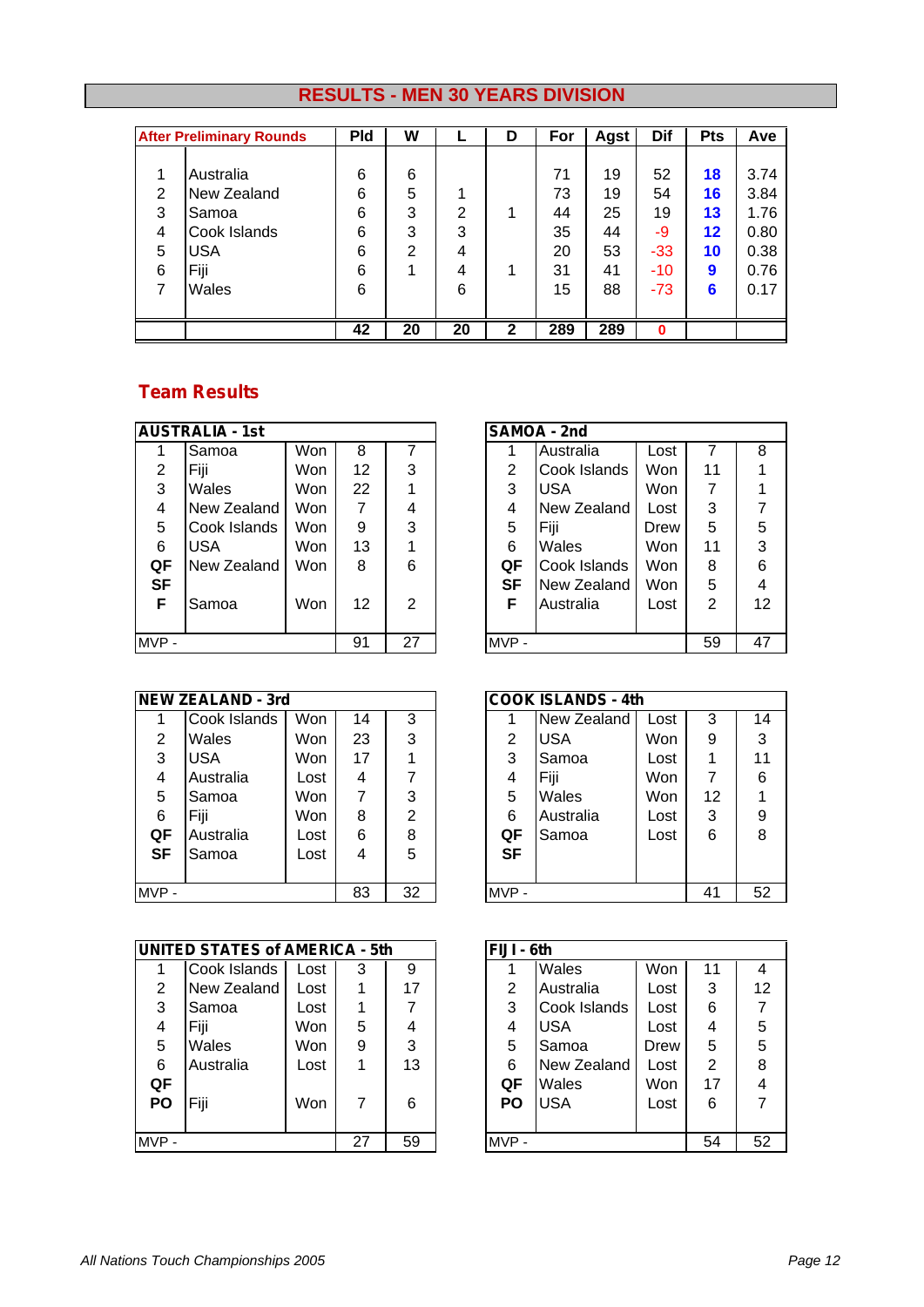## **RESULTS - MEN 30 YEARS DIVISION**

|       | <b>WALES - 7th</b> |      |    |     |
|-------|--------------------|------|----|-----|
| 1     | Fiji               | Lost | 4  | 11  |
| 2     | New Zealand        | Lost | 3  | 23  |
| 3     | Australia          | Lost |    | 22  |
| 4     | Cook Islands       | Lost |    | 12  |
| 5     | <b>USA</b>         | Lost | 3  | 9   |
| 6     | Samoa              | Lost | 3  | 11  |
| QF    | Fiji               | Lost | 4  | 17  |
|       |                    |      |    |     |
| MVP - |                    |      | 19 | 105 |

## **Final Competition Points Table**

|   | Positions        |    | W              |    | D            | For | Agst | Dif      | Ave  |
|---|------------------|----|----------------|----|--------------|-----|------|----------|------|
|   |                  |    |                |    |              |     |      |          |      |
| 1 | <b>Australia</b> | 8  | 8              |    |              | 91  | 27   | 64       | 3.37 |
| 2 | Cook Islands     | 7  | 3              | 4  |              | 41  | 52   | $-11$    | 0.79 |
| 3 | Fiji             | 8  | $\overline{2}$ | 5  |              | 54  | 52   | 2        | 1.04 |
| 4 | New Zealand      | 8  | 5              | 3  |              | 83  | 32   | 51       | 2.59 |
| 5 | Samoa            | 9  | 5              | 3  |              | 59  | 47   | 12       | 1.26 |
| 6 | <b>USA</b>       | 7  | 3              | 4  |              | 27  | 59   | $-32$    | 0.46 |
|   | Wales            | 7  |                | 7  |              | 19  | 105  | $-86$    | 0.18 |
|   |                  |    |                |    |              |     |      |          |      |
|   |                  | 54 | 26             | 26 | $\mathbf{2}$ | 374 | 374  | $\bf{0}$ |      |

#### **RESULTS - WOMEN 30/35 YEARS DIVISION**

|   | <b>After Preliminary Rounds</b> | <b>Pld</b> | W  |    | D | For | Agst | Dif   | <b>Pts</b> | Ave  |
|---|---------------------------------|------------|----|----|---|-----|------|-------|------------|------|
|   |                                 |            |    |    |   |     |      |       |            |      |
|   | Australia 30                    | 5          | 5  |    |   | 30  | 6    | 24    | 15         | 5.00 |
| 2 | New Zealand 30                  | 5          | 4  |    |   | 34  | 11   | 23    | 13         | 3.09 |
| 3 | Australia 35                    | 5          | 3  | 2  |   | 31  | 12   | 19    | 11         | 2.58 |
| 4 | New Zealand 35                  | 5          | 2  | 3  |   | 20  | 22   | -2    | 9          | 0.91 |
| 5 | Oceania 35                      | 5          |    | 4  |   | 11  | 19   | -8    |            | 0.58 |
| 6 | Cook Islands 35                 | 5          |    | 5  |   |     | 57   | $-56$ | 5          | 0.02 |
|   |                                 |            |    |    |   |     |      |       |            |      |
|   |                                 | 30         | 15 | 15 | O | 127 | 127  | n     |            |      |

|      | <b>AUSTRALIA 30 - 1st</b> |      |    |   |         | <b>NEW ZEALAND 30 - 2nd</b> |      |    |
|------|---------------------------|------|----|---|---------|-----------------------------|------|----|
|      | Oceania 35                | Won  | 6  | 0 |         | NZ 35                       | Won  | 5  |
| 2    | Australia 35              | Won  | 3  | 0 | 2       | Cook Isles 35               | Won  | 14 |
| 3    | Cook Isles 35             | Won* | 5  | 0 | 3       | Oceania 35                  | Won  | 6  |
| 4    | NZ 30                     | Won  | 7  | 4 | 4       | Australia 30                | Lost |    |
| 5    | NZ 35                     | Won  | 9  | 2 | 5       | Australia 35                | Won  | 5  |
| F    | New Zealand               | Won  |    | 0 | F       | Australia                   | Lost | 0  |
|      |                           |      |    |   |         |                             |      |    |
| MVP- |                           |      | 31 | 6 | $MVP -$ |                             |      | 34 |
|      | * Forfeit                 |      |    |   |         |                             |      |    |

|       | <b>AUSTRALIA 30 - 1st</b> |            |    |   | NEW ZEALAND 30 - 2nd |               |      |    |                 |  |
|-------|---------------------------|------------|----|---|----------------------|---------------|------|----|-----------------|--|
|       | Oceania 35                | Won        | 6  |   |                      | <b>INZ 35</b> | Won  | 5  |                 |  |
| 2     | Australia 35              | Won        | 3  |   | 2                    | Cook Isles 35 | Won  | 14 |                 |  |
| 3     | Cook Isles 35             | Won*       | 5  | 0 | 3                    | Oceania 35    | Won  | 6  |                 |  |
| 4     | INZ 30                    | <b>Won</b> |    | 4 |                      | Australia 30  | Lost | 4  |                 |  |
| 5     | <b>INZ 35</b>             | Won        | 9  | 2 | 5                    | Australia 35  | Won  | 5  | 2               |  |
|       | New Zealand               | <b>Won</b> |    | 0 | F                    | Australia     | Lost | 0  |                 |  |
|       |                           |            |    |   |                      |               |      |    |                 |  |
| MVP - |                           |            | 31 | 6 | MVP-                 |               |      | 34 | 12 <sup>2</sup> |  |
|       |                           |            |    |   |                      |               |      |    |                 |  |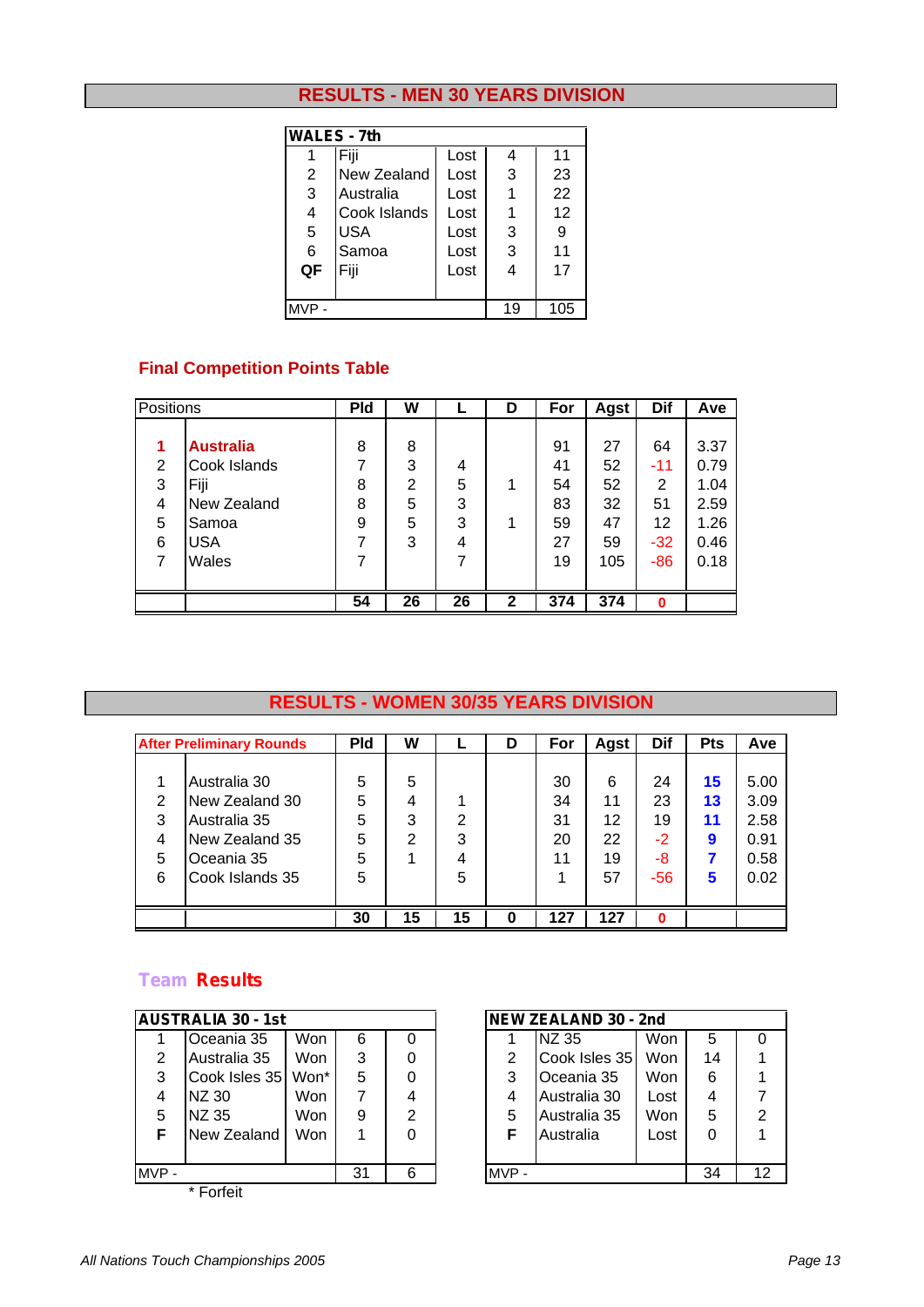## **RESULTS - WOMEN 30/35 YEARS DIVISION**

|      | <b>AUSTRALIA 35 - 1st</b> |      |                                   |                |           | OCEANIA 35 - 2nd |      |
|------|---------------------------|------|-----------------------------------|----------------|-----------|------------------|------|
|      | Cook Isles 35             | Won  | 16                                |                |           | Australia 30     | Lost |
| 2    | Australia 30              | Lost | 0                                 | 3              | 2         | NZ 35            | Lost |
| 3    | NZ 35                     | Won  | 8                                 | $\mathfrak{p}$ | 3         | NZ 30            | Lost |
| 4    | Oceania 35                | Won  | 5                                 | $\overline{2}$ | 4         | Australia 35     | Lost |
| 5    | NZ 30                     | Lost | $\overline{2}$                    | 5              | 5         |                  | Won  |
| SF   | New Zealand               | Won  | 6                                 |                | <b>SF</b> | Cook Islands     | Won  |
|      |                           |      |                                   |                | <b>PO</b> | New Zealand      | Won  |
| F.   | Oceania                   | Won  | 6                                 | 3              | F         | Australia        | Lost |
|      |                           |      |                                   |                |           |                  |      |
| MVP- |                           |      | Cook Isles 35<br>16<br>43<br>MVP- |                |           |                  |      |

|           | <b>AUSTRALIA 35 - 1st</b> |            |    |                |           | OCEANIA 35 - 2nd |            |    |    |
|-----------|---------------------------|------------|----|----------------|-----------|------------------|------------|----|----|
|           | Cook Isles 35             | Won        | 16 | 0              |           | Australia 30     | Lost       | 0  | 6  |
| 2         | Australia 30              | Lost       | 0  | 3              | 2         | INZ 35           | Lost       | 0  | 2  |
| 3         | INZ 35                    | Won        | 8  | $\overline{2}$ | 3         | <b>NZ 30</b>     | Lost       |    | 6  |
| 4         | Oceania 35                | Won        | 5  | $\overline{2}$ | 4         | Australia 35     | Lost       | 2  | 5  |
| 5         | INZ 30                    | Lost       | 2  | 5              | 5         | Cook Isles 35    | <b>Won</b> | 8  | 0  |
| <b>SF</b> | New Zealand               | Won        | 6  |                | SF        | Cook Islands     | <b>Won</b> | 5  | ი  |
|           |                           |            |    |                | <b>PO</b> | New Zealand      | <b>Won</b> | 3  |    |
| F         | Oceania                   | <b>Won</b> | 6  | 3              | F         | Australia        | Lost       | 3  | 6  |
|           |                           |            |    |                |           |                  |            |    |    |
| MVP -     |                           |            | 43 | 16             | MVP-      |                  |            | 22 | 26 |

|         | <b>NEW ZEALAND 35 - 3rd</b> |            |    |    |         | <b>COOK ISLANDS 35 - 4th</b> |      |   |    |
|---------|-----------------------------|------------|----|----|---------|------------------------------|------|---|----|
|         | NZ 30                       | Lost       | 0  | 5  |         | Australia 35                 | Lost | O | 16 |
| 2       | Oceania 35                  | <b>Won</b> | 2  | 0  | 2       | <b>INZ 30</b>                | Lost |   | 14 |
| 3       | Australia 35                | Lost       | 2  | 8  | 3       | Australia 30                 | Lost | 0 | 5  |
| 4       | Cook Isles 35               | <b>Won</b> | 14 | 0  | 4       | <b>INZ 35</b>                | Lost | 0 | 14 |
| 5       | Australia 30                | Lost       | 2  | 9  | 5       | Oceania 35                   | Lost | 0 | 8  |
| SF      | Australia                   | Lost       |    | 6  | SF      | <b>Oceania</b>               | Lost | 0 | 5  |
| F       | Oceania                     | Lost       |    | 3  | F       |                              |      |   |    |
|         |                             |            |    |    |         |                              |      |   |    |
| $MVP -$ |                             |            | 22 | 31 | $MVP -$ |                              |      |   | 62 |

|      | <b>EW ZEALAND 35 - 3rd</b> |      |    |    | <b>COOK ISLANDS 35 - 4th</b> |           |              |      |   |    |  |
|------|----------------------------|------|----|----|------------------------------|-----------|--------------|------|---|----|--|
|      | <b>NZ 30</b>               | Lost | 0  | 5  |                              |           | Australia 35 | Lost | 0 | 16 |  |
| 2    | Oceania 35                 | Won  | 2  | 0  |                              | 2         | NZ 30        | Lost | 1 | 14 |  |
| 3    | Australia 35               | Lost | 2  | 8  |                              | 3         | Australia 30 | Lost | 0 | 5  |  |
| 4    | Cook Isles 35              | Won  | 14 | 0  |                              | 4         | NZ 35        | Lost | 0 | 14 |  |
| -5   | Australia 30               | Lost | 2  | 9  |                              | 5         | Oceania 35   | Lost | 0 | 8  |  |
| SF   | Australia                  | Lost |    | 6  |                              | <b>SF</b> | Oceania      | Lost | 0 | 5  |  |
| F.   | Oceania                    | Lost |    | 3  |                              | F         |              |      |   |    |  |
|      |                            |      |    |    |                              |           |              |      |   |    |  |
| VP - |                            |      | 22 | 31 |                              | MVP-      |              |      |   | 62 |  |

## **Final Competition Points Table**

|              | Positions           |    | W              |    | D | For | Agst | Dif      | Ave  |
|--------------|---------------------|----|----------------|----|---|-----|------|----------|------|
|              |                     |    |                |    |   |     |      |          |      |
|              | <b>Australia 30</b> | 6  | 6              |    |   | 31  | 6    | 25       | 5.17 |
| $\mathbf{2}$ | <b>Australia 35</b> |    | 5              | 2  |   | 43  | 16   | 27       | 2.69 |
| 3            | Cook Islands 35     | 6  |                | 6  |   |     | 62   | -61      | 0.02 |
| 4            | New Zealand 30      | 6  | 4              | 2  |   | 34  | 12   | 22       | 2.83 |
| 5            | New Zealand 35      | 7  | $\overline{2}$ | 5  |   | 22  | 31   | -9       | 0.71 |
| 6            | Oceania 35          | 8  | 3              | 5  |   | 22  | 26   | -4       | 0.85 |
|              |                     |    |                |    |   |     |      |          |      |
|              |                     | 40 | 20             | 20 | 0 | 153 | 153  | $\bf{0}$ |      |

# **RESULTS - MIXED 30 YEARS DIVISION**

|   | <b>After Preliminary Rounds</b> | <b>Pld</b> | W  |    | D | For | Agst | Dif   | <b>Pts</b> | Ave  |
|---|---------------------------------|------------|----|----|---|-----|------|-------|------------|------|
|   | New Zealand                     | 6          | 6  |    |   | 54  | 15   | 39    | 18         | 3.60 |
| 2 | Australia                       | 6          | 4  | 2  |   | 43  | 21   | 22    | 14         | 2.05 |
| 3 | New Zealand Maori               | 6          | 2  | 4  |   | 39  | 33   | 6     | 10         | 1.18 |
| 4 | <b>Samoa</b>                    | 6          |    | 6  |   | 10  | 77   | $-67$ | 6          | 0.13 |
|   |                                 | 24         | 12 | 12 | o | 146 | 146  | 0     |            |      |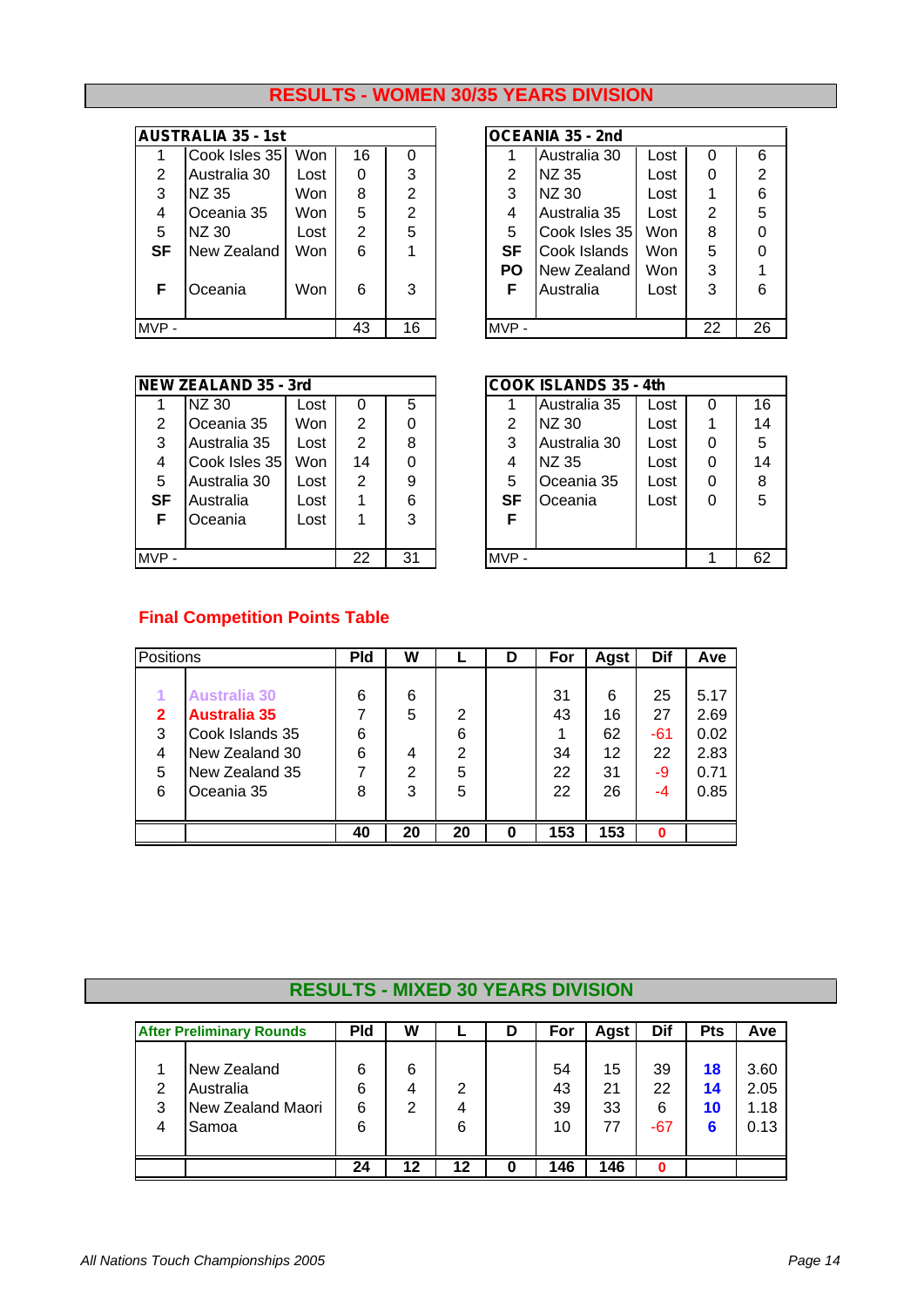## **RESULTS - MIXED 30 YEARS DIVISION**

## *Team Results*

|      | <b>NEW ZEALAND - 1st</b> |            |    |    |           | <b>NEW ZEALAND MAORI - 2nd</b> |      |    |                |
|------|--------------------------|------------|----|----|-----------|--------------------------------|------|----|----------------|
|      | Samoa                    | Won        | 11 | 0  |           | Australia                      | Lost | 4  | 5              |
| 2    | Australia                | Won        | 5  | 3  | 2         | Samoa                          | Won  | 13 | 3              |
| 3    | Maori                    | Won        | 7  | 3  | 3         | New Zealand                    | Lost | 3  | $\overline{7}$ |
| 4    | Samoa                    | Won        | 17 |    | 4         | Australia                      | Lost | 4  | 6              |
| 5    | Australia                | Won        | 4  | 3  | 5         | Samoa                          | Won  | 10 | 2              |
| 6    | Maori                    | Won        | 10 | 5  | 6         | New Zealand                    | Lost | 5  | 10             |
| QF   | Australia                | <b>Won</b> | 7  | 4  | QF        | Samoa                          | Won  | 11 | 3              |
|      |                          |            |    |    | <b>SF</b> | Australia                      | Won  | 7  | 5              |
| F    | Maori                    | Won        | 4  |    | F         | New Zealand                    | Lost | 1  | 4              |
|      |                          |            |    |    |           |                                |      |    |                |
| MVP- |                          |            | 65 | 20 | MVP-      |                                |      | 58 | 45             |

|       | <b>NEW ZEALAND - 1st</b> |            |    |    | <b>NEW ZEALAND MAORI - 2nd</b> |             |            |    |                |  |
|-------|--------------------------|------------|----|----|--------------------------------|-------------|------------|----|----------------|--|
|       | Samoa                    | Won        | 11 | 0  |                                | Australia   | Lost       | 4  | 5              |  |
| 2     | Australia                | Won        | 5  | 3  | $\overline{2}$                 | Samoa       | <b>Won</b> | 13 | 3              |  |
| 3     | Maori                    | <b>Won</b> |    | 3  | 3                              | New Zealand | Lost       | 3  |                |  |
| 4     | Samoa                    | <b>Won</b> | 17 |    | 4                              | Australia   | Lost       | 4  | 6              |  |
| 5     | Australia                | <b>Won</b> | 4  | 3  | 5                              | Samoa       | Won        | 10 | $\overline{2}$ |  |
| 6     | <b>IMaori</b>            | Won        | 10 | 5  | 6                              | New Zealand | Lost       | 5  | 10             |  |
| QF    | Australia                | Won        | 7  | 4  | QF                             | Samoa       | <b>Won</b> | 11 | 3              |  |
|       |                          |            |    |    | SF                             | Australia   | <b>Won</b> | 7  | 5              |  |
| F     | Maori                    | <b>Won</b> | 4  |    | F                              | New Zealand | Lost       | 1  | 4              |  |
|       |                          |            |    |    |                                |             |            |    |                |  |
| MVP - |                          |            | 65 | 20 | MVP-                           |             |            | 58 | 45             |  |

|                | <b>AUSTRALIA - 3rd</b> |      |    |    | <b>SAMOA</b>   |                    |
|----------------|------------------------|------|----|----|----------------|--------------------|
|                | Maori                  | Won  | 5  | 4  |                | <b>New Zealand</b> |
| $\overline{2}$ | New Zealand            | Lost | 3  | 5  | $\overline{2}$ | Maori              |
| 3              | Samoa                  | Won  | 12 |    | 3              | Australia          |
| 4              | Maori                  | Won  | 6  | 4  | 4              | New Zealand        |
| 5              | New Zealand            | Lost | 3  | 4  | 5              | Maori              |
| 6              | Samoa                  | Won  | 14 | 3  | 6              | Australia          |
| QF             | New Zealand            | Lost | 4  | 7  | QF             | Maori              |
| <b>PO</b>      | Maori                  | Lost | 5  | 7  | <b>PO</b>      | Australia          |
| SF             | Samoa                  | Won  | 13 | 4  | F              |                    |
|                |                        |      |    |    |                |                    |
| MVP-           |                        |      | 65 | 39 | $MVP -$        |                    |

|                | <b>AUSTRALIA - 3rd</b> |      |    |    | <b>SAMOA</b> |             |      |          |     |  |  |
|----------------|------------------------|------|----|----|--------------|-------------|------|----------|-----|--|--|
|                | Maori                  | Won  | 5  | 4  |              | New Zealand | Lost | $\Omega$ | 11  |  |  |
| $\overline{2}$ | New Zealand            | Lost | 3  | 5  | 2            | Maori       | Lost | 3        | 13  |  |  |
| 3              | Samoa                  | Won  | 12 | 1  | 3            | Australia   | Lost |          | 12  |  |  |
| 4              | Maori                  | Won  | 6  | 4  | 4            | New Zealand | Lost |          | 17  |  |  |
| 5              | New Zealand            | Lost | 3  | 4  | 5            | Maori       | Lost | 2        | 10  |  |  |
| 6              | Samoa                  | Won  | 14 | 3  | 6            | Australia   | Lost | 3        | 14  |  |  |
| QF             | New Zealand            | Lost | 4  | 7  | QF           | Maori       | Lost | 3        | 11  |  |  |
| <b>PO</b>      | Maori                  | Lost | 5  | 7  | <b>PO</b>    | Australia   | Lost | 4        | 13  |  |  |
| SF             | Samoa                  | Won  | 13 | 4  | F            |             |      |          |     |  |  |
|                |                        |      |    |    |              |             |      |          |     |  |  |
| MVP -          |                        |      | 65 | 39 | MVP-         |             |      | 17       | 101 |  |  |

## **Final Competition Points Table**

| Positions |                    | <b>Pld</b> | W  |    | D | For | Agst | Dif | Ave  |
|-----------|--------------------|------------|----|----|---|-----|------|-----|------|
|           |                    |            |    |    |   |     |      |     |      |
| 3         | Australia          | 9          | 5  | 4  |   | 65  | 39   | 26  | 1.67 |
|           | <b>New Zealand</b> | 8          | 8  |    |   | 65  | 20   | 45  | 3.25 |
| 2         | New Zealand Maori  | 9          | 4  | 5  |   | 58  | 45   | 13  | 1.29 |
| 4         | Samoa              | 8          |    | 8  |   | 17  | 101  | -84 | 0.17 |
|           |                    |            |    |    |   |     |      |     |      |
|           |                    | 34         | 17 | 17 | 0 | 205 | 205  | 0   |      |

# **RESULTS - MEN 35 YEARS DIVISION**

|                | <b>After Preliminary Rounds</b> |    | W  |    | D | For | Agst | Dif   | <b>Pts</b> | Ave  |
|----------------|---------------------------------|----|----|----|---|-----|------|-------|------------|------|
|                | Australia                       | 6  | 5  |    |   | 50  | 9    | 41    | 17         | 5.56 |
| $\overline{2}$ | New Zealand                     | 6  | 4  |    |   | 43  | 12   | 31    | 15         | 3.58 |
| 3              | Samoa                           | 6  | 2  | 4  |   | 13  | 44   | -31   | 10         | 0.30 |
| 4              | <b>Niue</b>                     | 6  |    | 6  |   | 12  | 53   | $-41$ | 6          | 0.23 |
|                |                                 |    |    |    |   |     |      |       |            |      |
|                |                                 | 24 | 11 | 11 | 2 | 118 | 118  |       |            |      |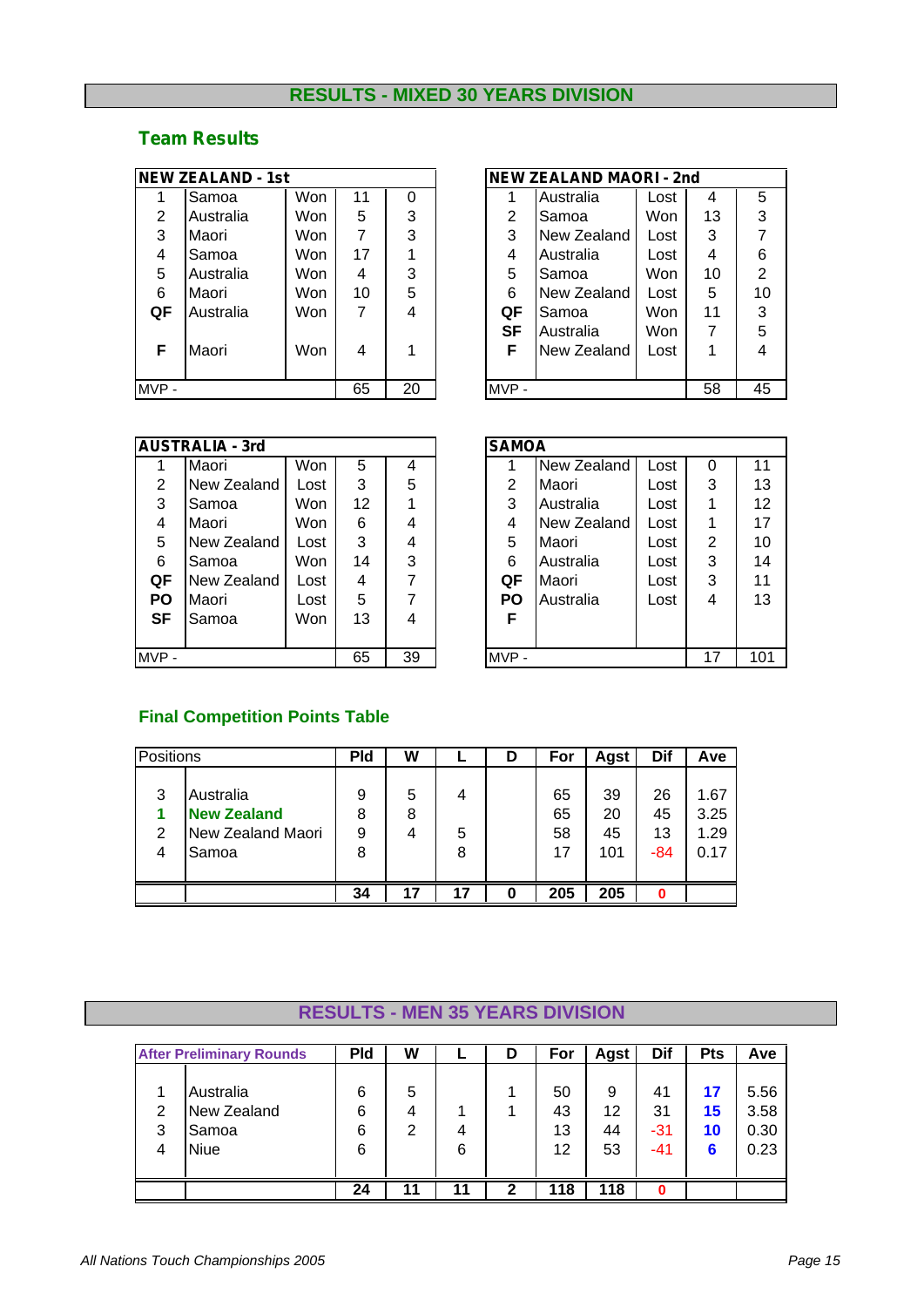## **RESULTS - MEN 35 YEARS DIVISION**

## *Team Results*

|           | <b>NEW ZEALAND - 1st</b> |      |                |                |           | <b>AUSTRALIA - 2nd</b> |      |
|-----------|--------------------------|------|----------------|----------------|-----------|------------------------|------|
|           | Samoa                    | Won  | 9              |                |           | <b>Niue</b>            | Won  |
| 2         | Australia                | Lost | $\overline{2}$ | 4              | 2         | New Zealand            | Won  |
| 3         | <b>Niue</b>              | Won  | 12             | 0              | 3         | Samoa                  | Won  |
| 4         | Samoa                    | Won  | 10             |                | 4         | <b>Niue</b>            | Won  |
| 5         | Australia                | Drew | 4              | 4              | 5         | New Zealand            | Drew |
| 6         | <b>Niue</b>              | Won  | 6              | $\overline{2}$ | 6         | Samoa                  | Won  |
| QF        | Australia                | Won  | 3              | $\overline{2}$ | QF        | New Zealand            | Lost |
| <b>SF</b> |                          |      |                |                | <b>SF</b> | <b>Niue</b>            | Won  |
| F         | Australia                | Won  | 3              | 2              | F         | New Zealand            | Lost |
|           |                          |      |                |                |           |                        |      |
| $MVP -$   |                          |      | 49             | 16             | MVP-      |                        |      |

|                | <b>NEW ZEALAND - 1st</b> |            |                |                |      | <b>AUSTRALIA - 2nd</b> |            |    |    |
|----------------|--------------------------|------------|----------------|----------------|------|------------------------|------------|----|----|
| Ή              | Samoa                    | Won        | 9              |                |      | <b>Niue</b>            | Won        | 14 | 3  |
| $\overline{2}$ | Australia                | Lost       | $\overline{2}$ | 4              | 2    | New Zealand            | <b>Won</b> | 4  | 2  |
| 3              | <b>Niue</b>              | Won        | 12             | 0              | 3    | Samoa                  | Won        | 9  | 0  |
| 4              | Samoa                    | Won        | 10             |                | 4    | <b>Niue</b>            | <b>Won</b> | 10 | 0  |
| 5              | Australia                | Drew       | 4              | 4              | 5    | New Zealand            | Drew       | 4  | 4  |
| 6              | <b>Niue</b>              | Won        | 6              | $\overline{2}$ | 6    | Samoa                  | Won        | 9  | 0  |
| QF             | Australia                | Won        | 3              | 2              | QF   | New Zealand            | Lost       | 2  | 3  |
| <b>SF</b>      |                          |            |                |                | SF   | <b>Niue</b>            | <b>Won</b> | 8  |    |
| F              | Australia                | <b>Won</b> | 3              | 2              | F    | New Zealand            | Lost       | 2  | 3  |
|                |                          |            |                |                |      |                        |            |    |    |
| MVP -          |                          |            | 49             | 16             | MVP- |                        |            | 62 | 16 |

|           | SAMOA - 3rd |      |    |                | NIUE - 4th |             |
|-----------|-------------|------|----|----------------|------------|-------------|
|           | New Zealand | Lost |    | 9              |            | Australia   |
| 2         | Niue        | Won  | 6  | 3              | 2          | Samoa       |
| 3         | Australia   | Lost | 0  | 9              | 3          | New Zealand |
| 4         | New Zealand | Lost |    | 10             | 4          | Australia   |
| 5         | Niue        | Won  | 5  | 4              | 5          | Samoa       |
| 6         | Australia   | Lost | 0  | 9              | 6          | New Zealand |
| QF        | Niue        | Lost | 4  | 5              | QF         | Samoa       |
| <b>PO</b> | <b>Niue</b> | Won  | 3  | $\overline{2}$ | <b>SF</b>  | Australia   |
| F         |             |      |    |                | <b>PO</b>  | Samoa       |
|           |             |      |    |                |            |             |
| MVP-      |             |      | 20 | 51             | MVP-       |             |

|                | SAMOA - 3rd |            |    |                | NIUE - 4th     |             |            |    |                 |
|----------------|-------------|------------|----|----------------|----------------|-------------|------------|----|-----------------|
|                | New Zealand | Lost       |    | 9              |                | Australia   | Lost       | 3  | 14              |
| $\overline{2}$ | <b>Niue</b> | <b>Won</b> | 6  | 3              | $\overline{2}$ | Samoa       | Lost       | 3  | 6               |
| 3              | Australia   | Lost       | 0  | 9              | 3              | New Zealand | Lost       | 0  | 12 <sup>2</sup> |
| 4              | New Zealand | Lost       |    | 10             | 4              | Australia   | Lost       | 0  | 10              |
| 5              | Niue        | Won        | 5. | 4              | 5              | Samoa       | Lost       | 4  | 5               |
| 6              | Australia   | Lost       | 0  | 9              | 6              | New Zealand | Lost       | 2  | 6               |
| QF             | Niue        | Lost       | 4  | 5              | QF             | Samoa       | <b>Won</b> | 5  | 4               |
| <b>PO</b>      | Niue        | Won        | 3  | $\overline{2}$ | SF             | Australia   | Lost       | 1  | 8               |
| F              |             |            |    |                | <b>PO</b>      | Samoa       | Lost       | 2  | 3               |
|                |             |            |    |                |                |             |            |    |                 |
| MVP -          |             |            | 20 | 51             | MVP-           |             |            | 20 | 68              |

## **Final Competition Points Table**

|   | Positions          |    | W  | -  | D | For | <b>Agst</b> | Dif | Ave  |
|---|--------------------|----|----|----|---|-----|-------------|-----|------|
|   |                    |    |    |    |   |     |             |     |      |
| 2 | Australia          | 9  | 6  | 2  |   | 62  | 16          | 46  | 3.88 |
|   | <b>New Zealand</b> | 8  | 6  |    |   | 49  | 16          | 33  | 3.06 |
| 4 | <b>Niue</b>        | 9  |    | 8  |   | 20  | 68          | -48 | 0.29 |
| 3 | Samoa              | 8  | 3  | 5  |   | 20  | 51          | -31 | 0.39 |
|   |                    |    |    |    |   |     |             |     |      |
|   |                    | 34 | 16 | 16 | 2 | 151 | 151         | 0   |      |

# **RESULTS - MEN 40 YEARS DIVISION**

|               | <b>After Preliminary Rounds</b> | <b>Pld</b> | W  |    | D | For      | Agst     | Dif      | <b>Pts</b> | Ave          |
|---------------|---------------------------------|------------|----|----|---|----------|----------|----------|------------|--------------|
|               |                                 |            | 7  |    |   |          |          |          |            |              |
| $\mathcal{P}$ | Australia<br>New Zealand        | 8<br>8     | 6  |    |   | 71<br>66 | 21<br>28 | 50<br>38 | 23<br>21   | 3.38<br>2.36 |
| 3             | Cook Islands                    | 8          | 3  | 4  |   | 38       | 42       | -4       | 15         | 0.90         |
| 4             | NZ Academy                      | 8          | 2  | 5  |   | 32       | 42       | $-10$    | 13         | 0.76         |
| 5             | Singapore                       | 8          |    | 8  |   | 13       | 87       | $-74$    | 8          | 0.15         |
|               |                                 |            |    |    |   |          |          |          |            |              |
|               |                                 | 40         | 18 | 18 | 4 | 220      | 220      | 0        |            |              |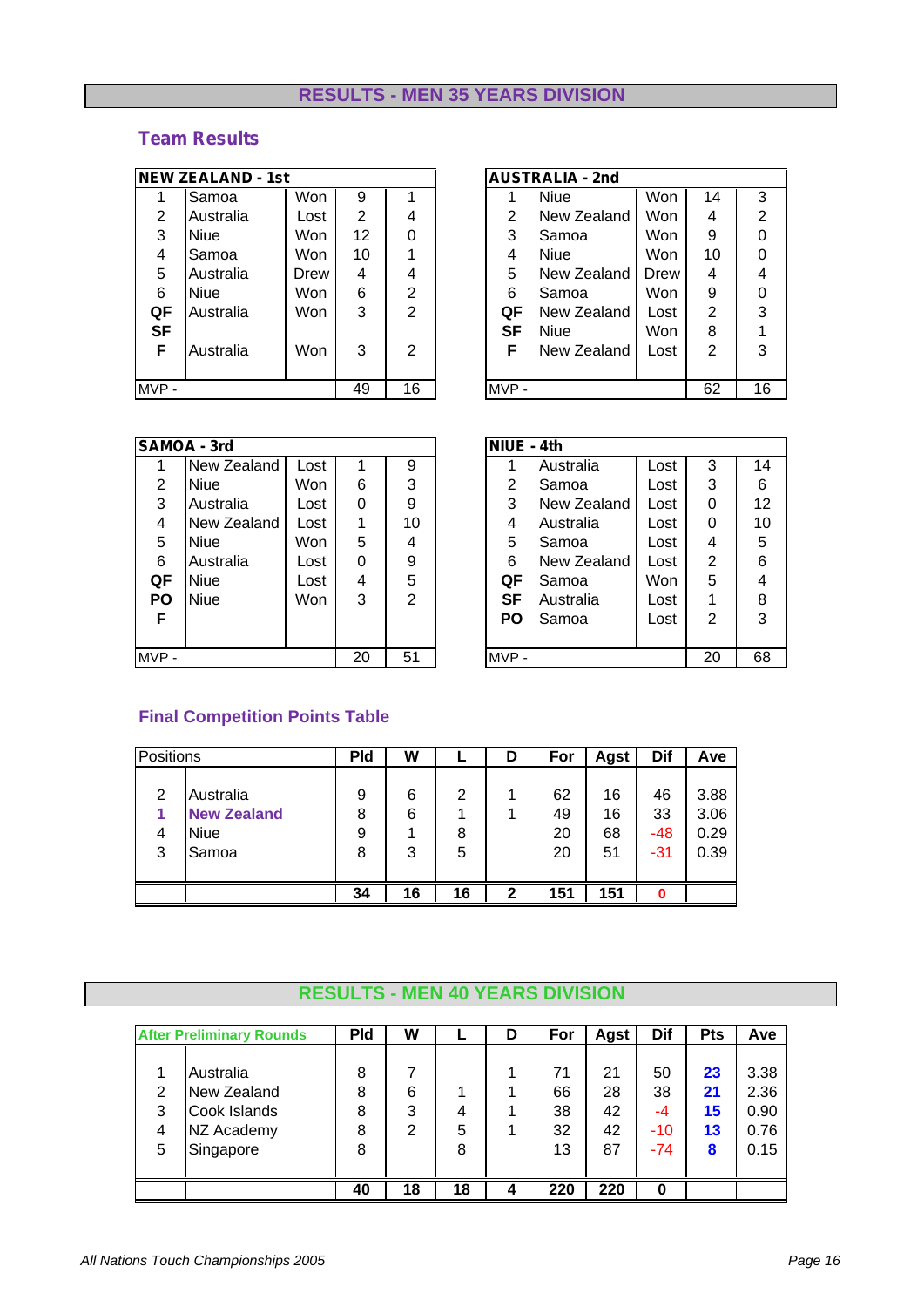## **RESULTS - MEN 40 YEARS DIVISION**

#### *Team Results*

|     | AUSTRALIA - 1st |      |    |    |
|-----|-----------------|------|----|----|
| 1   | Singapore       | Won  | 15 | 1  |
| 2   | Cook Islands    | Won  | 6  | 3  |
| 3   | New Zealand     | Drew | 5  | 5  |
| 4   | NZ Academy      | Won  | 6  | 3  |
| 5   | Singapore       | Won  | 15 |    |
| 6   | Cook Islands    | Won  | 7  | 2  |
| 7   | New Zealand     | Won  | 8  | 5  |
| 8   | NZ Academy      | Won  | 9  |    |
| QF  | New Zealand     | Won  | 6  |    |
| SF  |                 |      |    |    |
| F   | NZ Academy      | Won  | 7  | ი  |
|     |                 |      |    |    |
| MVP |                 |      | 84 | 22 |

| NEW ZEALAND - 3rd |  |  |  |
|-------------------|--|--|--|
|                   |  |  |  |

| 1                       | Cook Islands | Won  | 6  | З              |
|-------------------------|--------------|------|----|----------------|
| 2                       | NZ Academy   | Won  | 8  | $\overline{2}$ |
| 3                       | Australia    | Drew | 5  | 5              |
| $\overline{\mathbf{4}}$ | Singapore    | Won  | 9  | $\overline{2}$ |
| 5                       | Cook Islands | Won  | 10 | 6              |
| 6                       | NZ Academy   | Won  | 8  | $\overline{2}$ |
| $\overline{7}$          | Australia    | Lost | 5  | 8              |
| 8                       | Singapore    | Won  | 15 | 0              |
| QF                      | Australia    | Lost | 1  | 6              |
| <b>SF</b>               | NZ Academy   | Lost | 3  | 5              |
|                         |              |      |    |                |
| <b>MVP</b>              |              |      | 70 | 39             |

|           | AUSTRALIA - 1st |            |                |                |           | <b>NEW ZEALAND ACADEMY - 2nd</b> |            |    |    |
|-----------|-----------------|------------|----------------|----------------|-----------|----------------------------------|------------|----|----|
|           | Singapore       | Won        | 15             |                |           | New Zealand                      | Lost       | 2  | 8  |
| 2         | Cook Islands    | <b>Won</b> | 6              | 3              | 2         | Singapore                        | <b>Won</b> | 10 | 2  |
| 3         | New Zealand     | Drew       | 5              | 5              | 3         | Cook Islands                     | Lost       | 4  | 5  |
| 4         | NZ Academy      | Won        | 6              | 3              | 4         | Australia                        | Lost       | 3  | 6  |
| 5         | Singapore       | Won        | 15             |                | 5         | New Zealand                      | Lost       | 2  | 8  |
| 6         | Cook Islands    | <b>Won</b> | 7              | $\overline{2}$ | 6         | Singapore                        | <b>Won</b> | 7  |    |
| 7         | New Zealand     | <b>Won</b> | 8              | 5              | 7         | Cook Islands                     | Drew       | 3  | 3  |
| 8         | NZ Academy      | Won        | 9              |                | 8         | Australia                        | Lost       | 1  | 9  |
| QF        | New Zealand     | <b>Won</b> | 6              |                | QF        | Cook Islands                     | Won        | 4  | 3  |
| <b>SF</b> |                 |            |                |                | <b>SF</b> | New Zealand                      | <b>Won</b> | 5  | 3  |
| F         | NZ Academy      | Won        | $\overline{7}$ | $\Omega$       | F         | Australia                        | Lost       | 0  | 7  |
|           |                 |            |                |                |           |                                  |            |    |    |
| MVP -     |                 |            | 84             | 22             | MVP-      |                                  |            | 41 | 55 |

|                | <b>NEW ZEALAND - 3rd</b> |            |    |                |      | <b>COOK ISLANDS - 4th</b> |            |                |    |
|----------------|--------------------------|------------|----|----------------|------|---------------------------|------------|----------------|----|
|                | Cook Islands             | Won        | 6  | 3              |      | New Zealand               | Lost       | 3              | 6  |
| $\overline{2}$ | NZ Academy               | Won        | 8  | 2              | 2    | Australia                 | Lost       | 3              | 6  |
| 3              | Australia                | Drew       | 5  | 5              | 3    | NZ Academy                | <b>Won</b> | 5              | 4  |
| 4              | Singapore                | <b>Won</b> | 9  | 2              | 4    | Singapore                 | Won        | 10             | 3  |
| 5              | Cook Islands             | <b>Won</b> | 10 | 6              | 5    | New Zealand               | Lost       | 6              | 10 |
| 6              | NZ Academy               | Won        | 8  | $\overline{2}$ | 6    | Australia                 | Lost       | $\overline{2}$ | 7  |
| 7              | Australia                | Lost       | 5  | 8              | 7    | NZ Academy                | Drew       | 3              | 3  |
| 8              | Singapore                | Won        | 15 | $\Omega$       | 8    | Singapore                 | Won        | 6              | 3  |
| QF             | Australia                | Lost       |    | 6              | QF   | NZ Academy                | Lost       | 3              | 4  |
| <b>SF</b>      | NZ Academy               | Lost       | 3  | 5              | PO   | Singapore                 | Won        | 7              | 3  |
|                |                          |            |    |                |      |                           |            |                |    |
| MVP -          |                          |            | 70 | 39             | MVP- |                           |            | 48             | 49 |

|                | SINGAPORE - 5th |      |                |    |  |
|----------------|-----------------|------|----------------|----|--|
|                | Australia       | Lost | 1              | 15 |  |
| 2              | NZ Academy      | Lost | 2              | 10 |  |
| 3              | New Zealand     | Lost | $\overline{2}$ | 9  |  |
| $\overline{4}$ | Cook Islands    | Lost | 3              | 10 |  |
| 5              | Australia       | Lost |                | 15 |  |
| 6              | NZ Academy      | Lost |                |    |  |
| $\overline{7}$ | New Zealand     | Lost | 0              | 15 |  |
| 8              | Cook Islands    | Lost | 3              | 6  |  |
| PO             | Cook Islands    | Lost | 3              | 7  |  |
|                |                 |      |                |    |  |
| MVP            |                 |      | 16             | 94 |  |

## **Final Competition Points Table**

|   | Positions        |    | W  |    | D | For | <b>Agst</b> | Dif   | Ave  |
|---|------------------|----|----|----|---|-----|-------------|-------|------|
|   | <b>Australia</b> | 10 | 9  |    |   | 84  | 22          | 62    | 3.82 |
| 2 | Cook Islands     | 10 | 4  | 5  |   | 48  | 49          | -1    | 0.98 |
| 3 | New Zealand      | 10 | 6  | 3  |   | 70  | 39          | 31    | 1.79 |
| 4 | NZ Academy       | 11 | 4  | 6  |   | 41  | 55          | $-14$ | 0.75 |
| 5 | Singapore        | 9  |    | 9  |   | 16  | 94          | $-78$ | 0.17 |
|   |                  |    |    |    |   |     |             |       |      |
|   |                  | 50 | 23 | 23 | 4 | 259 | 259         | 0     |      |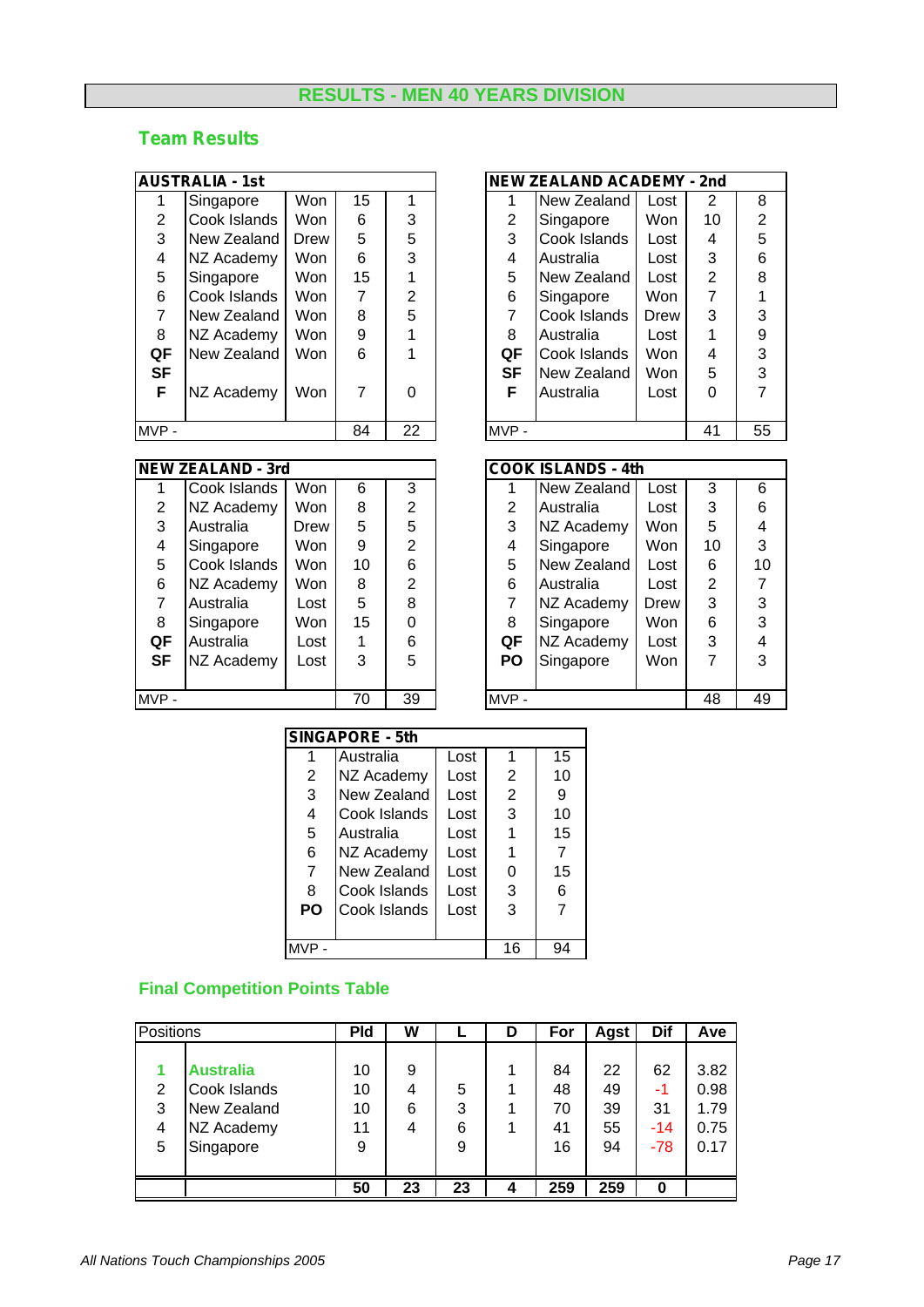## **RESULTS - MEN 45 YEARS DIVISION**

|             | <b>After Preliminary Rounds</b>                       | <b>Pld</b>       | W           |             | D | For                 | <b>Agst</b>    | Dif                    | <b>Pts</b>          | Ave                          |
|-------------|-------------------------------------------------------|------------------|-------------|-------------|---|---------------------|----------------|------------------------|---------------------|------------------------------|
| 2<br>3<br>4 | Australia<br>New Zealand<br>NZ Academy<br><b>Niue</b> | 6<br>6<br>6<br>6 | 6<br>3<br>2 | 2<br>3<br>6 |   | 42<br>28<br>22<br>6 | 18<br>20<br>53 | 35<br>10<br>2<br>$-47$ | 18<br>13<br>11<br>6 | 6.00<br>1.56<br>1.10<br>0.11 |
|             |                                                       | 24               | 11          |             | 2 | 98                  | 98             | 0                      |                     |                              |

## *Team Results*

|           | <b>AUSTRALIA - 1st</b> |            |    |    |           | <b>NEW ZEALAND - 2nd</b> |      |                       |
|-----------|------------------------|------------|----|----|-----------|--------------------------|------|-----------------------|
|           | <b>Niue</b>            | Won        | 14 | 0  |           | NZ Academy               | Won  | ∠                     |
| 2         | New Zealand            | Won        | 6  | 2  | 2         | Australia                | Lost | $\tilde{\phantom{a}}$ |
| 3         | NZ Academy             | Won        | 4  | 2  | 3         | <b>Niue</b>              | Won  |                       |
| 4         | <b>Niue</b>            | Won        | 9  |    | 4         | NZ Academy               | Drew | ۷                     |
| 5         | New Zealand            | Won        | 3  | 0  | 5         | Australia                | Lost |                       |
| 6         | NZ Academy             | <b>Won</b> | 6  | 2  | 6         | <b>Niue</b>              | Won  | 1                     |
| QF        | New Zealand            | <b>Won</b> | 8  |    | QF        | Australia                | Lost |                       |
| <b>SF</b> |                        |            |    |    | <b>SF</b> | NZ Academy               | Won  | $\tilde{ }$           |
| F         | New Zealand            | Won        | 3  | 2  | F         | Australia                | Lost | 2                     |
|           |                        |            |    |    |           |                          |      |                       |
| MVP-      |                        |            | 53 | 10 | MVP-      |                          |      | 3                     |

|                | AUSTRALIA - 1st |            |    |                |                | <b>NEW ZEALAND - 2nd</b> |            |                |    |
|----------------|-----------------|------------|----|----------------|----------------|--------------------------|------------|----------------|----|
|                | <b>Niue</b>     | Won        | 14 |                |                | NZ Academy               | Won        | 4              | 2  |
| $\overline{2}$ | New Zealand     | Won        | 6  | $\overline{2}$ | $\overline{2}$ | Australia                | Lost       | $\overline{2}$ | 6  |
| 3              | NZ Academy      | Won        | 4  | $\overline{2}$ | 3              | <b>Niue</b>              | <b>Won</b> | 7              |    |
| 4              | <b>Niue</b>     | Won        | 9  |                | 4              | NZ Academy               | Drew       | 4              | 4  |
| 5              | New Zealand     | Won        | 3  | 0              | 5              | Australia                | Lost       | 0              | 3  |
| 6              | NZ Academy      | Won        | 6  | $\overline{2}$ | 6              | <b>Niue</b>              | <b>Won</b> | 11             | 2  |
| QF             | New Zealand     | <b>Won</b> | 8  |                | QF             | Australia                | Lost       |                | 8  |
| <b>SF</b>      |                 |            |    |                | SF             | <b>NZ Academy</b>        | Won        | 2              |    |
| F              | New Zealand     | Won        | 3  | 2              | F              | Australia                | Lost       | 2              | 3  |
|                |                 |            |    |                |                |                          |            |                |    |
| MVP -          |                 |            | 53 | 10             | MVP-           |                          |            | 33             | 30 |

|      | <b>NEW ZEALAND ACADEMY - 3rd</b> |      |    |                | NIIUE - 4th |                  |
|------|----------------------------------|------|----|----------------|-------------|------------------|
|      | New Zealand                      | Lost | 2  |                |             | Australia        |
| 2    | Niue                             | Won  | 7  |                | 2           | NZ Academy       |
| 3    | Australia                        | Lost | 2  | 4              | 3           | New Zealand      |
| 4    | New Zealand                      | Drew | 4  | 4              | 4           | Australia        |
| 5    | Niue                             | Won  | 5  | $\overline{2}$ | 5           | NZ Academy       |
| 6    | Australia                        | Lost | 2  | 6              | 6           | New Zealand      |
| QF   | <b>Niue</b>                      | Won  | 7  | 0              | QF          | NZ Academy       |
| SF   | New Zealand                      | Lost |    | 2              |             | forfeited play o |
|      |                                  |      |    |                |             |                  |
| MVP- |                                  |      | 30 | 22             | MVP-        |                  |

|                | <b>NEW ZEALAND ACADEMY - 3rd</b> |      |    |                | NIIUE - 4th |                                  |      |   |    |
|----------------|----------------------------------|------|----|----------------|-------------|----------------------------------|------|---|----|
|                | New Zealand                      | Lost | 2  | 4              |             | Australia                        | Lost | 0 | 14 |
| $\overline{2}$ | <b>Niue</b>                      | Won  | 7  | 0              | 2           | NZ Academy                       | Lost | 0 |    |
| 3              | Australia                        | Lost | 2  | 4              | 3           | New Zealand                      | Lost |   |    |
| 4              | New Zealand                      | Drew | 4  | 4              | 4           | Australia                        | Lost |   | 9  |
| 5              | <b>Niue</b>                      | Won  | 5  | $\overline{2}$ | 5           | NZ Academy                       | Lost | 2 | 5  |
| 6              | Australia                        | Lost | 2  | 6              | 6           | New Zealand                      | Lost | 2 | 11 |
| QF             | <b>Niue</b>                      | Won  | 7  | 0              | QF          | NZ Academy                       | Lost | 0 |    |
| <b>SF</b>      | New Zealand                      | Lost |    | $\overline{2}$ |             | forfeited play off to NZ Academy |      |   |    |
|                |                                  |      |    |                |             |                                  |      |   |    |
| MVP -          |                                  |      | 30 | 22             | MVP-        |                                  |      | 6 | 60 |

#### **Final Competition Points Table**

| Positions |                  | <b>Pld</b> | W  |    | D | For | <b>Agst</b> | Dif   | Ave  |
|-----------|------------------|------------|----|----|---|-----|-------------|-------|------|
|           | <b>Australia</b> | 8          | 8  |    |   | 53  | 10          | 43    | 5.30 |
| 2         | New Zealand      | 9          | 4  | 4  |   | 33  | 30          | 3     | 1.10 |
| 3         | NZ Academy       | 8          | 3  | 4  |   | 30  | 22          | 8     | 1.36 |
| 4         | <b>Niue</b>      |            |    |    |   | 6   | 60          | $-54$ | 0.10 |
|           |                  |            | 15 | 15 | 2 | 122 | 122         |       |      |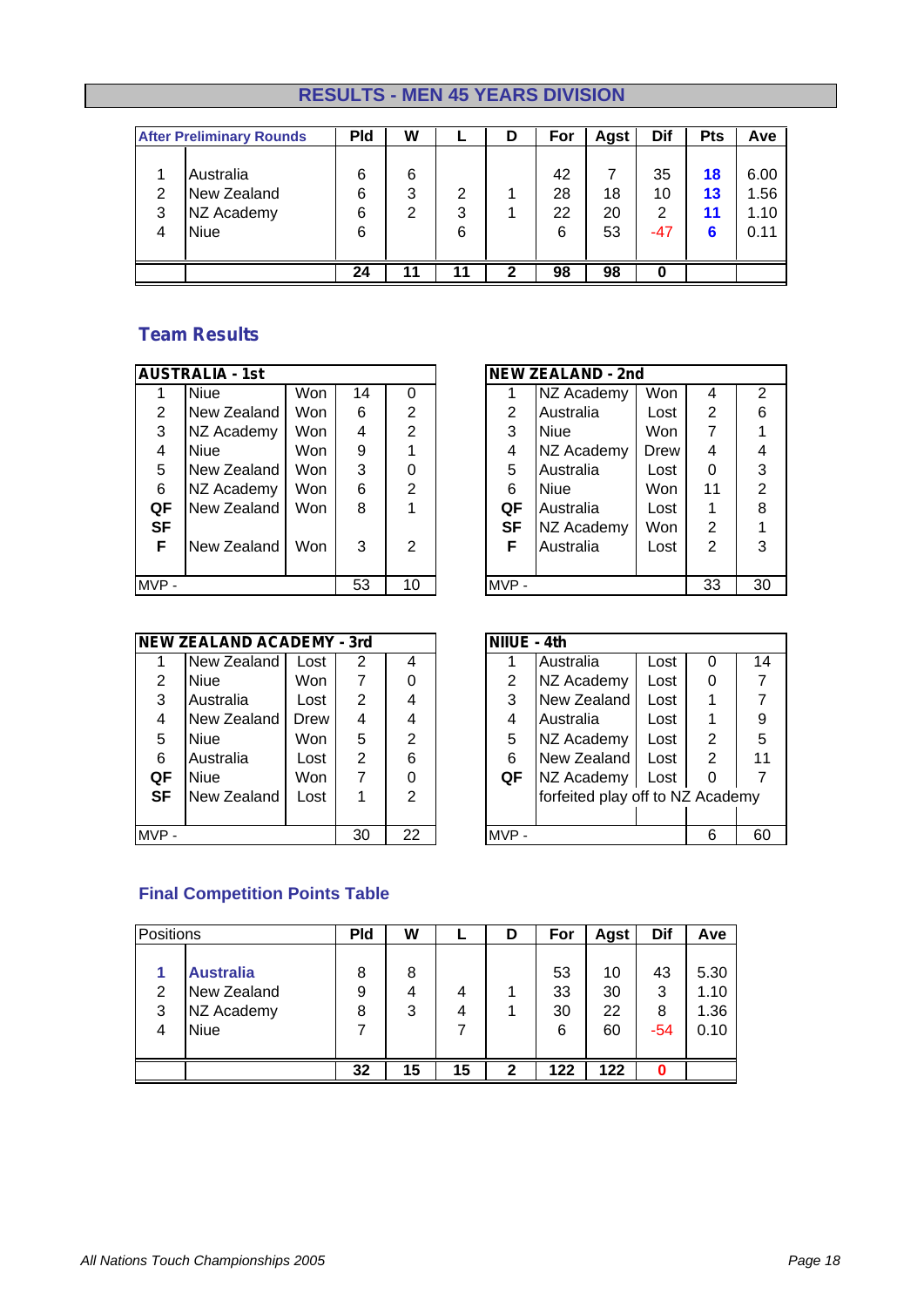## **NATIONS 2005 STATISTICS**

| <b>Divisions</b> | Р  | W  |                | D | F   | A   | <b>Divisions</b> |    | Ρ  | W  |  |
|------------------|----|----|----------------|---|-----|-----|------------------|----|----|----|--|
|                  |    |    |                |   |     |     |                  |    |    |    |  |
| Men              | 10 | 9  | 1              |   | 107 | 33  | Men              |    | 9  | 5  |  |
| Women            | 8  | 8  |                |   | 82  | 7   | Women            |    | 7  | 3  |  |
| Mixed            | 9  | 7  | $\overline{2}$ |   | 99  | 27  | Mixed            |    | 9  | 4  |  |
| Men 30           | 8  | 8  |                |   | 91  | 27  | Men 30           |    | 7  | 3  |  |
| Women 30         | 6  | 6  |                |   | 31  | 6   | Women 30         |    | 0  |    |  |
| Mixed 30         | 9  | 5  | 4              |   | 65  | 39  | Mixed 30         |    | 0  |    |  |
| Men 35           | 9  | 6  | $\overline{2}$ | 1 | 62  | 16  | Men 35           |    | 0  |    |  |
| Women 35         | 7  | 5  | $\overline{2}$ |   | 43  | 16  | Women 35         |    | 6  |    |  |
| Men 40           | 10 | 9  |                | 1 | 84  | 22  | Men 40           |    | 10 | 4  |  |
| Men 45           | 8  | 8  |                |   | 53  | 10  | Men 45           |    | 0  |    |  |
|                  |    |    |                |   |     |     |                  |    |    |    |  |
| 84               | 84 | 71 | 11             | 2 | 717 | 203 |                  | 48 | 48 | 19 |  |

#### **Australia Cook Islands**

| <b>Divisions</b> | P  | W  |    | D | F   | A   | <b>Divisions</b> | Р  | W  |    | D | F   | A   |
|------------------|----|----|----|---|-----|-----|------------------|----|----|----|---|-----|-----|
|                  |    |    |    |   |     |     |                  |    |    |    |   |     |     |
| Men              | 10 | 9  | 4  |   | 107 | 33  | Men              | 9  | 5  | 3  |   | 64  | 42  |
| Women            | 8  | 8  |    |   | 82  | 7   | Women            | 7  | 3  | 4  |   | 20  | 46  |
| Mixed            | 9  | ⇁  | 2  |   | 99  | 27  | Mixed            | 9  | 4  | 5  |   | 49  | 72  |
| Men 30           | 8  | 8  |    |   | 91  | 27  | Men 30           | 7  | 3  | 4  |   | 41  | 52  |
| Women 30         | 6  | 6  |    |   | 31  | 6   | Women 30         | 0  |    |    |   |     |     |
| Mixed 30         | 9  | 5  | 4  |   | 65  | 39  | Mixed 30         | 0  |    |    |   |     |     |
| Men 35           | 9  | 6  | 2  |   | 62  | 16  | Men 35           | 0  |    |    |   |     |     |
| Women 35         | 7  | 5  | 2  |   | 43  | 16  | Women 35         | 6  |    | 6  |   |     | 62  |
| Men 40           | 10 | 9  |    |   | 84  | 22  | Men 40           | 10 | 4  | 5  |   | 48  | 49  |
| Men 45           | 8  | 8  |    |   | 53  | 10  | Men 45           | 0  |    |    |   |     |     |
|                  |    |    |    |   |     |     |                  |    |    |    |   |     |     |
| 84               | 84 | 71 | 11 | 2 | 717 | 203 | 48               | 48 | 19 | 27 | 2 | 223 | 323 |

# **England Fiji**

| <b>Divisions</b> |    | Р  | W |    | D | F  | A   | <b>Divisions</b> |    | P  | W              |  |
|------------------|----|----|---|----|---|----|-----|------------------|----|----|----------------|--|
|                  |    |    |   |    |   |    |     |                  |    |    |                |  |
| Men              |    | 9  | 2 | 6  | 1 | 26 | 67  | <b>Men</b>       |    | 9  | 5              |  |
| Women            |    | 7  | 2 | 5  |   | 14 | 59  | Women            |    | 0  |                |  |
| Mixed            |    | 0  |   |    |   |    |     | Mixed            |    | 0  |                |  |
| Men 30           |    | 0  |   |    |   |    |     | Men 30           |    | 8  | $\overline{2}$ |  |
| Women 30         |    | 0  |   |    |   |    |     | Women 30         |    | 0  |                |  |
| Mixed 30         |    | 0  |   |    |   |    |     | Mixed 30         |    | 0  |                |  |
| Men 35           |    | 0  |   |    |   |    |     | Men 35           |    | 0  |                |  |
| Women 35         |    | 0  |   |    |   |    |     | Women 35         |    | 0  |                |  |
| Men 40           |    | 0  |   |    |   |    |     | Men 40           |    | 0  |                |  |
| Men 45           |    | 0  |   |    |   |    |     | Men 45           |    | 0  |                |  |
|                  |    |    |   |    |   |    |     |                  |    |    |                |  |
|                  | 16 | 16 | 4 | 11 |   | 40 | 126 |                  | 17 | 17 | 7              |  |

| ⊏ngianu          |    |    |                |    |   |    |     | гijг             |    |    |   |   |   |     |     |
|------------------|----|----|----------------|----|---|----|-----|------------------|----|----|---|---|---|-----|-----|
| <b>Divisions</b> |    | P  | W              |    | D | F  | A   | <b>Divisions</b> |    | P  | W |   | D | F   | A   |
|                  |    |    |                |    |   |    |     |                  |    |    |   |   |   |     |     |
| Men              |    | 9  | 2              | 6  |   | 26 | 67  | Men              |    | 9  | 5 | 4 |   | 61  | 63  |
| Women            |    | 7  | $\overline{2}$ | 5  |   | 14 | 59  | Women            |    | 0  |   |   |   |     |     |
| Mixed            |    | 0  |                |    |   |    |     | Mixed            |    | 0  |   |   |   |     |     |
| Men 30           |    | 0  |                |    |   |    |     | Men 30           |    | 8  | 2 | 5 |   | 54  | 52  |
| Women 30         |    | 0  |                |    |   |    |     | Women 30         |    | 0  |   |   |   |     |     |
| Mixed 30         |    | 0  |                |    |   |    |     | Mixed 30         |    | 0  |   |   |   |     |     |
| Men 35           |    | 0  |                |    |   |    |     | Men 35           |    | 0  |   |   |   |     |     |
| Women 35         |    | 0  |                |    |   |    |     | Women 35         |    | 0  |   |   |   |     |     |
| Men 40           |    | 0  |                |    |   |    |     | Men 40           |    | 0  |   |   |   |     |     |
| Men 45           |    | 0  |                |    |   |    |     | Men 45           |    | 0  |   |   |   |     |     |
|                  |    |    |                |    |   |    |     |                  |    |    |   |   |   |     |     |
|                  | 16 | 16 | 4              | 11 |   | 40 | 126 |                  | 17 | 17 |   | 9 |   | 115 | 115 |

| <b>Divisions</b> | Р  | W  |                | D | F   | A   |     | <b>Divisions</b> | Ρ  | W |  |
|------------------|----|----|----------------|---|-----|-----|-----|------------------|----|---|--|
|                  |    |    |                |   |     |     |     |                  |    |   |  |
| Men              | 9  | 7  | $\overline{2}$ |   | 92  | 36  | Men |                  | 0  |   |  |
| Women            | 9  | 6  | 3              |   | 90  | 17  |     | Women            | 0  |   |  |
| Mixed            | 10 | 9  | 1              |   | 119 | 31  |     | Mixed            | 0  |   |  |
| Men 30           | 8  | 5  | 3              |   | 83  | 32  |     | Men 30           | 0  |   |  |
| Women 30         | 6  | 4  | $\mathfrak{p}$ |   | 34  | 12  |     | Women 30         | 0  |   |  |
| Mixed 30         | 8  | 8  |                |   | 65  | 20  |     | Mixed 30         | 0  |   |  |
| Men 35           | 8  | 6  | 1              | 1 | 49  | 16  |     | Men 35           | 0  |   |  |
| Women 35         | 7  | 2  | 5              |   | 22  | 31  |     | Women 35         | 0  |   |  |
| Men 40           | 10 | 6  | 3              | 1 | 70  | 39  |     | Men 40           | 11 | 4 |  |
| Men 45           | 9  | 4  | 4              | 1 | 33  | 30  |     | Men 45           | 8  | 3 |  |
|                  |    |    |                |   |     |     |     |                  |    |   |  |
| 84               | 84 | 57 | 24             | 3 | 657 | 264 |     | 19               | 19 | 7 |  |

#### **New Zealand New Zealand Academy**

| <b>Divisions</b> | P  | W  |    | D | F   | A   | <b>Divisions</b> |                 | P  | W |    | D | F  | A  |
|------------------|----|----|----|---|-----|-----|------------------|-----------------|----|---|----|---|----|----|
|                  |    |    |    |   |     |     |                  |                 |    |   |    |   |    |    |
| Men              | 9  |    | 2  |   | 92  | 36  | Men              |                 | 0  |   |    |   |    |    |
| Women            | 9  | 6  | 3  |   | 90  | 17  | Women            |                 | 0  |   |    |   |    |    |
| Mixed            | 10 | 9  |    |   | 119 | 31  | Mixed            |                 | 0  |   |    |   |    |    |
| Men 30           | 8  | 5  | 3  |   | 83  | 32  | Men 30           |                 | 0  |   |    |   |    |    |
| Women 30         | 6  | 4  | 2  |   | 34  | 12  | Women 30         |                 | 0  |   |    |   |    |    |
| Mixed 30         | 8  | 8  |    |   | 65  | 20  | Mixed 30         |                 | 0  |   |    |   |    |    |
| Men 35           | 8  | 6  |    |   | 49  | 16  | Men 35           |                 | 0  |   |    |   |    |    |
| Women 35         | 7  | 2  | 5  |   | 22  | 31  | Women 35         |                 | 0  |   |    |   |    |    |
| Men 40           | 10 | 6  | 3  |   | 70  | 39  | Men 40           |                 | 11 | 4 | 6  |   | 41 | 55 |
| Men 45           | 9  | 4  | 4  |   | 33  | 30  | Men 45           |                 | 8  | 3 | 4  |   | 30 | 22 |
|                  |    |    |    |   |     |     |                  |                 |    |   |    |   |    |    |
| 84               | 84 | 57 | 24 | 3 | 657 | 264 |                  | 19 <sup>l</sup> | 19 | 7 | 10 | 2 | 71 | 77 |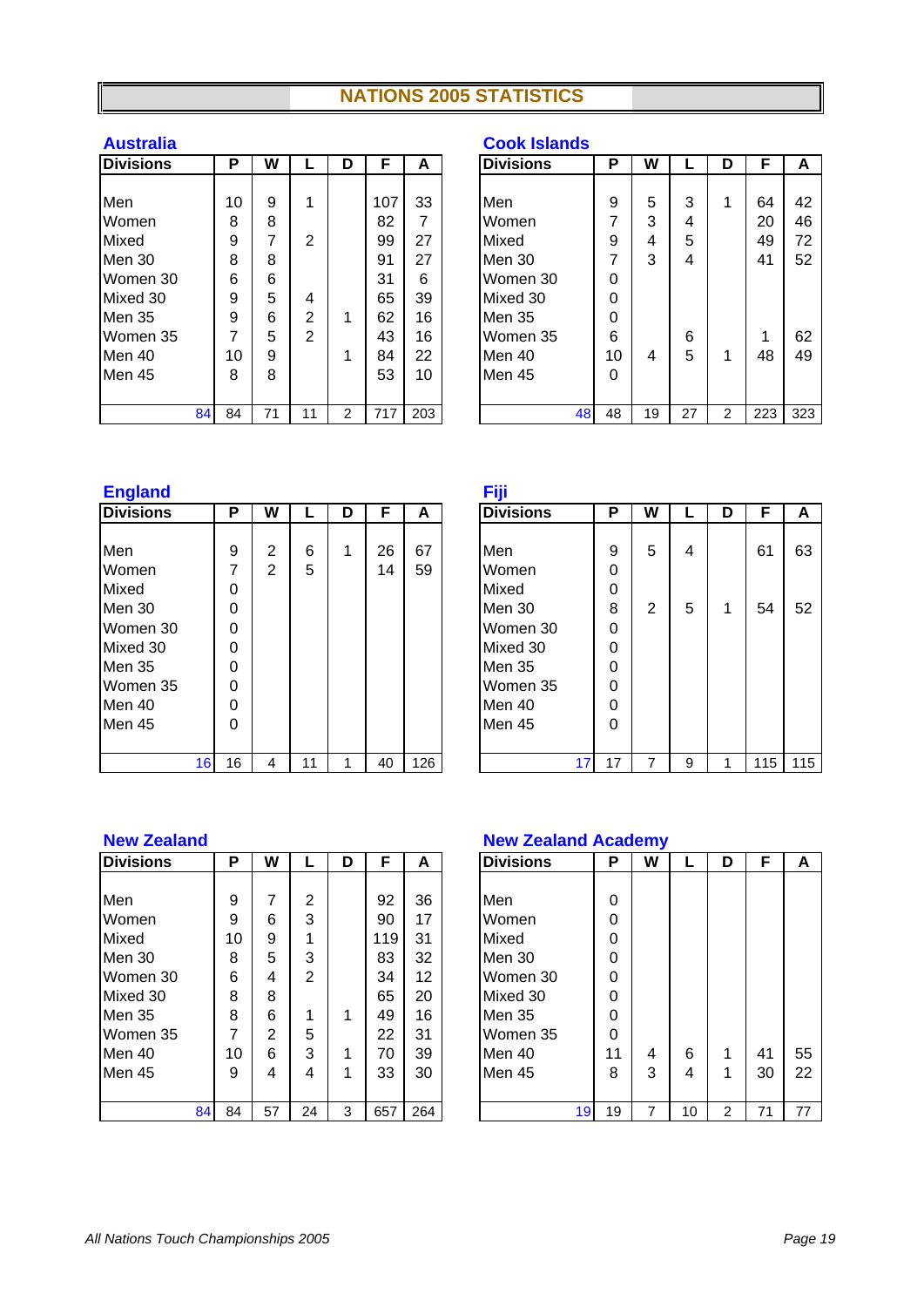#### **RECORDS - 2005 - RECORDS**

#### **New Zealand Maori Niue**

| <b>Divisions</b> |                 | Р  | W  |    | D | F   | A   | <b>Divisions</b> | Ρ  | W |    | D | F                | A   |
|------------------|-----------------|----|----|----|---|-----|-----|------------------|----|---|----|---|------------------|-----|
|                  |                 |    |    |    |   |     |     |                  |    |   |    |   |                  |     |
| Men              |                 | 8  | 4  | 3  |   | 55  | 38  | <b>Men</b>       | 9  |   | 8  |   | 21               | 93  |
| Women            |                 | 8  | 5  | 3  |   | 53  | 26  | Women            | 7  |   | 7  |   | 10               | 61  |
| Mixed            |                 | 0  |    |    |   |     |     | Mixed            | 9  | 6 | 3  |   | 74               | 42  |
| Men 30           |                 | 0  |    |    |   |     |     | Men 30           | 0  |   |    |   |                  |     |
| Women 30         |                 | 0  |    |    |   |     |     | Women 30         | 0  |   |    |   |                  |     |
| Mixed 30         |                 | 9  | 4  | 5  |   | 58  | 45  | Mixed 30         | 0  |   |    |   |                  |     |
| Men 35           |                 | 0  |    |    |   |     |     | Men 35           | 9  |   | 8  |   | 20               | 68  |
| Women 35         |                 | 0  |    |    |   |     |     | Women 35         | 0  |   |    |   |                  |     |
| Men 40           |                 | 0  |    |    |   |     |     | Men 40           | 0  |   |    |   |                  |     |
| Men 45           |                 | 0  |    |    |   |     |     | Men 45           | 7  |   |    |   | 6                | 60  |
|                  |                 |    |    |    |   |     |     |                  |    |   |    |   |                  |     |
|                  | 25 <sub>1</sub> | 25 | 13 | 11 |   | 166 | 109 | 41               | 41 |   | 33 |   | 131 <sup>1</sup> | 324 |

|    | .  |    |    |   |     |     | .                |    |    |   |    |   |     |     |
|----|----|----|----|---|-----|-----|------------------|----|----|---|----|---|-----|-----|
|    | P  | W  |    | D | F   | A   | <b>Divisions</b> |    | P  | W |    | D | F   | A   |
|    |    |    |    |   |     |     |                  |    |    |   |    |   |     |     |
|    | 8  | 4  | 3  | 1 | 55  | 38  | Men              |    | 9  |   | 8  | и | 21  | 93  |
|    | 8  | 5  | 3  |   | 53  | 26  | Women            |    | 7  |   | 7  |   | 10  | 61  |
|    | 0  |    |    |   |     |     | Mixed            |    | 9  | 6 | 3  |   | 74  | 42  |
|    | 0  |    |    |   |     |     | Men 30           |    | 0  |   |    |   |     |     |
|    | 0  |    |    |   |     |     | Women 30         |    | 0  |   |    |   |     |     |
|    | 9  | 4  | 5  |   | 58  | 45  | Mixed 30         |    | 0  |   |    |   |     |     |
|    | 0  |    |    |   |     |     | Men 35           |    | 9  | 1 | 8  |   | 20  | 68  |
|    | 0  |    |    |   |     |     | Women 35         |    | 0  |   |    |   |     |     |
|    | 0  |    |    |   |     |     | Men 40           |    | 0  |   |    |   |     |     |
|    | 0  |    |    |   |     |     | Men 45           |    | 7  |   | 7  |   | 6   | 60  |
|    |    |    |    |   |     |     |                  |    |    |   |    |   |     |     |
| 25 | 25 | 13 | 11 |   | 166 | 109 |                  | 41 | 41 |   | 33 |   | 131 | 324 |

#### **Oceania Samoa**

| <b>Divisions</b> | Ρ | W |   | D | F  | А  | <b>Divisions</b> | Р  | W  |  |
|------------------|---|---|---|---|----|----|------------------|----|----|--|
|                  |   |   |   |   |    |    |                  |    |    |  |
| Men              | 0 |   |   |   |    |    | Men              | 0  |    |  |
| Women            | 0 |   |   |   |    |    | Women            | 0  |    |  |
| Mixed            | 0 |   |   |   |    |    | Mixed            | 8  | 4  |  |
| Men 30           | 0 |   |   |   |    |    | Men 30           | 9  | 5  |  |
| Women 30         | 0 |   |   |   |    |    | Women 30         | 0  |    |  |
| Mixed 30         | 0 |   |   |   |    |    | Mixed 30         | 8  |    |  |
| Men 35           | 0 |   |   |   |    |    | Men 35           | 8  | 3  |  |
| Women 35         | 8 | 3 | 5 |   | 22 | 26 | Women 35         | 0  |    |  |
| Men 40           | 0 |   |   |   |    |    | Men 40           | 0  |    |  |
| Men 45           | 0 |   |   |   |    |    | Men 45           | 0  |    |  |
|                  |   |   |   |   |    |    |                  |    |    |  |
| 8                | 8 | 3 | 5 | 0 | 22 | 26 | 33               | 33 | 12 |  |

| Ultania          |   |   |   |   |    |    | <b>Salliud</b>   |    |    |    |   |     |     |
|------------------|---|---|---|---|----|----|------------------|----|----|----|---|-----|-----|
| <b>Divisions</b> | P | W |   | D | F  | A  | <b>Divisions</b> | P  | W  |    | D | F   | A   |
|                  |   |   |   |   |    |    |                  |    |    |    |   |     |     |
| Men              | 0 |   |   |   |    |    | Men              | 0  |    |    |   |     |     |
| Women            | 0 |   |   |   |    |    | Women            | 0  |    |    |   |     |     |
| Mixed            | 0 |   |   |   |    |    | Mixed            | 8  | 4  | 4  |   | 57  | 47  |
| Men 30           | 0 |   |   |   |    |    | Men 30           | 9  | 5  | 3  |   | 59  | 47  |
| Women 30         | 0 |   |   |   |    |    | Women 30         | 0  |    |    |   |     |     |
| Mixed 30         | 0 |   |   |   |    |    | Mixed 30         | 8  |    | 8  |   | 17  | 101 |
| Men 35           | 0 |   |   |   |    |    | Men 35           | 8  | 3  | 5  |   | 20  | 51  |
| Women 35         | 8 | 3 | 5 |   | 22 | 26 | Women 35         | 0  |    |    |   |     |     |
| Men 40           | 0 |   |   |   |    |    | Men 40           | 0  |    |    |   |     |     |
| Men 45           | 0 |   |   |   |    |    | Men 45           | 0  |    |    |   |     |     |
|                  |   |   |   |   |    |    |                  |    |    |    |   |     |     |
| 8                | 8 | 3 | 5 | 0 | 22 | 26 | 33               | 33 | 12 | 20 |   | 153 | 246 |

#### **Scotland Singapore**

| <b>Divisions</b> |   | Р        | W |   | D | F  | A   | <b>Divisions</b> | Ρ  | W              |  |
|------------------|---|----------|---|---|---|----|-----|------------------|----|----------------|--|
|                  |   |          |   |   |   |    |     |                  |    |                |  |
| Men              |   | 0        |   |   |   |    |     | Men              | 0  |                |  |
| Women            |   | $\Omega$ |   |   |   |    |     | Women            | 8  | 3              |  |
| Mixed            |   | 9        |   | 9 |   | 26 | 111 | Mixed            | 9  | $\overline{2}$ |  |
| Men 30           |   | $\Omega$ |   |   |   |    |     | Men 30           | 0  |                |  |
| Women 30         |   | $\Omega$ |   |   |   |    |     | Women 30         | 0  |                |  |
| Mixed 30         |   | $\Omega$ |   |   |   |    |     | Mixed 30         | 0  |                |  |
| Men 35           |   | $\Omega$ |   |   |   |    |     | Men 35           | 0  |                |  |
| Women 35         |   | $\Omega$ |   |   |   |    |     | Women 35         | 0  |                |  |
| Men 40           |   | $\Omega$ |   |   |   |    |     | Men 40           | 9  |                |  |
| <b>Men 45</b>    |   | $\Omega$ |   |   |   |    |     | Men 45           | 0  |                |  |
|                  |   |          |   |   |   |    |     |                  |    |                |  |
|                  | 9 | 9        | 0 | 9 | 0 | 26 | 111 | 26               | 26 | 5              |  |

| <b>Divisions</b> | P | W |   | D | F  | A   | <b>Divisions</b> | P  | W |    | D | F  | A   |
|------------------|---|---|---|---|----|-----|------------------|----|---|----|---|----|-----|
|                  |   |   |   |   |    |     |                  |    |   |    |   |    |     |
| Men              | 0 |   |   |   |    |     | Men              | 0  |   |    |   |    |     |
| Women            | 0 |   |   |   |    |     | Women            | 8  | 3 | 5  |   | 19 | 72  |
| Mixed            | 9 |   | 9 |   | 26 | 111 | Mixed            | 9  | 2 | 7  |   | 30 | 83  |
| Men 30           | 0 |   |   |   |    |     | Men 30           | 0  |   |    |   |    |     |
| Women 30         | 0 |   |   |   |    |     | Women 30         | 0  |   |    |   |    |     |
| Mixed 30         | 0 |   |   |   |    |     | Mixed 30         | 0  |   |    |   |    |     |
| Men 35           | 0 |   |   |   |    |     | Men 35           | 0  |   |    |   |    |     |
| Women 35         | 0 |   |   |   |    |     | Women 35         | 0  |   |    |   |    |     |
| Men 40           | 0 |   |   |   |    |     | Men 40           | 9  |   | 9  |   | 16 | 94  |
| Men 45           | 0 |   |   |   |    |     | Men 45           | 0  |   |    |   |    |     |
|                  |   |   |   |   |    |     |                  |    |   |    |   |    |     |
|                  | 9 | 0 | 9 | 0 | 26 | 111 | 26               | 26 | 5 | 21 | 0 | 65 | 249 |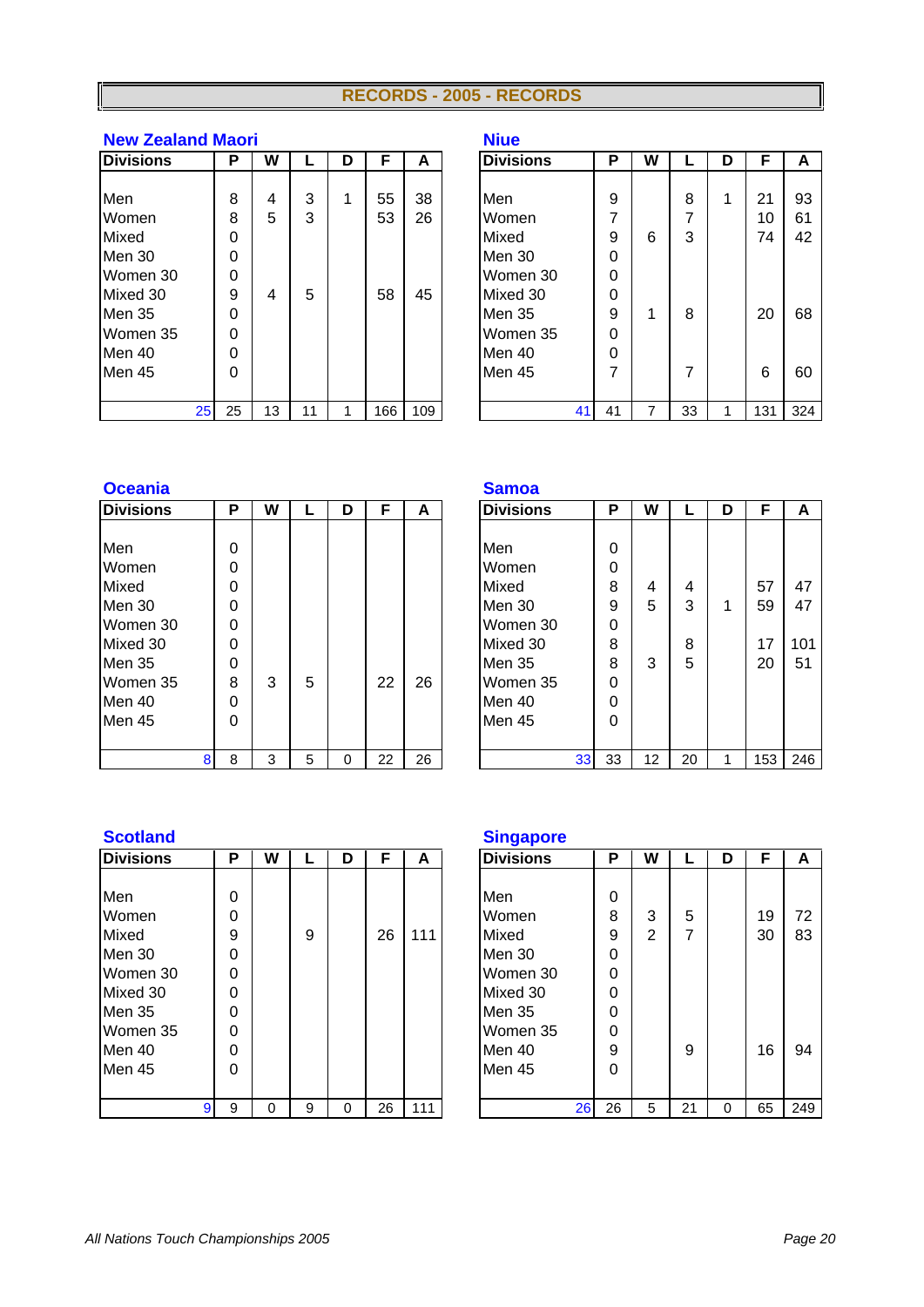#### **RECORDS - 2005 - RECORDS**

### **Thailand Tonga**

| <b>Divisions</b>                                                                        |   | Р                                                | W |   | D | F  | A  | <b>Divisions</b>                                                |                      | Ρ                                         | W              |  |
|-----------------------------------------------------------------------------------------|---|--------------------------------------------------|---|---|---|----|----|-----------------------------------------------------------------|----------------------|-------------------------------------------|----------------|--|
| Men<br>Women<br>Mixed<br>Men 30<br>Women 30<br>Mixed 30<br>Men 35<br>Women 35<br>Men 40 |   | $\Omega$<br>0<br>9<br>0<br>0<br>0<br>0<br>0<br>0 | 4 | 5 |   | 40 | 81 | Men<br>Women<br>Mixed<br>Men 30<br>Mixed 30<br>Men 35<br>Men 40 | Women 30<br>Women 35 | 9<br>0<br>0<br>0<br>0<br>0<br>0<br>0<br>0 | $\overline{2}$ |  |
| Men 45                                                                                  |   | 0                                                |   |   |   |    |    | Men 45                                                          |                      | 0                                         |                |  |
|                                                                                         | 9 | 9                                                | 4 | 5 | 0 | 40 | 81 |                                                                 | 9                    | 9                                         | 2              |  |

|                  |   |   |   |   |    |    | $\bullet$ -      |   |   |   |   |    |    |
|------------------|---|---|---|---|----|----|------------------|---|---|---|---|----|----|
| <b>Divisions</b> | P | W |   | D | F  | A  | <b>Divisions</b> | Р | W |   | D | F  | A  |
|                  |   |   |   |   |    |    |                  |   |   |   |   |    |    |
| Men              | 0 |   |   |   |    |    | Men              | 9 | 2 | 7 |   | 32 | 86 |
| Women            | 0 |   |   |   |    |    | Women            | 0 |   |   |   |    |    |
| Mixed            | 9 | 4 | 5 |   | 40 | 81 | Mixed            | 0 |   |   |   |    |    |
| Men 30           | 0 |   |   |   |    |    | Men 30           | 0 |   |   |   |    |    |
| Women 30         | 0 |   |   |   |    |    | Women 30         | 0 |   |   |   |    |    |
| Mixed 30         | 0 |   |   |   |    |    | Mixed 30         | 0 |   |   |   |    |    |
| Men 35           | 0 |   |   |   |    |    | Men 35           | 0 |   |   |   |    |    |
| Women 35         | 0 |   |   |   |    |    | Women 35         | 0 |   |   |   |    |    |
| Men 40           | 0 |   |   |   |    |    | Men 40           | 0 |   |   |   |    |    |
| Men 45           | 0 |   |   |   |    |    | Men 45           | 0 |   |   |   |    |    |
|                  |   |   |   |   |    |    |                  |   |   |   |   |    |    |
| 9                | 9 | 4 | 5 | 0 | 40 | 81 | 9                | 9 | 2 |   | 0 | 32 | 86 |

#### **United States Wales**

| <b>Divisions</b> | Р        | W |   | D | F  | A  | <b>Divisions</b> | Ρ | W |  |
|------------------|----------|---|---|---|----|----|------------------|---|---|--|
|                  |          |   |   |   |    |    |                  |   |   |  |
| Men              | 0        |   |   |   |    |    | Men              | 0 |   |  |
| Women            | $\Omega$ |   |   |   |    |    | Women            | 0 |   |  |
| Mixed            | $\Omega$ |   |   |   |    |    | Mixed            | 0 |   |  |
| Men 30           | 7        | 3 | 4 |   | 27 | 59 | Men 30           | 7 |   |  |
| Women 30         | 0        |   |   |   |    |    | Women 30         | 0 |   |  |
| Mixed 30         | $\Omega$ |   |   |   |    |    | Mixed 30         | 0 |   |  |
| Men 35           | $\Omega$ |   |   |   |    |    | Men 35           | 0 |   |  |
| Women 35         | $\Omega$ |   |   |   |    |    | Women 35         | 0 |   |  |
| Men 40           | $\Omega$ |   |   |   |    |    | Men 40           | 0 |   |  |
| Men 45           | $\Omega$ |   |   |   |    |    | Men 45           | 0 |   |  |
|                  |          |   |   |   |    |    |                  |   |   |  |
|                  |          | 3 | 4 | 0 | 27 | 59 |                  | 7 | 0 |  |

| <b>Divisions</b> | P | W |   | D | F  | A  | <b>Divisions</b> | P | W |   | D | F  | A   |
|------------------|---|---|---|---|----|----|------------------|---|---|---|---|----|-----|
|                  |   |   |   |   |    |    |                  |   |   |   |   |    |     |
| Men              | 0 |   |   |   |    |    | Men              | 0 |   |   |   |    |     |
| Women            | 0 |   |   |   |    |    | Women            | 0 |   |   |   |    |     |
| Mixed            | 0 |   |   |   |    |    | Mixed            | 0 |   |   |   |    |     |
| Men 30           | 7 | 3 | 4 |   | 27 | 59 | Men 30           | 7 |   | 7 |   | 19 | 105 |
| Women 30         | 0 |   |   |   |    |    | Women 30         | 0 |   |   |   |    |     |
| Mixed 30         | 0 |   |   |   |    |    | Mixed 30         | 0 |   |   |   |    |     |
| Men 35           | 0 |   |   |   |    |    | Men 35           | 0 |   |   |   |    |     |
| Women 35         | 0 |   |   |   |    |    | Women 35         | 0 |   |   |   |    |     |
| Men 40           | 0 |   |   |   |    |    | Men 40           | 0 |   |   |   |    |     |
| Men 45           | 0 |   |   |   |    |    | Men 45           | 0 |   |   |   |    |     |
|                  |   |   |   |   |    |    |                  |   |   |   |   |    |     |
|                  |   | 3 | 4 | 0 | 27 | 59 |                  |   | 0 |   |   | 19 | 105 |

#### **Nations Total Results 2005**

| <b>All Divisions</b> | Р              | W   | L   | D              | F    | A    | <b>AVE</b> |
|----------------------|----------------|-----|-----|----------------|------|------|------------|
|                      |                |     |     |                |      |      |            |
| Australia            | 84             | 71  | 11  | 2              | 717  | 203  | 3.53       |
| Cook Islands         | 48             | 19  | 27  | $\overline{2}$ | 223  | 323  | 0.69       |
| England              | 16             | 4   | 11  | 1              | 40   | 126  | 0.32       |
| Fiji                 | 17             | 7   | 9   | 1              | 115  | 115  | 1.00       |
| New Zealand          | 84             | 57  | 24  | 3              | 657  | 264  | 2.49       |
| NZ Academy           | 19             | 7   | 10  | $\overline{2}$ | 71   | 77   | 0.92       |
| NZ Maori             | 25             | 13  | 11  | 1              | 166  | 109  | 1.52       |
| <b>Niue</b>          | 41             | 7   | 33  | 1              | 131  | 324  | 0.40       |
| Oceania              | 8              | 3   | 5   | 0              | 22   | 26   | 0.85       |
| Samoa                | 33             | 12  | 20  | 1              | 153  | 246  | 0.62       |
| Scotland             | 9              | 0   | 9   | 0              | 26   | 111  | 0.23       |
| Singapore            | 26             | 5   | 21  | 0              | 65   | 249  | 0.26       |
| Thailand             | 9              | 4   | 5   | 0              | 40   | 81   | 0.49       |
| Tonga                | 9              | 2   | 7   | 0              | 32   | 86   | 0.37       |
| <b>United States</b> | $\overline{7}$ | 3   | 4   | 0              | 27   | 59   | 0.46       |
| Wales                | $\overline{7}$ | 0   | 7   | 0              | 19   | 105  | 0.18       |
|                      |                |     |     |                |      |      |            |
|                      | 442            | 214 | 214 | 14             | 2504 | 2504 |            |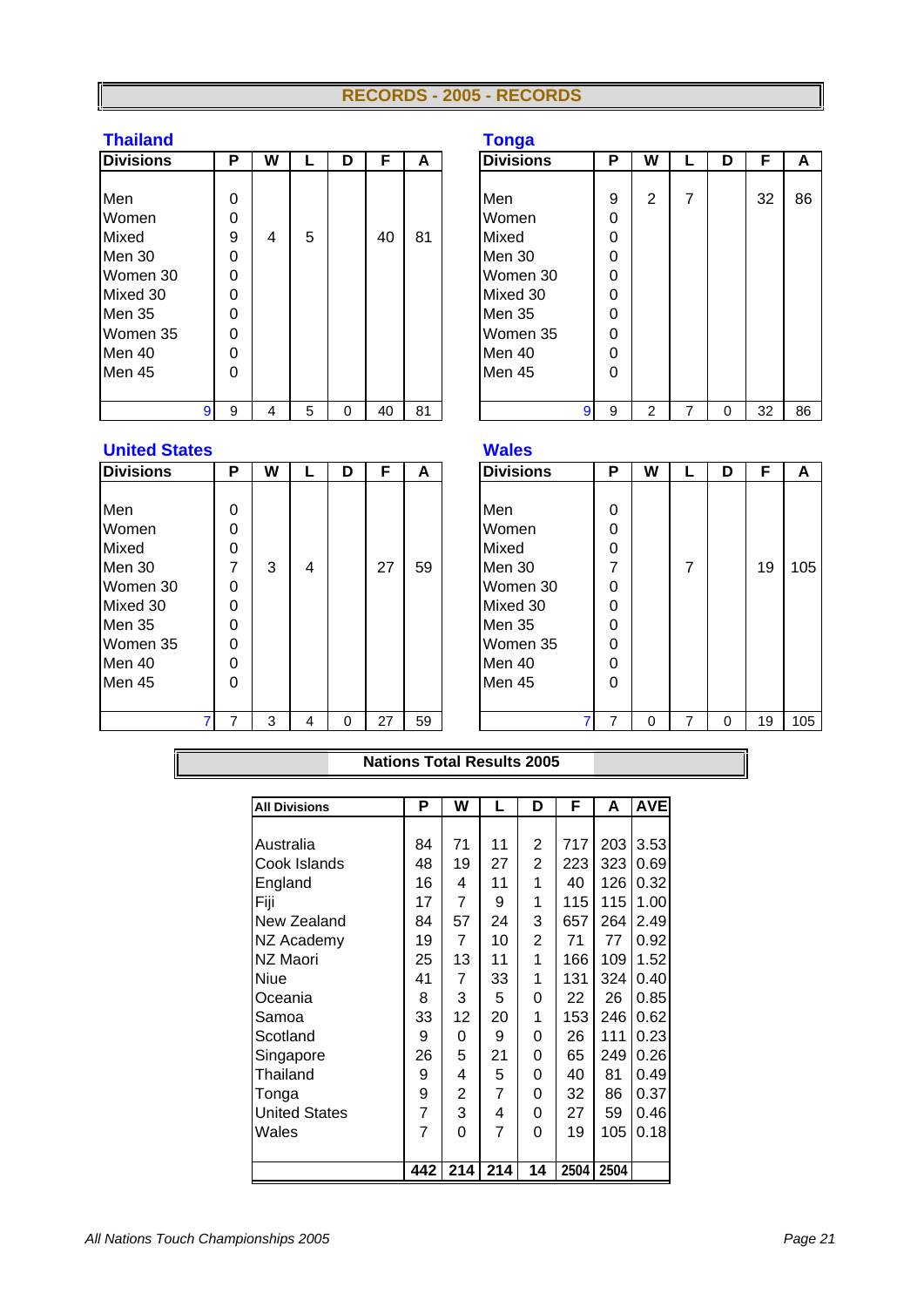| <b>Divisions</b> | Team             | <b>Score</b> | <b>Opponent</b> |
|------------------|------------------|--------------|-----------------|
|                  |                  |              |                 |
| Men              | New Zealand      | $18 - 2$     | <b>Niue</b>     |
|                  | Australia        | $17 - 1$     | <b>Niue</b>     |
|                  | Australia        | $17 - 1$     | Tonga           |
| Women            | New Zealand      | $20 - 0$     | Singapore       |
| Mixed            | New Zealand      | $21 - 1$     | Thailand        |
| <b>Men 30</b>    | <b>Australia</b> | $22 - 1$     | <b>Wales</b>    |
| Women 30         | New Zealand      | $14 - 1$     | Cook Islands    |
| Mixed 30         | New Zealand      | $17 - 1$     | Samoa           |
| Men 35           | New Zealand      | $12 - 0$     | <b>Niue</b>     |
| Women 35         | Australia        | $16 - 0$     | Cook Islands    |
| Men 40           | New Zealand      | $15 - 0$     | Singapore       |
| Men 45           | Australia        | $14 - 0$     | <b>Niue</b>     |
|                  |                  |              |                 |

# *Biggest Wins*

# *Most games without a Loss*

| <b>Divisions</b> | Team             | Games   | <b>Rounds</b>         |
|------------------|------------------|---------|-----------------------|
|                  |                  |         |                       |
| Men              | Australia        | 7 games | Rd. 1 to Rd. 7        |
| Women            | Australia        | 7 games | Rd. 1 to Final        |
| Mixed            | New Zealand      | 7 games | Rd. 1 to Rd. 7        |
| Men 30           | Australia        | 8 games | Rd. 1 to Final        |
| Women 30         | Australia        | 6 games | Rd. 1 to Final        |
| Mixed 30         | New Zealand      | 8 games | Rd. 1 to Final        |
| Men 35           | NZ and Australia | 6 games | various rounds        |
| Women 35         | Australia        | 5 games | Rd. 1 to Final        |
| <b>Men 40</b>    | <b>Australia</b> | 9 games | <b>Rd. 1 to Final</b> |
| Men 45           | Australia        | 8 games | Rd. 1 to Final        |
|                  |                  |         |                       |

#### *Best Attack*

| <b>Excluding Finals</b> |    | <b>Including Finals</b> |                  |                    |     |      |  |
|-------------------------|----|-------------------------|------------------|--------------------|-----|------|--|
| <b>Teams</b>            | TD | Ave.                    | <b>Divisions</b> | <b>Teams</b>       | TD  | Ave. |  |
|                         |    |                         |                  |                    |     |      |  |
| New Zealand             | 81 | 11.6                    | Men              | Australia          | 107 | 10.7 |  |
| New Zealand             | 78 | 13.0                    | Women            | Australia          | 82  | 10.3 |  |
| <b>New Zealand</b>      | 94 | 13.4                    | Mixed            | <b>New Zealand</b> | 119 | 11.9 |  |
| New Zealand             | 73 | 12.2                    | Men 30           | Australia          | 91  | 11.4 |  |
| New Zealand             | 34 | 6.80                    | Women 30         | New Zealand        | 34  | 5.67 |  |
| New Zealand             | 54 | 9.00                    | Mixed 30         | New Zealand        | 65  | 8.13 |  |
| Australia               | 50 | 8.33                    | Men 35           | Australia          | 62  | 6.89 |  |
| Australia               | 31 | 6.20                    | Women 35         | Australia          | 43  | 6.14 |  |
| Australia               | 71 | 8.88                    | Men 40           | Australia          | 84  | 8.40 |  |
| Australia               | 42 | 7.00                    | Men 45           | Australia          | 53  | 6.63 |  |
|                         |    |                         |                  |                    |     |      |  |